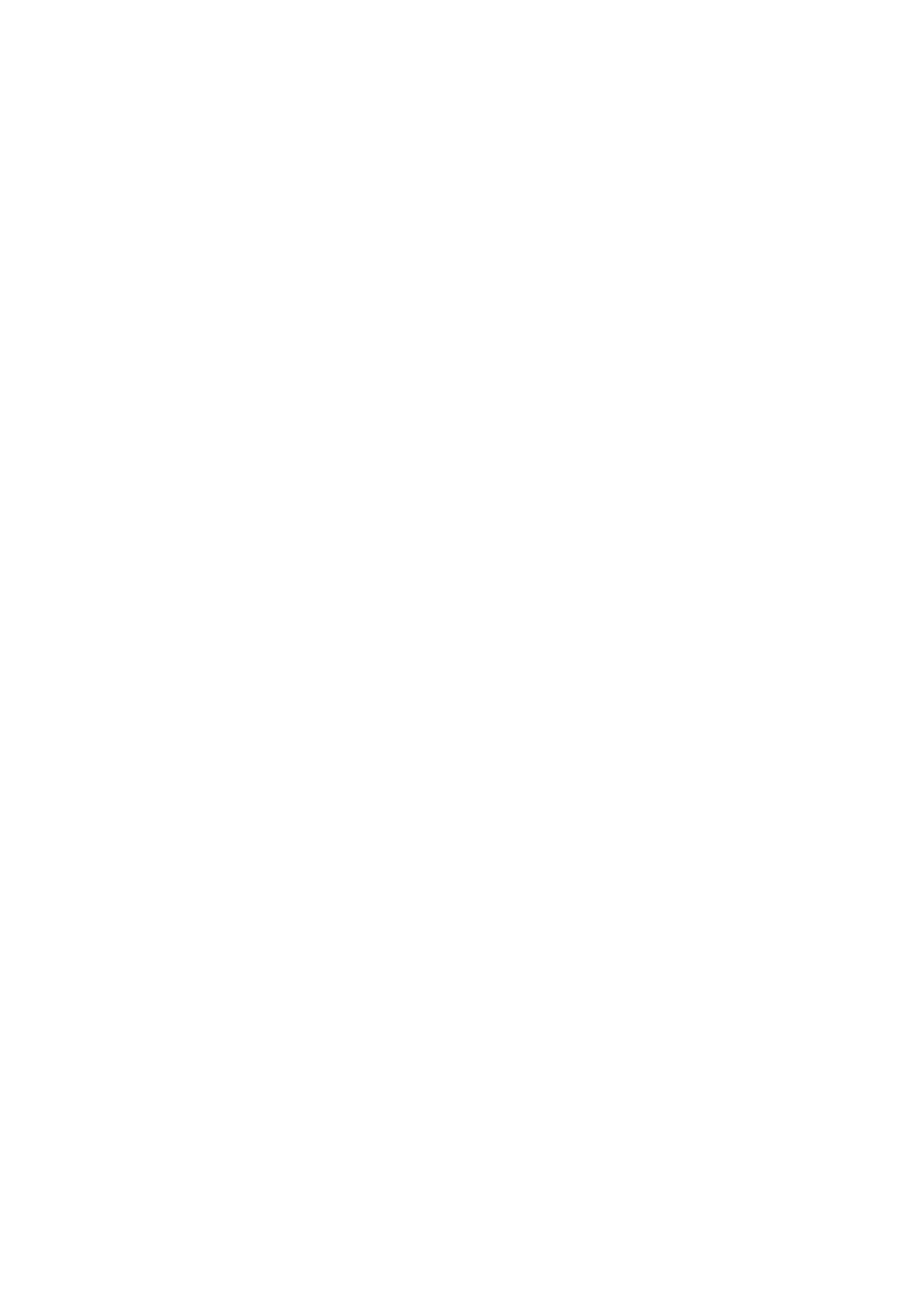# **CONTENTS**

| 1            | <b>Introduction</b>                                                                              |                |  |  |
|--------------|--------------------------------------------------------------------------------------------------|----------------|--|--|
| $\mathbf{2}$ | <b>Summary of Conclusions and Recommendations</b>                                                |                |  |  |
| 3            | <b>Summary of individual reports</b>                                                             |                |  |  |
|              | Health Council of the Netherlands (HCN, 2000)<br>3.1                                             | 6              |  |  |
|              | 3.2<br>Advisory Group on Non-ionising Radiation (AGNIR, 2001)                                    | $\overline{7}$ |  |  |
|              | British Medical Association (BMA, 2001; 2004)<br>3.3                                             | 8              |  |  |
|              | EC Scientific Committee on Toxicology, Ecotoxicology and the<br>3.4<br>Environment (CSTEE, 2001) | 9              |  |  |
|              | 3.5<br>US General Accounting Office (GAO, 2001)                                                  | 9              |  |  |
|              | Health Council of the Netherlands (HCN, 2001)<br>3.6                                             | 10             |  |  |
|              | 3.7<br>Royal Society of Canada (Krewski et al, 2001a; 2001b)                                     | 11             |  |  |
|              | 3.8<br>Zmirou Report (2001)                                                                      | 12             |  |  |
|              | 3.9<br>Health Council of the Netherlands (HCN, 2002)                                             | 15             |  |  |
|              | 3.10 French Senate Report (Lorraine and Raoul, 2002)                                             | 16             |  |  |
|              | 3.11 Swedish Radiation Protection Authority (SSI, 2002)                                          | 17             |  |  |
|              | 3.12 Advisory Group on Non-ionising Radiation (AGNIR, 2003)                                      | 17             |  |  |
|              | 3.13 Swiss Bundesamt für Unwelt, Wald und Landschaft (BUWAL, 2003)19                             |                |  |  |
|              | 3.14 Health Council of the Netherlands (HCN, 2003)                                               | 19             |  |  |
|              | 3.15 US National Council on Radiation Protection and Measurements                                |                |  |  |
|              | (NCRP, 2003)                                                                                     | 20             |  |  |
|              | 3.16 Swedish Radiation Protection Authority (SSI, 2003)                                          | 21             |  |  |
|              | 3.17 Health Council of the Netherlands (HCN, 2004a)                                              | 22             |  |  |
|              | 3.18 Health Council of the Netherlands (HCN, 2004b)                                              | 23             |  |  |
|              | 3.19 International Commission on non-Ionizing Radiation Protection                               |                |  |  |
|              | (ICNIRP, 2004)                                                                                   | 23             |  |  |
|              | 3.20 Institution of Electrical Engineers (IEE, 2004)                                             | 24             |  |  |
|              | 3.21 Medicines and Healthcare Products Regulatory Agency (MHRA,<br>2004)                         | 25             |  |  |
|              | 3.22 National Radiological Protection Board (NRPB, 2004)                                         | 26             |  |  |
|              | 3.23 Nordic Authorities (2004)                                                                   | 27             |  |  |
|              | 3.24 World Health Organization (WHO, 2004)                                                       | 28             |  |  |
| 4            | <b>Acknowledgements</b>                                                                          | 29             |  |  |
| 5            | <b>References</b>                                                                                | 29             |  |  |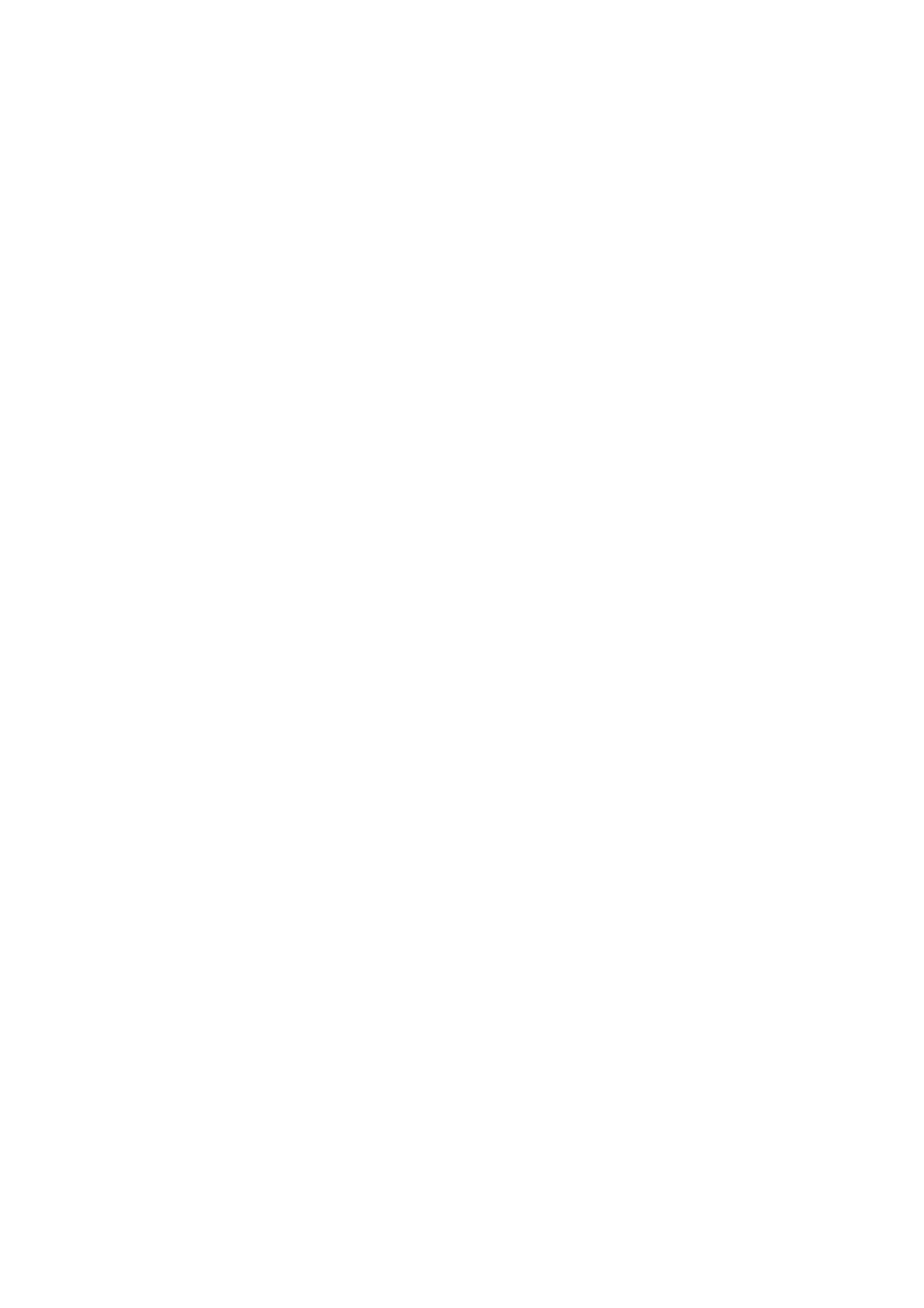### **1 INTRODUCTION**

While the popularity of mobile phones continues to increase, concerns persist about their safety. Although much research does not suggest that exposure to radiofrequency (RF) fields at levels commonly encountered in the environment can cause detrimental effects in the short-term, opinion remains divided as to whether the symptoms experienced by some individuals represent a fielddependent phenomenon, and some research suggests adverse effects may occur after many years of phone use.

The possible health effects of RF fields have been considered and reviewed many times. However, the most influential of these reviews is arguably the Stewart Report (IEGMP, 2000). Published in May 2000, the Stewart Report not only considered health issues, but also offered advice to government, industry and others on a wide range of RF field-related topics, including advice on exposure standards and planning, and on public information and consumer choice. It also recommended setting up a substantial research programme. Regarding health issues, the Stewart Report concluded that the balance of evidence did not suggest that exposures below international guidelines could cause adverse health effects, although it acknowledged that biological effects may occur below these values. Importantly, the detrimental effects on drivers' responsiveness by the use on mobile phones while driving was highlighted and recommendations were made to dissuade drivers from using either hand-held or hands-fee phones whilst on the move.

Since the publication of the Stewart Report, research into the effects of RF fields has continued and intensified, and in the intervening years a substantial number of other reviews from national and international committees, expert groups, and agencies have been produced. These groups have reviewed the relevant literature, formed conclusions on the likelihood of adverse health effects, made recommendations for additional research and, in some cases, made proposals for revisions to policy.

The intention of this paper is to bring the information from these various sources together and to highlight any commonality or differences in opinion. To that end, each report is briefly summarised, and most are listed in the table along with their main conclusions and recommendations. Where the language of the original report has not been English, the official translation into English has been used, if one is available. However a few reports have not been reviewed, including a report commissioned by l'Agence Française de Sécurité Sanitaire Environnementale (AFSSE, 2003a) and the subsequent opinion statement (AFSEE, 2003b), and the report published by L'Institut National de l'Environnement Industriel et des Risques (INERIS) on telecommunications and health for l'Autorité Régulation des Télécommunications (ART, 2002).

At the same time, a large and growing number of papers has been published that deal with the results of specific health studies or single laboratory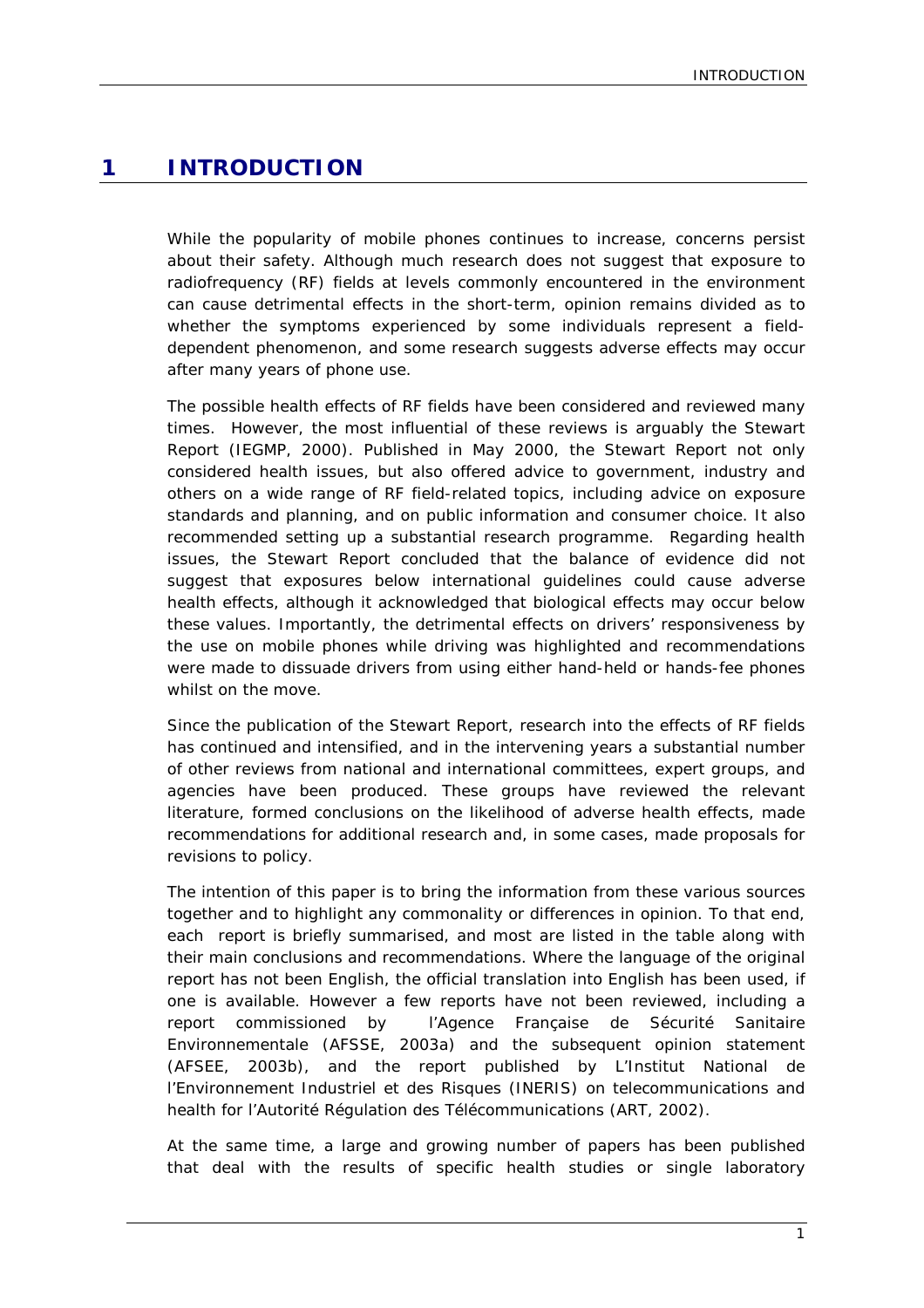experiments, or review some specific aspect of the literature. However, these have not been included here as they are better considered as part of the scientific literature, and they have been considered elsewhere in recent reports by the independent Advisory Group on Non-ionising Radiation (AGNIR, 2003) and NRPB (2004). For similar reasons, most reports originating from colloquia, seminars or workshops<sup>\*</sup> have not been included, nor have reports that consider technical or sociological impacts from the use of mobile phones, such as planning procedures or codes of practice.

The outstanding health-related concerns are being addressed by epidemiological (human population) studies and experimental investigations with volunteers, animals, and the use of *in vitro*, cell-based, techniques. In addition, dosimetric studies are necessary in understanding the exposure of people from various sources. However, technological change is rapid in this area and it is a challenge to carry out necessary research and to analyse the possibility of any effects.

Epidemiological studies provide the most direct information on long-term health effects of any potential harmful agent. To assess any damage to health generally requires long follow-up, frequently for many years. If the specific concern is with cancer then this can frequently arise many years after exposure, and may also require many more years before it fully manifests itself in an exposed population. Thus for the atomic-bomb survivors in Japan the follow-up still continues more than 60 years after the bombings. A period of ten years may be regarded a minimum period of follow-up for the identification of any long-term health effects in exposed groups. In addition, epidemiological studies do not have a high sensitivity for detecting subtle effects. In respect of exposures to emissions from mobile phones, the present period of follow-up is relatively short. The international pooling of 13 national studies on the possible effects of using mobile phones in the INTERPHONE study that is being co-ordinated by the International Agency for Research on Cancer (IARC) at Lyon, should provide the best way of obtaining information on any cancer-related health effects.

\*In Europe, COST 281 and EMF-NET are very active in this regard. A number of international workshops have been held on topics such as the influence of RF fields on the expression of stress protein, sleep and cognitive functions, the blood-brain barrier and on genetic and cytogenetic effects (available at www.cost281.org). COST is the acronym for European Co-operation in the Field of Scientific and Technical Research. It is a framework for international research and development co-operation, allowing co-ordination of national research at European level. COST 281 is concerned with potential health implications from mobile communication systems. EMF-NET is a EU-funded project under the Sixth Framework Programme to provide a mechanism to co-ordinate research, and to aid in the dissemination of results from national and international research programmes.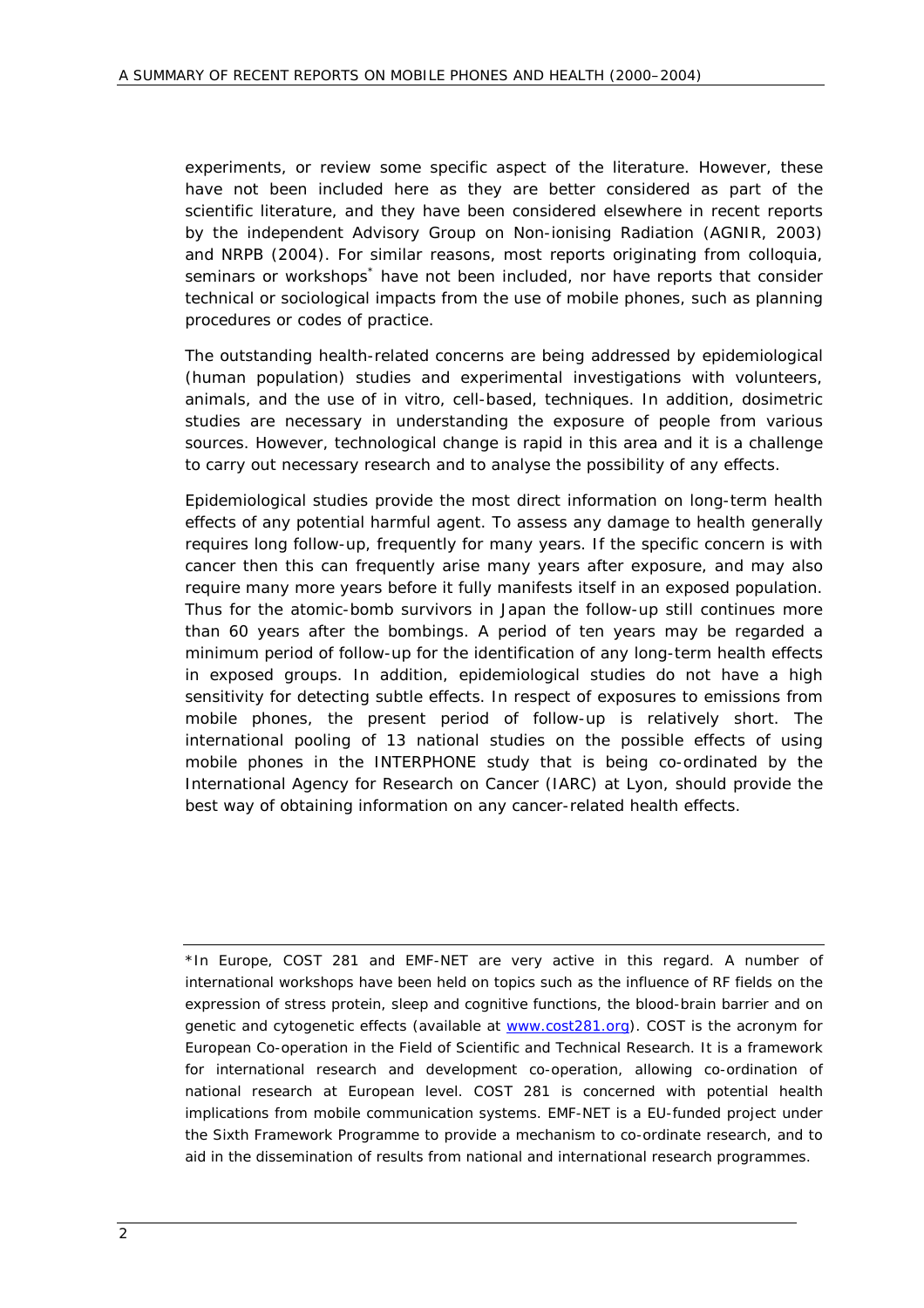Volunteer studies are also very important in enabling transient physiological phenomena, such as effects on sleep patterns or on particular aspects of cognitive function, to be studied. While these studies are important for indicating the likely response of people exposed under similar conditions, for ethical reasons they are usually restricted to the use of healthy adults and to investigating effects that are considered to be harmless.

Animal studies are frequently used to complement epidemiological studies. They are generally of shorter duration and have the advantage that they can use a homogeneous population exposed under well-controlled conditions. A range of exposure conditions can be used, and exposures are well quantified, allowing studies to be replicated. The disadvantage is that the results obtained cannot necessarily be extrapolated readily to human populations. Even in the case of studies of cancer incidence in animals, there can be very substantial differences in sensitivity between different species or strains of animals, making application to man difficult.

Cellular studies are valuable for examining the mechanisms involved in any interactions with body tissues. They are most usefully employed to understand demonstrated effects and have been particularly valuable through modern genetic analysis in understanding factors influencing the sensitivity of tissues to chemical or biological hazards. Applications involving the use of stem cells are of increasing importance in medical research and could well have an important place in understanding any effects of RF fields on body tissues.

## **2 SUMMARY OF CONCLUSIONS AND RECOMMENDATIONS**

Most of the 26 reports examined here have reached similar conclusions and have made comparable recommendations. Overall, the reports acknowledge that exposure to low level RF fields may cause a variety of subtle biological effects on cells, animals or humans, particularly on brain activity during sleep, but the possibility of exposure causing adverse health effects remains unproven. Nevertheless, these reports suggest additional well-targeted, high quality research would be valuable to explore remaining uncertainties further. Such studies also provide reassurance to the public and help to address concerns about health. Further, these reports stress that very low level exposures, typical of base stations, are extremely unlikely to cause any effects on biophysical grounds, whereas localised exposures, typical of those from mobile phones, may induce effects as a result of mild heating of superficial tissues close to the handset.

It is of interest to note that a recently published, well-conducted, case-control study from Sweden (which has not been included any in of the reports considered here) identified an increased risk of acoustic neuroma among people using a mobile phone for ten or more years (Lönn et al, 2004). However, no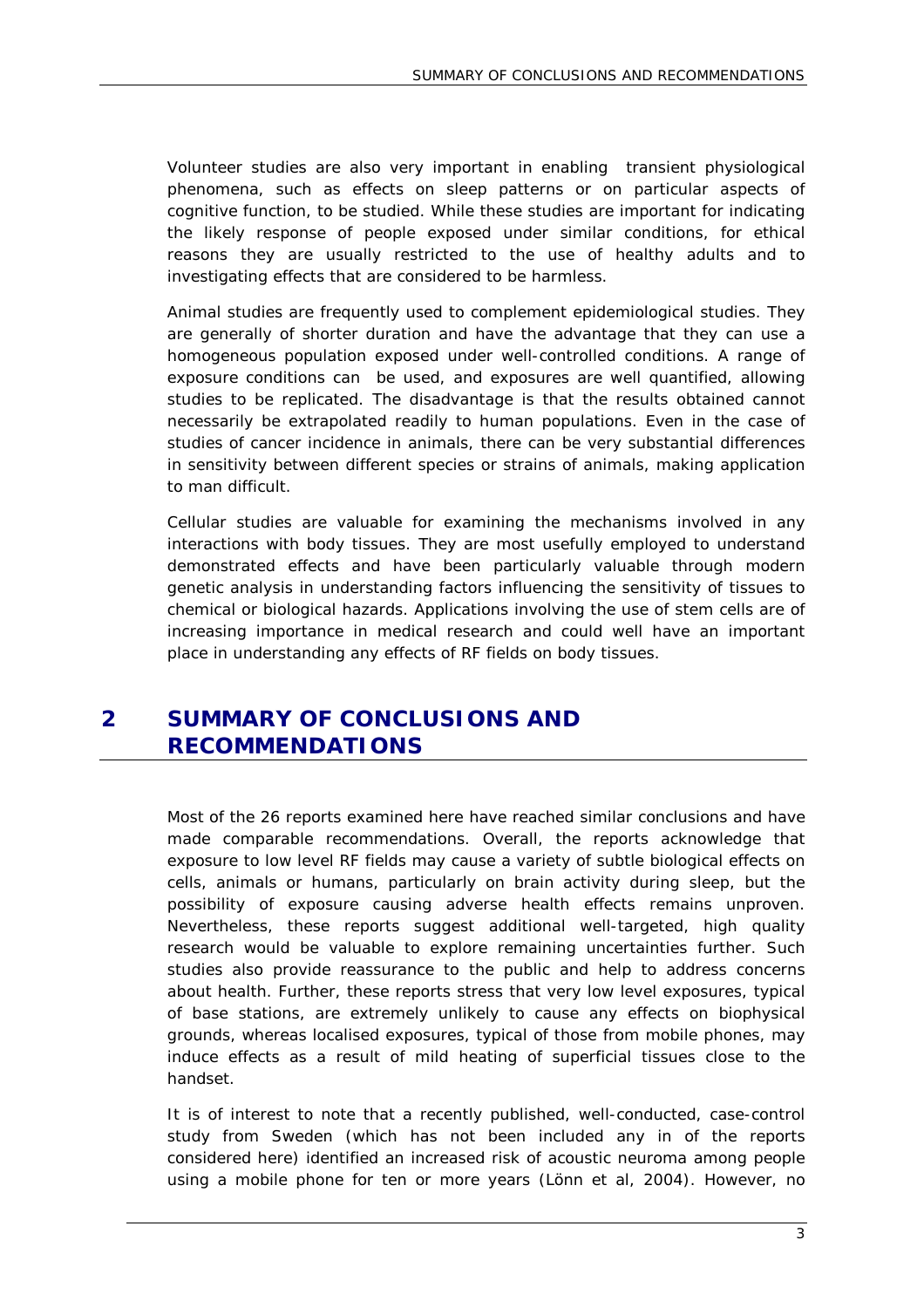association was seen with less than ten years use (which is consistent with the results of previous studies). Epidemiological studies in progress should provide more information on this topic. In addition, Hardell et al (2004) have recently produced another analysis of data from their case-control study of brain tumours and use of cellular and cordless phones in central Sweden (Hardell et al, 2002a, 2002b, 2003). The earlier analyses were considered by AGNIR (2003). The new analysis looked particularly at whether any raised risk might vary by age. It was reported that the odds ratio (relative risk) of brain tumour associated with ipsilateral use of analogue cellular or cordless phones was highest among those aged 20-29 years at diagnosis. However, because the number of study subjects in this age group was small, the confidence intervals for the corresponding odds ratios were wide and generally inconclusive.

In late 2004, the Verum Foundation published a report on the results of the REFLEX project on their web site (www.verum-foundation.de). This project investigated the effects of (low frequency and) RF fields on the *in vitro* responses of cells, possibly associated with the development of cancer at the molecular level. A large number of responses were examined in a wide variety of cells types, and included effects on cell proliferation, chromosomal damage and programmed cell death (apoptosis) as well as gene and protein expression profiles. While not all responses yielded positive results, some field-dependent effects were reported, which may suggest that certain types of exposure can cause genetic damage in certain cell types. However, if RF fields do cause genotoxic or carcinogenic effects, a consistent pattern of responses would be expected in various cell types exposed to the same field, and evidence of a consistent dose-response relationship would also strengthen the plausibility of any response. The effects reported in the REFLEX project appeared to show very high levels of specificity with regard to cell type, exposure condition and the biological endpoint under consideration: while some of these responses do seem to have been repeated by different laboratories, others do not appear to have been seen consistently across the project; some only occurred in one cell type and not in others; and some changes were observed at one field intensity but not at higher or lower intensities. Overall this inconsistency does not suggest that robust responses had been observed, and the extent to which experimental artefacts may have been operating remains unclear. The physiological significance and biological relevance of some of the reported changes were questioned by the authors themselves. In summary, the REFLEX project provides some novel observations regarding the potential of RF fields to affect cellular and molecular processes *in vitro*, and the results will no doubt stimulate further highly focussed research.

The Swedish Radiation Protection Authority (SSI, 2004) have examined the data from the REFLEX project, and found it highly surprising that an effect could be present only in a narrow range of exposure levels. In addition, the positive data on DNA fragmentation effects were considered to contradict all recent findings. It was concluded that some of the positive responses will warrant replication once they have been published in the peer-reviewed literature. However, *in vivo*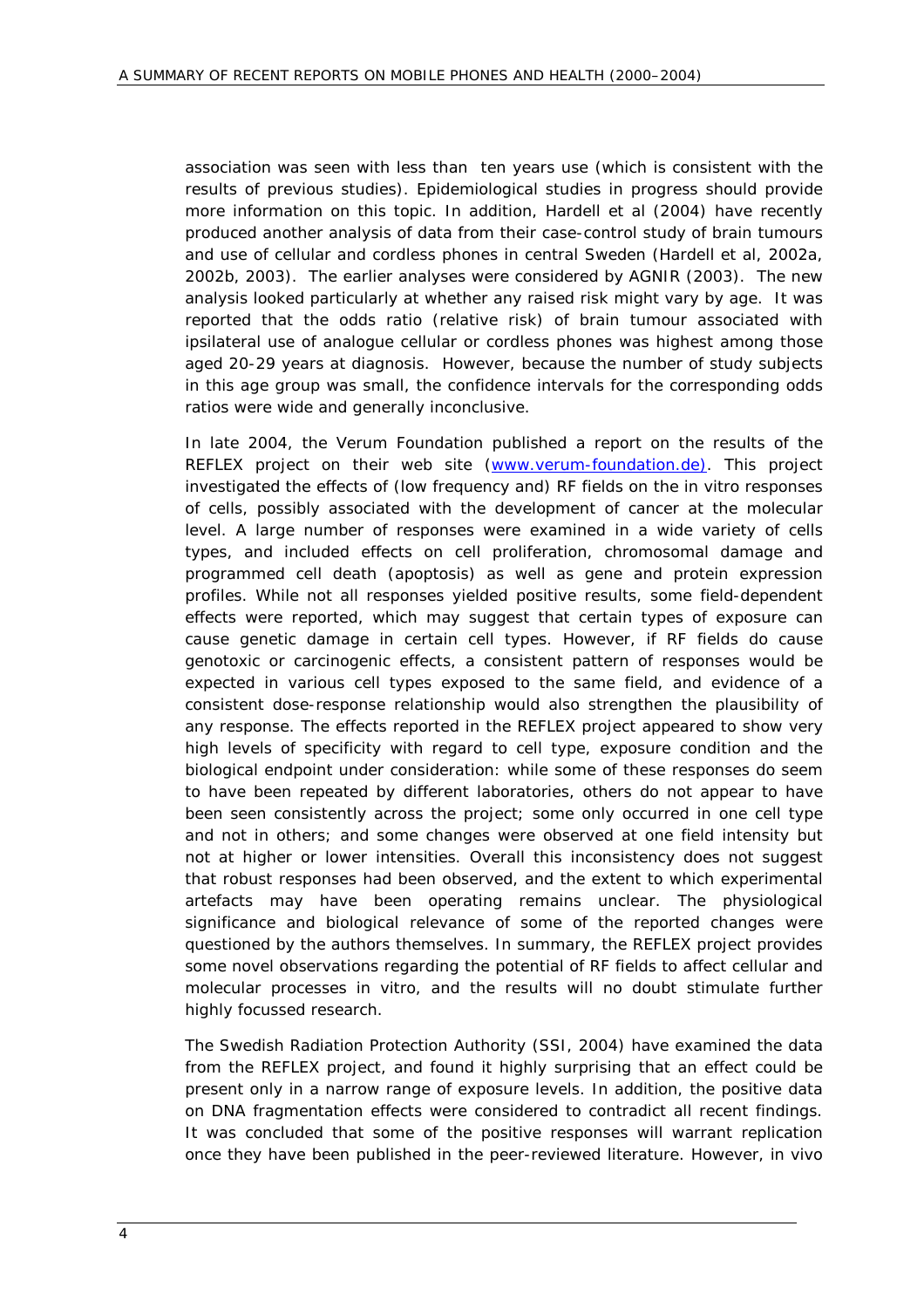research looking for effects possibly related to these findings was considered to be premature, if not inappropriate at this stage (SSI, 2004).

Regarding the potential increased sensitivity of children to RF fields, many reports suggest precautionary approaches may be appropriate in the absence of explicit scientific data. However, several reports also note that ethical or practical concerns may limit or prevent experimental studies with children. In contrast, the Health Council of the Netherlands (HCN) did not consider that there was sufficient evidence to suggest that use of mobile phones by children should be limited (arguing that it was unlikely that major changes in sensitivity of the brain to electromagnetic fields (EMFs) still occur after the second year of life). A recent World Health Organization (WHO) symposium on this issue concluded that the question remained largely unanswerable at present due to the paucity of relevant research (WHO, 2004). The Chairman of the International Commission on Non-Ionizing Radiation Protection (ICNIRP), Dr Paulo Vecchia, made the point that, without recognised health effects, it was not possible to produce sciencebased standards. In its research agenda, WHO has decided to focus attention on the potential effects of RF fields on children (WHO, 2004)

Although of particular interest in the UK, the effects of exposure to pulsed fields have received limited international attention. The main problem is the lack of an accepted biological model that shows consistent sensitivity to low level RF fields: without this model, it is not possible to examine and compare the effects of different signal modalities. Overall the evidence that modulated fields preferentially affect biological processes is fairly inconsistent and no expert groups appear to have identified any mechanism whereby modulation could cause increased effects. The US National Council on Radiation Protection and Measurements (NCRP, 2003) noted that some, but not all, studies suggest modulation-specific effects may occur, with pulsed fields generally more effective than unmodulated fields, but many of these require exposures well above guideline values. A report for the Royal Society of Canada reached broadly similar conclusions but recommended that differing frequencies and signal modulation should be investigated (Krewski et al, 2001a, 2001b). Lastly, in Switzerland, Bundesamt für Unwelt, Wald und Landschaft, considered the specific effects of modulation were few and contradictory (BUWAL, 2003).

Many recent reports also offer guidance on public policy to decision makers and legislators, and generally favour some form of precautionary or prudent approach to reducing personal exposures from mobile phones. A proven and important effect of mobile phone use on driving exists. Many reports acknowledge that the distracting effects of holding a conversation on a mobile phone, even when using a hands-free kit, represent a serious threat to the public from mobile telephony. However, there has been insufficient applied research to see how these dangers might be mitigated, or what factors make them particularly severe. Similar dangers may also exist in relation to using phones while operating machinery and heavy plant equipment.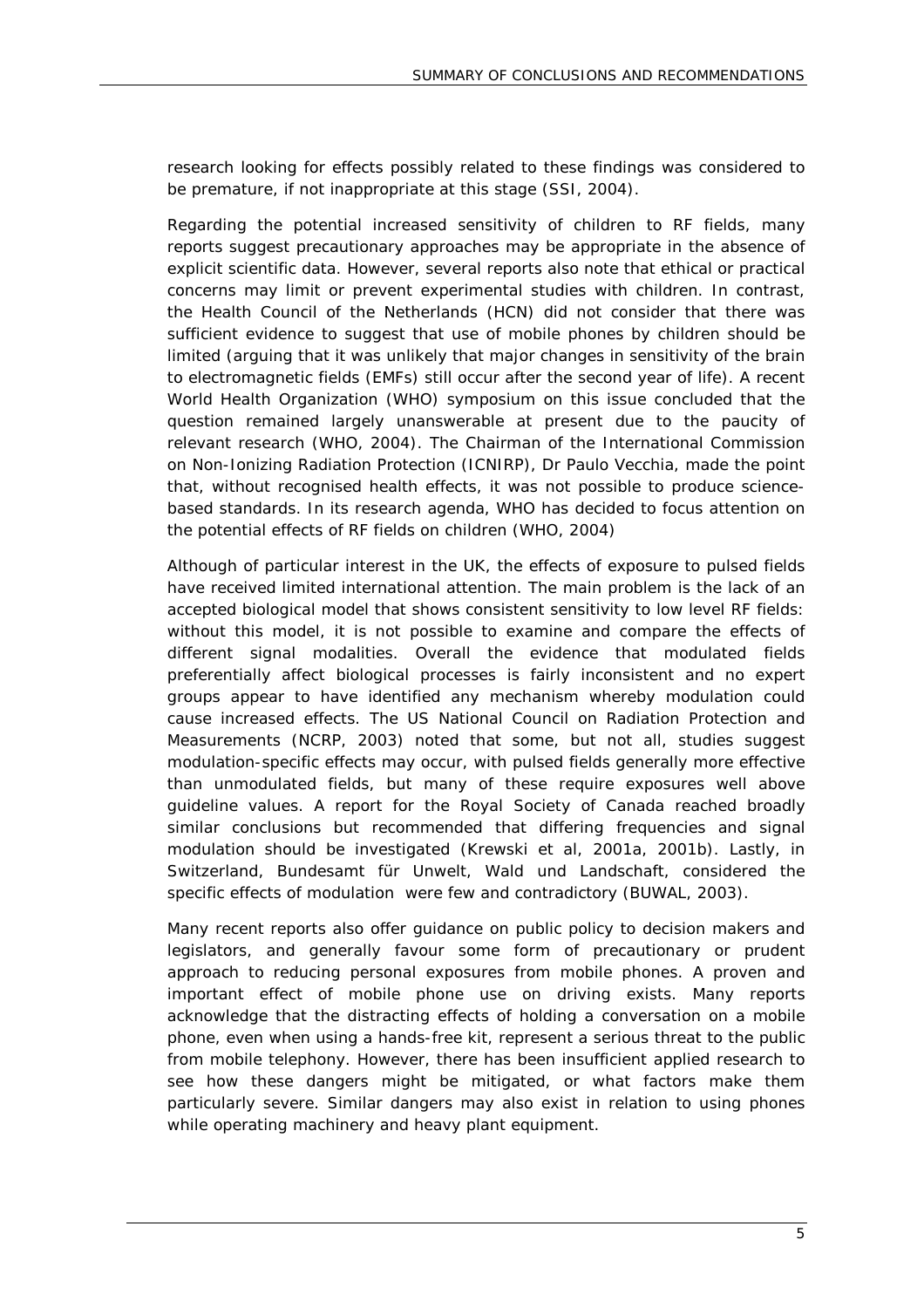## **3 SUMMARY OF INDIVIDUAL REPORTS**

## **3.1 Health Council of the Netherlands (HCN, 2000)**

This report comes from the Health Council of the Netherlands (HCN) Electromagnetic Fields Committee. It considers the biological effects and health risks associated with typical exposure to RF fields from GSM 900 and DCS 1800 base stations. This, and similar reports from the HCN, are written by a multidisciplinary group of about 12 Dutch scientists and physicians chaired by E W Roubos (Nijmegen University).

The report briefly describes the parts and functions of a base station and gives measurements of the intensity of RF fields near these installations. It summarises the scientific evidence for health effects and considers the appropriateness of the existing human exposure limits in the Netherlands for RF fields (proposed by HCN in 1997). The application of the precautionary principle is discussed.

The report concludes that there is no good scientific reason for the existing exposure limits in the Netherlands to be lowered: the indications that non-thermal effects could give rise to health problems were considered to be weak. The likelihood of health problems arising in work and residential areas near base stations due to the RF fields was considered to be extremely small, since the measured field strengths were considerably lower than the limits proposed by HCN (1997) and ICNIRP (1998). In addition, the report considered that disruption to medical implants or other devices from the RF fields associated with base stations could be ruled out provided the equipment meets the relevant EU immunity guidelines.

The report recommends that measures should be taken to avoid workers being able to come closer than 10 cm to the antenna, and that members of the public should not be able to approach closer than 3 m within the main beam and 0.5 m outside the beam. However, where an antenna is mounted on an external wall, the thickness of the wall may be used as the minimum approach distance. It also suggests that residents should be involved at the earliest possible stage in the construction of a base station. Because health complaints may arise as a result of fear of the unknown, adequate information should always be provided to residents. Where persistent complaints occur, it recommends the possibility of low frequency sounds or vibrations coming from the installation should be investigated. The remaining recommendations were specific to the Netherlands: in line with the EU Radio and Telecommunications Terminal Equipment directive, it was suggested that the Telecommunications Act or the Environmental Management Act should be amended to control the mounting of antennas in accordance with health considerations; it should be made clear to the public exactly which organisation is responsible for monitoring the set-up of base stations, measuring the field strengths transmitted, and enforcing the relevant legislation; and technical data and field strength calculations for each installation, with any measurements, should be registered centrally.

53 pages, 42 references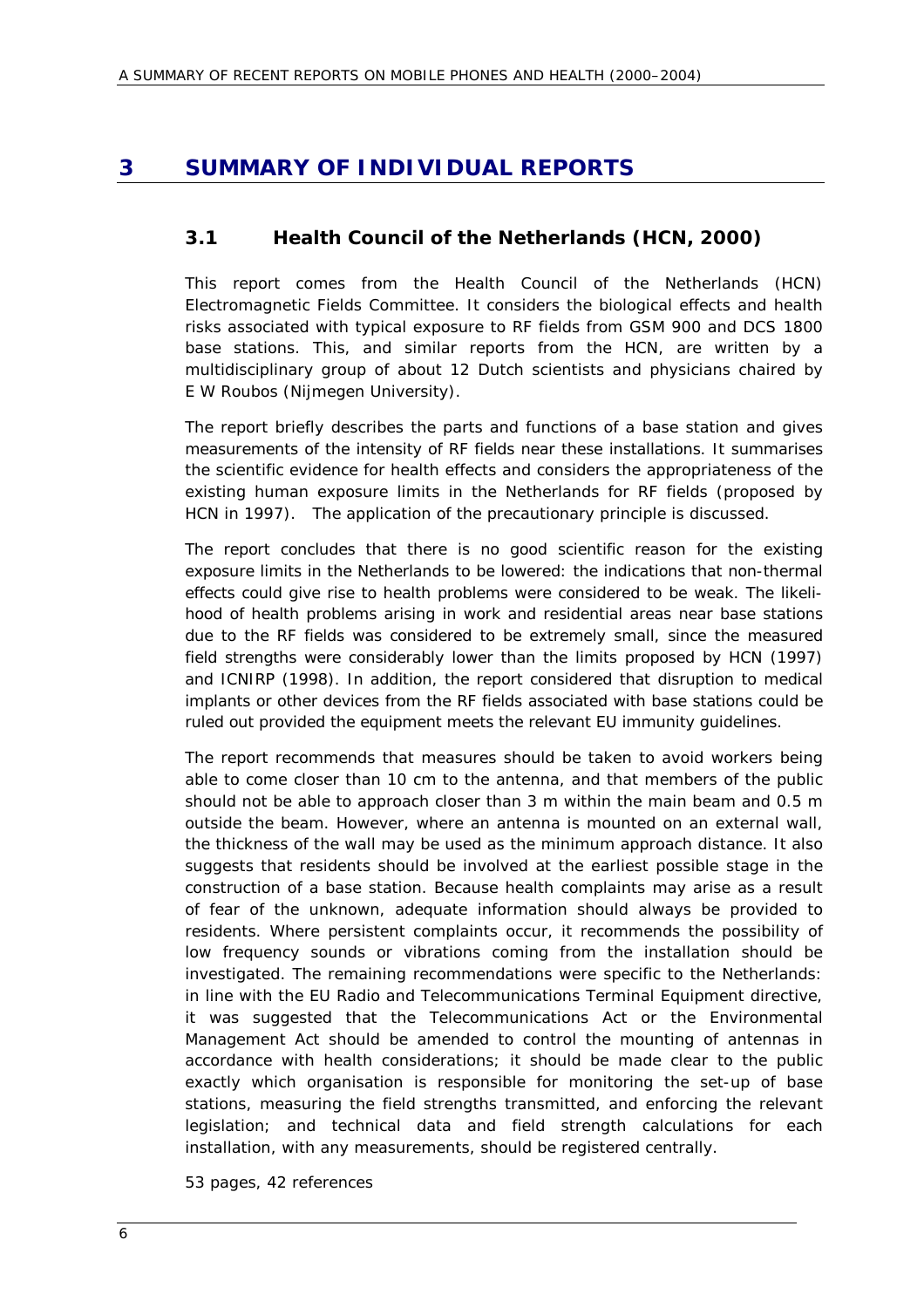## **3.2 Advisory Group on Non-ionising Radiation (AGNIR, 2001)**

This report is from the independent Advisory Group on Non-ionising Radiation (AGNIR). It is concerned with the possible health effects of terrestrial trunked radio (TETRA). It was written by a committee of six UK scientists chaired by Sir Richard Doll. The report specifically addressed the possibility, originally suggested by IEGMP (2000), that RF signals modulated around 16 Hz might increase the rate of efflux of calcium ions from brain and other tissues. TETRA hand portables and vehicle mounted mobile terminals may produce signals that pulse at 17.6 Hz (as a result of power modulation); signals from base stations, however, are not pulsed.

The Report summarises the technical aspects of TETRA and the exposure of people and reviews the evidence for biological effects of amplitude-modulated RF fields. Finally, it makes recommendations for further work. There is also a technical note describing the power modulation spectra of signals used in TETRA.

The report concludes that although there is evidence that that RF fields, amplitude-modulated at about 16 Hz may influence the leakage of calcium ions from tissues (referred to calcium efflux), these findings are contradictory and they are more uncertain for living than non-living tissues. Moreover no associated health risk from such a phenomenon was identified. Further, the report concludes that although areas of uncertainty remain about the biological effects of low level RF radiation in general, including modulated signals, current evidence suggests that it is unlikely that the special features of the signals from TETRA mobile terminals pose a hazard to health.

Eight recommendations for research were made concerning experimental biology, and physics and theoretical dosimetry. Further studies of the effects of RF induced changes on the behaviour of calcium in tissues using modern techniques were suggested, as were further studies on the effects of amplitude modulation or pulsing on neuronal activity and on signalling within and between nerve cells. Hippocampal slice preparations should be used to investigate the likelihood that modulated RF fields could induce epileptic seizures. Possible mechanisms should be investigated using modern patch-clamp techniques whereby living cells might "demodulate" amplitude-modulated RF fields. Human volunteer studies should be carried out to measure changes in cognitive performances arising from the use of TETRA handsets. Records of the use of TETRA should be kept (for future epidemiological studies). The audit of base stations (recommended by IEGMP, 2000) should be enlarged to include TETRA base stations. Assessments of the exposures from hand portables should be carried out using experimental techniques and computational dosimetry.

53 pages, 96 references; plus technical note 31 pages, 3 references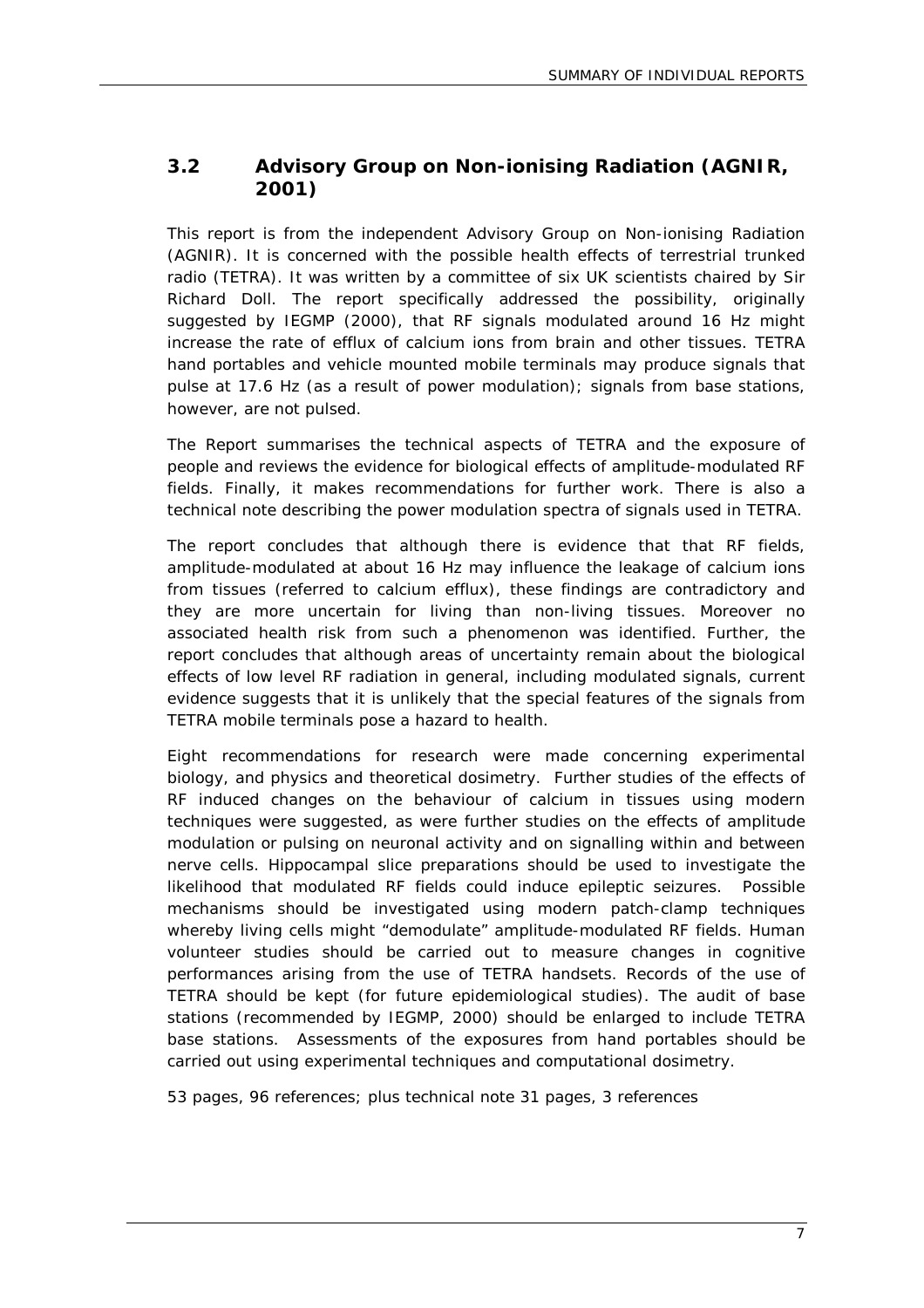#### **3.3 British Medical Association (BMA, 2001; 2004)**

The report is from the British Medical Association (BMA) Science Department and the Board of Science and Education. It covers both health effects and broader issues arising from the use of mobile phones. The report was updated in 2004.

The 2001 report presents a simple summary of the major elements of the technology behind mobile telephony, lists some major publications in this field and very briefly considers the scientific evidence for biological and health effects. It reviews the consequences of using a mobile phone while driving, and the broad sociological implications of mobile phones. Finally it considers hands-free kits (HFKs) and other protective devices.

It concludes that further research into health effects is necessary since there are some gaps in knowledge although the report acknowledges that no definite adverse health effects from mobile phones or base stations have been established. It supports the precautionary approach.

The Report makes eight interim recommendations. It suggests that the precautionary approach should be adopted while research remains inconclusive; it supports the existing research initiatives; and it endorses the Department of Health's policy of issuing information about the health risks of mobile telephony to the general public. Further, the Report suggests that "quiet zones" should be established where the use of phone in public places is restricted; it suggests a standard test (and BSI kitemark) should be adopted for HFKs and shields; and it suggests that manufacturers of mobile phones should provide information about the power output of their phones. In addition, it recommends that hospitals and other healthcare premises should issues clear guidance and use signs to indicate that phones should be turned off. Lastly the Dept. of Environment, Transport and the Regions (whose responsibilities are now split between the Dept. of Environment, Farming and Regional Affairs, and the Office of the Deputy Prime Minister) was advised to revisit its campaign about the use of phones and driving to indicate that a driver should not use a phone while driving.

In June 2004 an update to the report was published. This update summarised the main conclusions of several of the major reviews that had been produced since the first report was published. It also provides outlines of the IARC Interphone study and the UK Mobile Telecommunications and Health Research (MTHR) programme (which was set up in response to a recommendation of the Stewart Report), and recent changes to policy and exposure limits. The update concludes that the 2001 recommendation to adopt a precautionary approach was still valid while research into the health effects of mobile phones remained inconclusive. It states that the BMA will continue to support national and international research programmes into possible adverse effects of mobile phones, and a watching brief will be kept on forthcoming research and policy. It notes that the widespread adoption of picture messaging may raise new child protection issues.

2001 Report: 20 pages, 56 references; 2004 Update: 5 pages, 6 references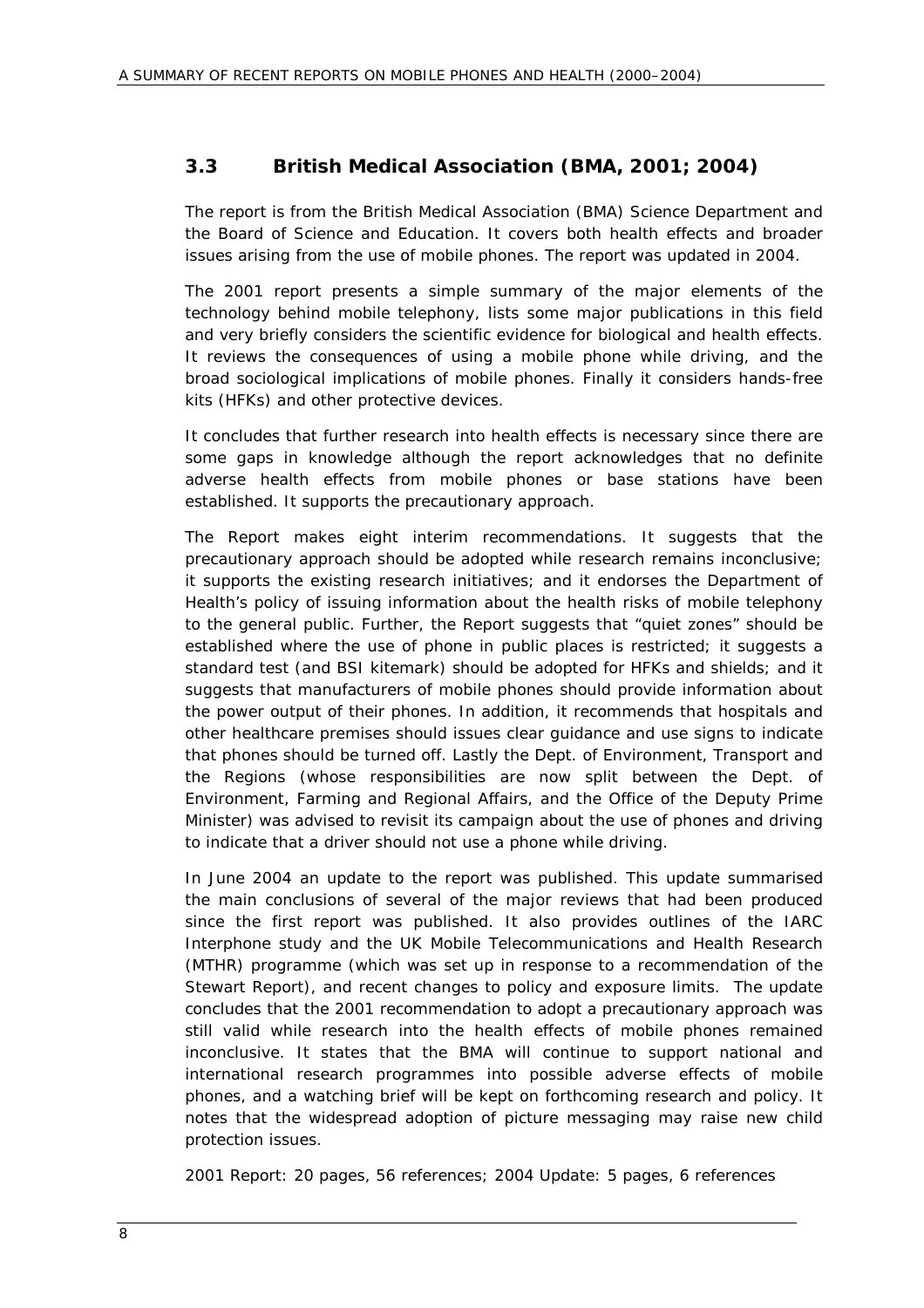## **3.4 EC Scientific Committee on Toxicology, Ecotoxicology and the Environment (CSTEE, 2001)**

The report comes from the Scientific Committee on Toxicology, Ecotoxicology and the Environment (CSTEE) of the European Commission. It was written by a working group consisting of ten international scientists chaired by B Terracini (University of Turin). It was prepared to update the 1998 Opinion of the Scientific Steering Committee which served as a basis for the EU Council Recommendation of 5 July 1999 for limiting the exposure of the general public to EMFs. The report considered exposure to power frequency EMFs (not considered here) as well as RF fields.

The report presents a brief summary of the evidence concerning the biological and health effects of exposure to RF fields. Extensive use is made of expert reviews, including that of the Stewart Report.

Overall, the report agrees with the findings and conclusions in the Stewart Report and other major reviews. It concluded that low level exposure to RF fields does not produce any consistent effects on any biological endpoint. The possibility of small effects on blood pressure in exposed volunteers was noted, however, as was the possibility of subjective symptoms resulting from hypersensitivity to RF fields. The epidemiological data, in particular, did not suggest consistent cancer excesses. This result was taken to be consistent with the results of genotoxicity and experimental carcinogenicity studies in cell and animal models, which were largely negative.

On the basis of this evaluation, the report had insufficient evidence to propose alternatives to the technical annex for the Council Recommendation setting up basic restrictions and reference levels limiting exposure to non-ionising radiation, which were based on the guidelines published by ICNIRP (1998).

The need for further epidemiological studies was recommended due to limitations of the existing studies, including the use of short observation periods and surrogate measures of exposure, plus many studies had insufficient statistical power. In addition the possible synergistic effects of RF fields with physical and chemical mutagenic or carcinogenic agents required investigation.

13 pages, 12 references

## **3.5 US General Accounting Office (GAO, 2001)**

This report comes from the US General Accounting Office (GAO). It was written by Peter Guerrero and John Finedore with the assistance of five other members of GAO staff. The report provides an update on scientific studies into health effects associated with mobile phones, and gives information about the activities of the US federal government and its agencies relating to setting human exposure standards, testing emissions from phones, and disseminating information to the public about health issues. The report does not include issues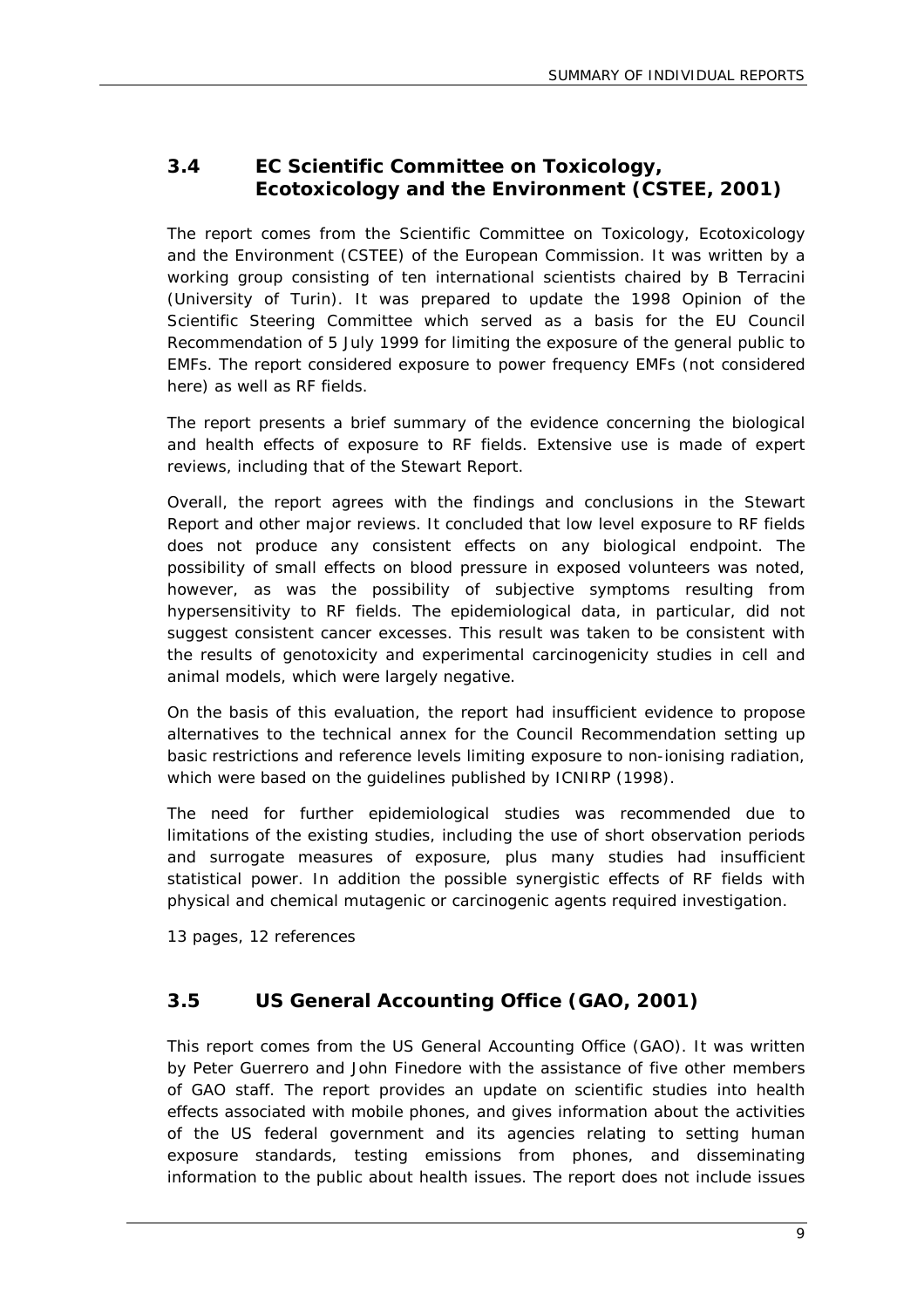related to base stations, interference with medical devices or effects on driving ability. It updates a similar report from GAO published in 1994.

Following a very brief background on EMFs, the report summarises the epidemiological and laboratory evidence concerning the effects of RF fields on health. It considers research programmes in the USA and in other countries, highlighting the WHO International EMF Project. The report reviews the history of mobile phone health effects research in the USA, listing various shortcomings and controversies, describing the roles and responsibilities of organisations such as the Federal Communications Commission (FCC), the Food and Drug Administration (FDA) and the Environmental Protection Agency (EPA), as well as the Cellular Telecommunications and Internet Association (CTIA) research program.

The report concluded that existing scientific research does not demonstrate that RF fields from mobile phones cause adverse heath effects, although the findings of some studies suggest the need for further research. It was noted that it may be many more years before a definitive conclusions can be reached on whether RF fields pose a risk to human health. The co-operative research effort between the FDA and the mobile phone industry through CTIA was thought useful, although of modest size compared to many other research programmes and it was funded solely by the industry. The lack of a standardised procedure to ensure compliance testing of mobile phones was seen as particular shortcoming. Finally it was concluded that the information provided to consumers by the FDA and FCC about health issues should be clear, accurate and timely.

The report made several recommendations to the FCC, including: to direct the Office of Engineering and Technology to issue revised guidance on SAR testing procedures to reduce variations in test results caused by a lack of standardised procedures and to incorporate measurements of uncertainty; and to direct the Consumer Information Bureau to develop clear, consistent and easily accessible consumer materials on exposure issues, including internet-based information on SAR values. The report also made recommendations to the FDA, including: to direct the Center for Devices and Radiological Health to publicly report on the extent to which CTIA is follow FDA's recommendations in funding specific research proposals; and to develop (and regularly update) a new consumer document that provides a current overview of the status of the health issues and research related to mobile phones.

39 pages, 27 references/footnotes

## **3.6 Health Council of the Netherlands (HCN, 2001)**

In addition to the advisory reports on possible health effects associated with EMFs, the Electromagnetic Fields Committee of the HCN also publishes annual updates on EMF health effects to enable topical issues to be considered and recent reports from HCN to be highlighted. Such annual updates have not been included in the table.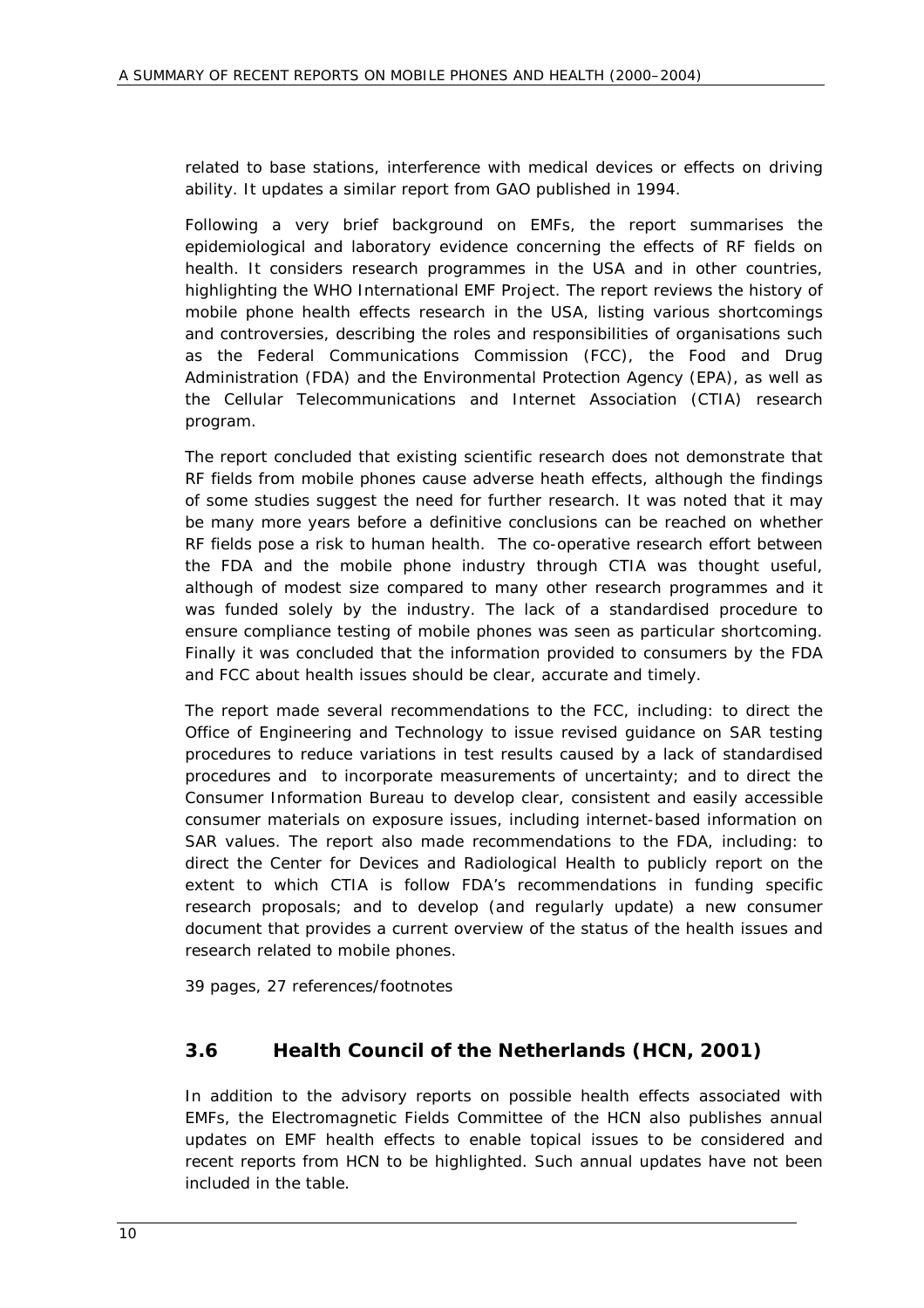The first annual update (HCN 2001) summarised the base station report (HCN 2000). It considered four epidemiological papers that had been published (between 1999 and 2001) on mobile phones and brain tumours. Overall, it was concluded that these studies did not suggest any increased risk of brain tumours. A German study investigating mobile phones and ocular melanomas was reviewed, and it was considered that no conclusions about health effects could be drawn. Lastly, a study investigating effects of base stations fields on cattle was next reviewed: no consistent biological effects were demonstrated.

25 pages, 27 references

#### **3.7 Royal Society of Canada (Krewski et al, 2001a; 2001b)**

This review was drawn from the Expert Panel Report originally prepared at the request of the Royal Society of Canada for the Radiation Protection Bureau of Health Canada. This report, entitled Potential Health Risks of Radiofrequency Fields from Wireless Telecommunications Devices, was released by the Royal Society of Canada in 1999. The present review (2001a) contains most of the original report with minor editorial modifications including the updating of references that were in press at the time the original report was released. In addition, a second review (2001b) provides an update of advances in research and includes discussion of earlier results not included in the original report. Both reviews were authored by the same panel of eight scientists; in both cases, the lead author was D Krewski (University of Ottawa) who was the chair of the original Expert Panel.

The main review (2001a) presents a comprehensive and detailed summary of the biological and health effects associated with exposure to both low-level fields (non thermal effects) and high intensity fields (thermal effects). The adequacy of the existing RF guidelines in Canada for the exposures of workers and members of the public was addressed. Finally recommendations were made for further research.

Because this review largely predates the Stewart Report, a detailed commentary is not necessary here, beyond noting that the conclusions and recommendations of the original report were repeated by the review. Thus it was concluded that existing exposure guidelines in Canada (Health Canada's Safety Code 6) protected both workers and members of the public from adverse health effects associated with whole-body thermal exposure to RF fields. It was considered that protracted exposures of the head, neck and extremities at the local limits could lead to thermal effects, so it was recommended that the local exposure limits for workers be reviewed with respect to both intensity and duration of exposure, and that additional research be conducted to provide an adequate scientific basis for this (such as investigating effects ocular and retinal physiology). Lower local exposure limits were considered desirable for the eyes, and suggested that the local limit for workers be lowered to that or members of public.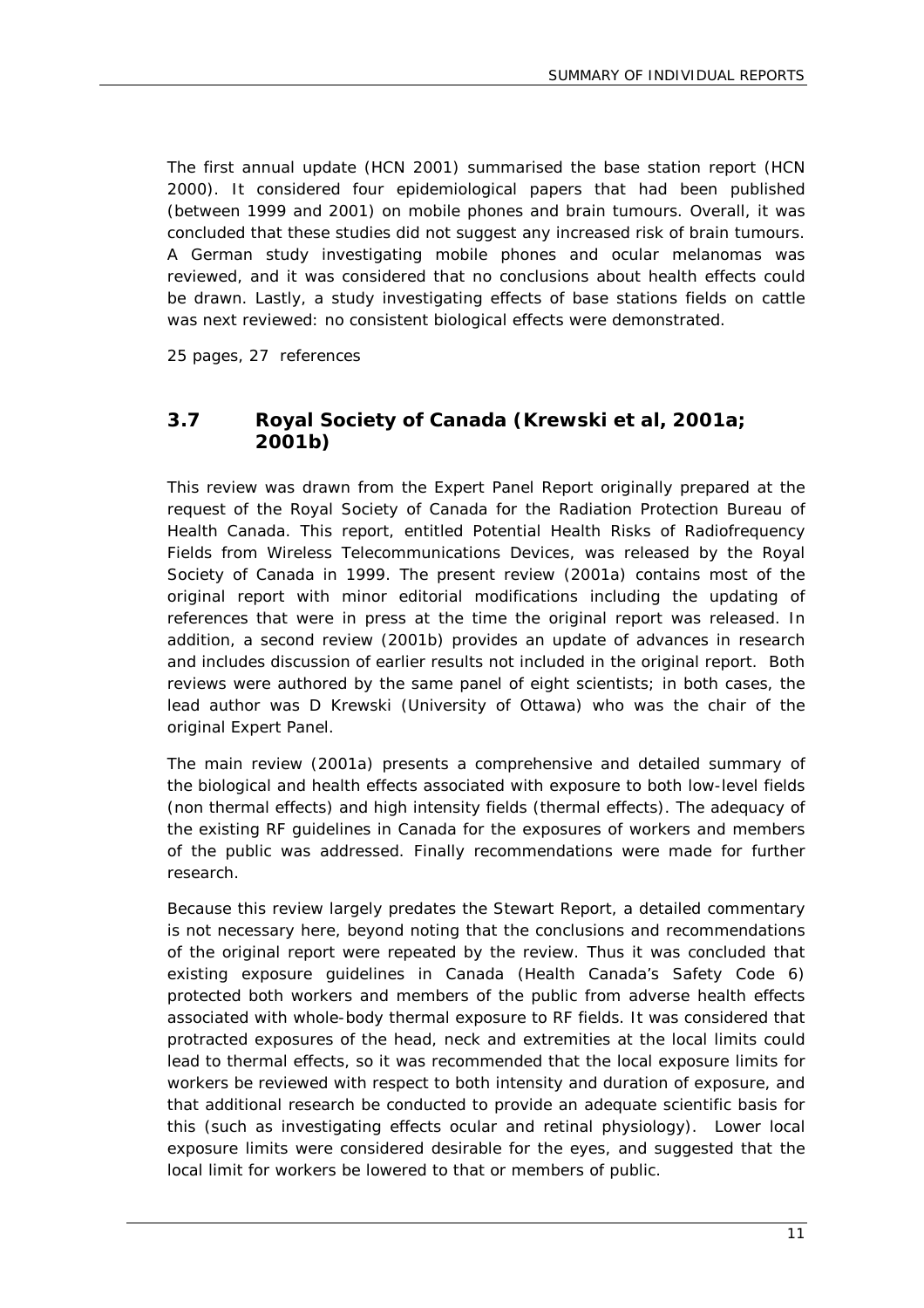The review also concluded that although exposure to non-thermal levels of RF field may produce biological effects in cells and animals, none of these are suggestive of causing adverse health effects. Nevertheless, further experimental work on these effects was recommended: these include studies investigating effects on melatonin physiology, opioid and cholinergic systems, transmembrane ion transport, the blood-brain barrier (BBB), and studies investigating the effects of differing frequencies and signal modulations. Epidemiological studies were endorsed as the primary means of assessing the potential effects of RF fields on health, although existing studies were considered inadequate for a comprehensive evaluation of risk. Further studies of highly exposed (occupational) groups and following long-term exposure were recommended, as were clinical studies addressing the possibility that certain subgroups in the population may be more sensitive to RF fields.

The update (2001b) summarises a number of more recently published studies on potential health risks of RF fields. These include cellular and animal studies investigating effects on ornithine decarboxylase, calcium efflux and the BBB, melatonin, cell proliferation, DNA damage and carcinogenicity, and testicular function and teratogenicity. Epidemiological studies and cognitive effects in humans and animals are also reviewed. Although all these results were considered valuable additions to the effects literature, it was concluded that they did not alter the conclusions of the original report, and further studies were again recommended. The epidemiology studies, in particular, were still considered inadequate for risk assessment due primarily to limitations associated with exposure estimation.

Review (2001a) 143 pages, 478 references; Update (2001b) 15 pages, 65 references

## **3.8 Zmirou Report (2001)**

This extensive report was prepared by a group of seven French scientists and clinicians chaired by Dr Denis Zmirou (University of Grenoble). The group was convened by the French Health General Directorate (Direction Générale de la Santé) in response to the IEGMP and other recent reports to assess whether any changes were necessary to existing human exposure guidelines and regulations in France and Europe.

 The report describes the sources and characteristics associated with mobile phones, and the biological rational for setting exposure standards. Next the report summarises the biological and medical effects of RF fields: to do this, extensive use was made of five reports from other scientific bodies, including IEGMP, that had been published between 1996 and 2000. More recent literature was also reviewed and representatives of scientific organisations, industry and others were interviewed. Use was also made of the opinions of an international symposium on mobile phones and health held at the French Academy of Sciences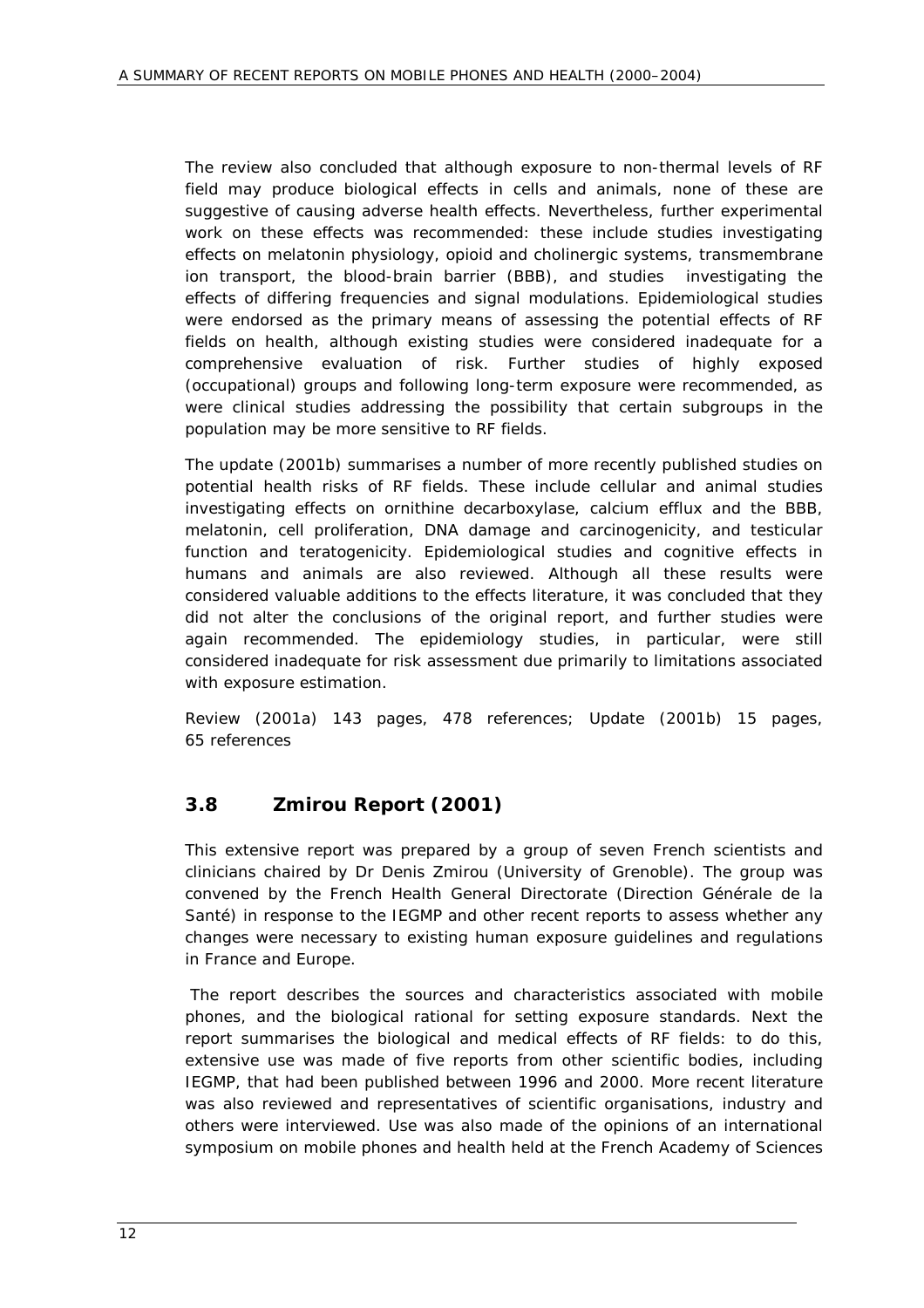in 2000 (Actes de colloque, 2001). Based upon this assessment, conclusions were drawn and recommendations for further research made.

The report concluded that the possibility of non-thermal biological effects cannot be excluded, but it was not possible to state whether these represent a health hazard. It was considered that these uncertainties did not justify lowering the exposure limit values at present. The only known risk factor concerned the use of mobile phone while driving, but this was not associated with exposure to RF fields per se, but due to a loss of concentration from holding a conversation.

Therefore the report recommended an approach based on the precautionary principle to manage any potential risks associated with mobile telephony, with the general aim to reduce average exposure of the public to the lowest possible level compatible with service quality. To achieve this, the report made very detailed recommendations for further research.

Three areas of epidemiological research were recommended. Existing prospective cohort studies should be used to investigate relatively benign effects, such as headaches, associated with exposures from mobile phones. Additional studies should focus on children, migraine sufferers as well as occupational studies. In addition, work was recommended towards investigating the existence of the phenomenon of hypersensitivity. Initial studies would aim to define and characterize the phenomenon, with a view to identifying groups of users to include in later case control studies, or groups for targeted monitoring. Exploring effects of mobile phone use on traffic accidents further, studies should compare the risks of using a hand-free phone whilst driving with those from holding a conversation with a passenger. Although the risks of cancer associated with exposures from base stations was assumed to be very small, it was recommended that studies should be carried out to verify this, if at all possible. No further studies were considered necessary to investigate cancer risks from mobile phones at the present time (because of the Interphone project, a large case-control study being co-ordinated by IARC), however a cancer-related mortality study of a cohort of workers in France was suggested. In addition, a measurement programme was considered worthwhile to provide information about exposures of workers and members of the public.

Volunteer studies should investigate a wide range of neurobehavioural endpoints, including brain activity, cognitive function, cardiovascular effects and immune function. These tests should be carried in healthy volunteers and patients with pathologies that may be aggravated by RF fields, including migraine, inflammatory skin diseases, epilepsy and glaucoma. Effects on children and adolescents should be investigated, as should studies with self-reporting hypersensitives and others who present subjective symptoms with mobile phone use.

Animal studies should investigate effects of RF on the growth of induced tumours and on the integrity of DNA, effects on learning and memory, neurotransmitters, neuron excitability, effects on the BBB, and the microwave auditory effect. Other potential investigations considered worthy of study but which have not received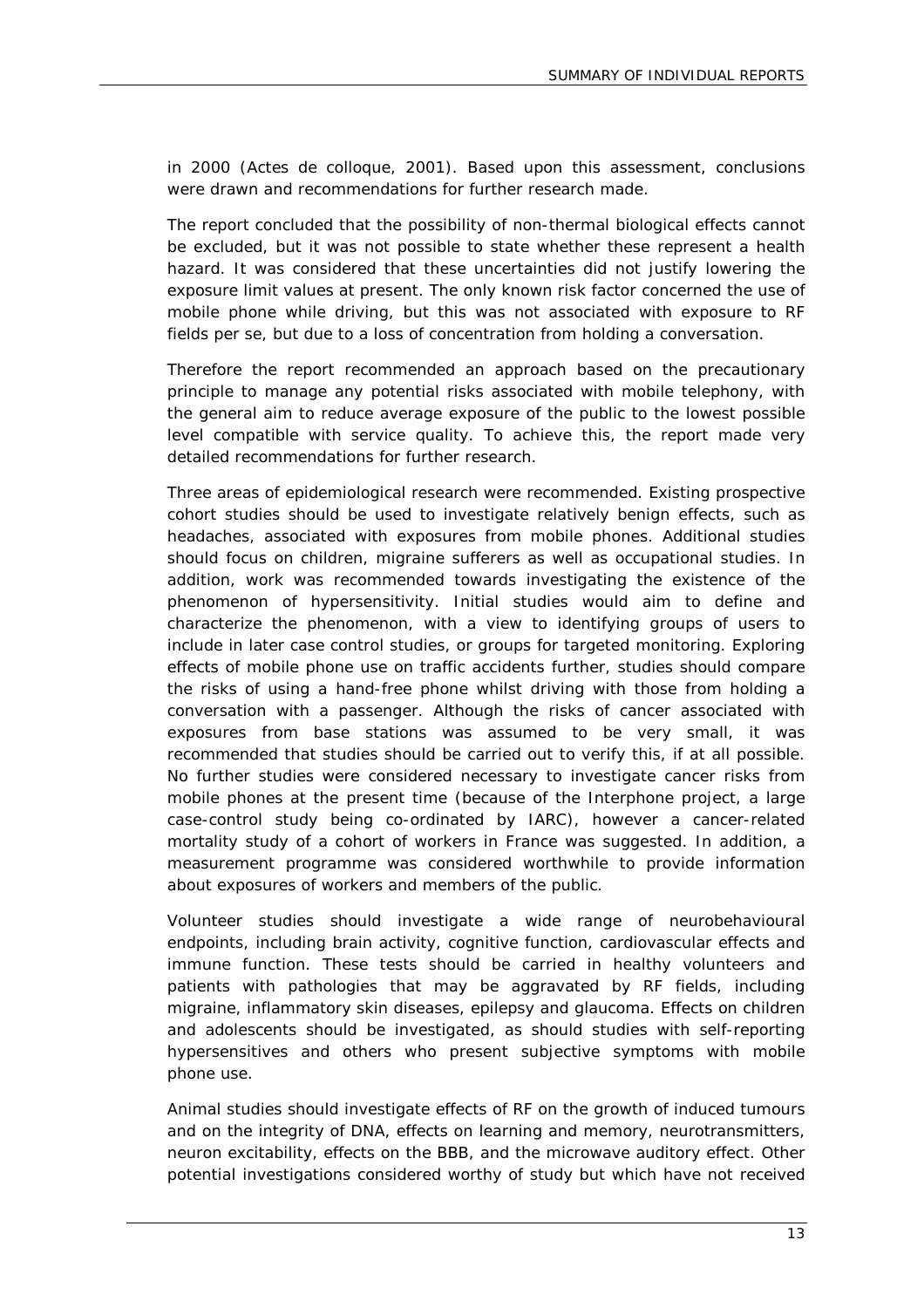attention included the potential synergy of RF fields with other teratogens and carcinogens, and with chronic or acute pathologies (either man-made or natural). Effects on cells of the immune system and on reproductive and teratogenic effects were highlighted. Studies should also be made using immature animals to model the susceptibility of children and adolescents.

Cellular studies should address the possibility of genotoxic effects using established cytogenetic and clastogenic methodologies, effects on apoptosis, and effects on gene expression especially of heat shock proteins (HSPs), Further studies on electrophysiology using brain slice techniques was also recommended. It was considered that all these investigations should be repeated in the presence of chemical and physical mutagens to identify any interaction between these agents and RF fields.

Several general recommendations for research were made, including the development of standardised experimental protocols, and to monitor major physiological variables during in vivo exposures. The need to start research using the signals associated with new and emerging technology was also stressed.

The report also recommended that all users of mobile phones should adopt prudent avoidance measures to reduce exposures as much as possible. Children, in particular, should be advised by their parents of the need for this, and a recommendation to this effect should be included within the instructions supplied with mobile phones. Manufacturers should reduce emissions to the lowest possible level compatible with service quality. It was further recommended that buildings, such as hospitals, day-care centres or schools which may contain individuals with increased sensitivity to RF fields, should not be directly in the path of the transmission beam if they are located less than 100 m from a base station. It was also recommended that exclusion areas in the immediate vicinity of base stations must be clearly marked with approved signs. The report did not support the idea of site sharing for base stations, as proposed by IEGMP, as this was considered to lead to a more heterogeneous exposure of the population.

The report further recommended that the European Commission's July 1999 recommendations should be applied into French legislation. More extensive information should be made available to the public, with regard to emissions from both mobile phones and base stations, and about the potential interference with implanted medical devices. As part of the latter, an extensive, long-term measurement campaign of emissions from base stations should be instigated. In addition, there should be stricter laws on mobile phone use whilst driving. Lastly, it was recommended that the scientific data should be regularly reviewed and updated by an ad hoc scientific body recognised by the EU in order to examine whether existing exposure guidelines and legislation required modification.

270 pages; 942 references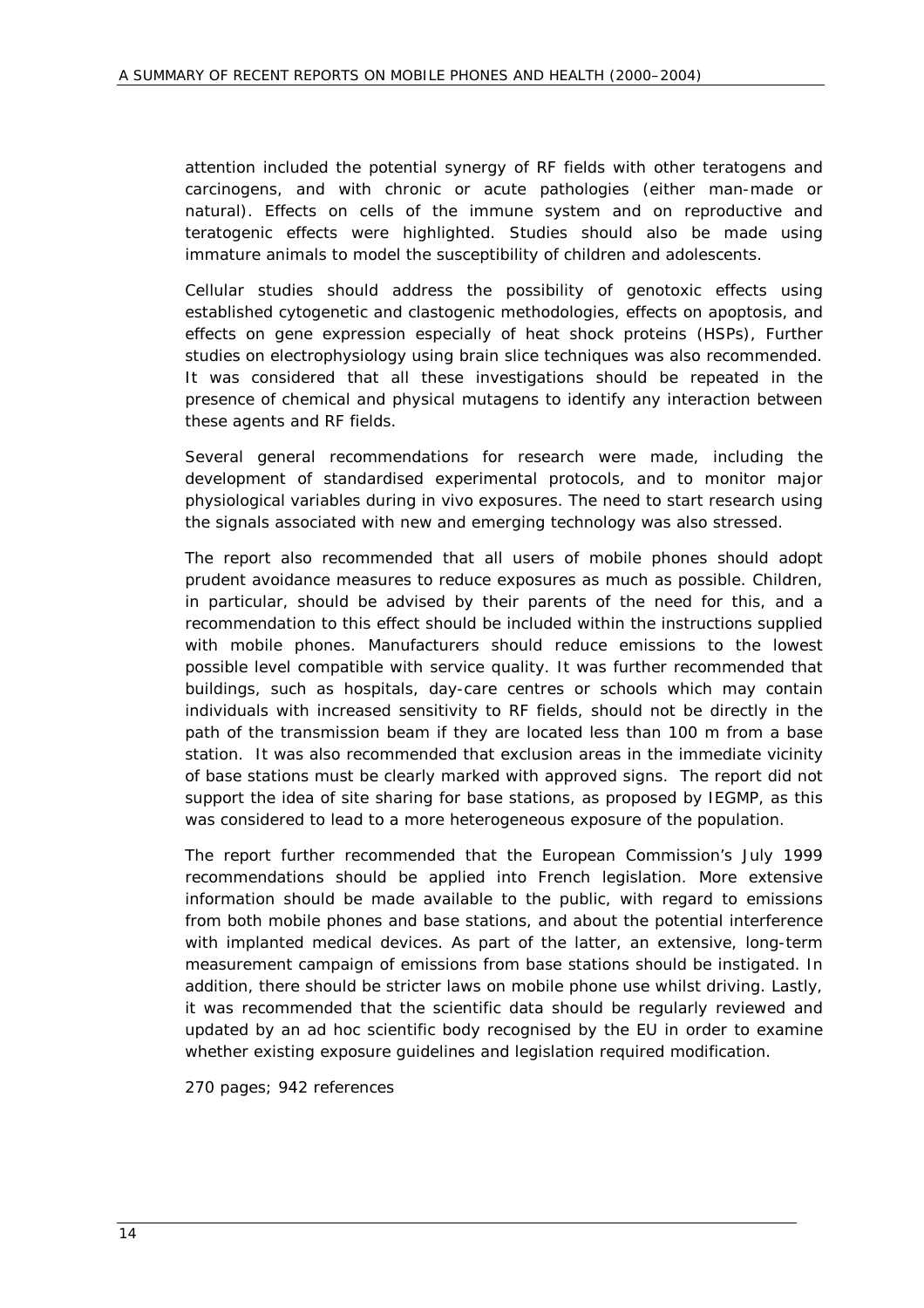### **3.9 Health Council of the Netherlands (HCN, 2002)**

This is another report from the HCN Electromagnetic Fields Committee. It considers the health effects associated with mobile phones, and complements the HCN (2000) report on base stations.

The report begins with a description of the principals for setting human exposure limits to RF fields, and with the basic technology behind mobile telephony. It reviews the evidence for biological and health effects from exposure to RF fields, highlighting effects on the head, with emphasis on local heating. Finally the report considers the effects of interference from mobile phones on medical equipment, and the impact mobile phone usage has on driving.

After reviewing the relevant literature, the report concludes that no conclusions can be drawn concerning a causal link between mobile phone usage and general health problems and symptoms: the studies are not sufficiently robust. The report concludes that exposure to RF fields from a mobile phone may have very subtle effects on brain function, and affect the performance of some cognitive tasks, and perhaps influence brain activity. Nevertheless, it was considered that these only represent acute biological effects and do not herald health effects. For cancer, the report concluded that epidemiological studies did not suggest a correlation between mobile phone use and the occurrence of brain tumours and other forms of cancer: this was supported by the results of animal studies. No convincing evidence could be found that RF fields had any significant effect on the cardiovascular system, on melatonin and other hormones, or on immune system. However, potential interference effects from mobile (and cordless) phones were noted on some common medical devices: maintaining a minimum separation of 1.5 m was recommended. Finally, driving while using a phone equipped with hands-free kit (HFK) was concluded to (still) produce a detrimental impact on attention, which would increase the likelihood of having an accident.

A number of recommendations were made based on these conclusions. The report recommends that further dosimetry work be undertaken to model the temperature rises in the head caused by the use of mobile phone, and this be linked to studies measuring temperature. Further work was also recommended on exploring subtle cognitive and behavioural changes in humans and animals exposed to RF fields, and more epidemiological studies and research with laboratory animals was recommended to investigate the effects on cancer. However after considering the differences between children and adults, the report found no reason to recommend that that children should restrict their use of mobile phones The final recommendations were made to the Dutch government: they should take steps to decrease the likelihood that normal use of mobile phones could cause interference problems arise with medical equipment; and they should discourage all drivers of motor vehicles from making long or demanding phone calls, even if they are using a HFK.

96 pages, 134 references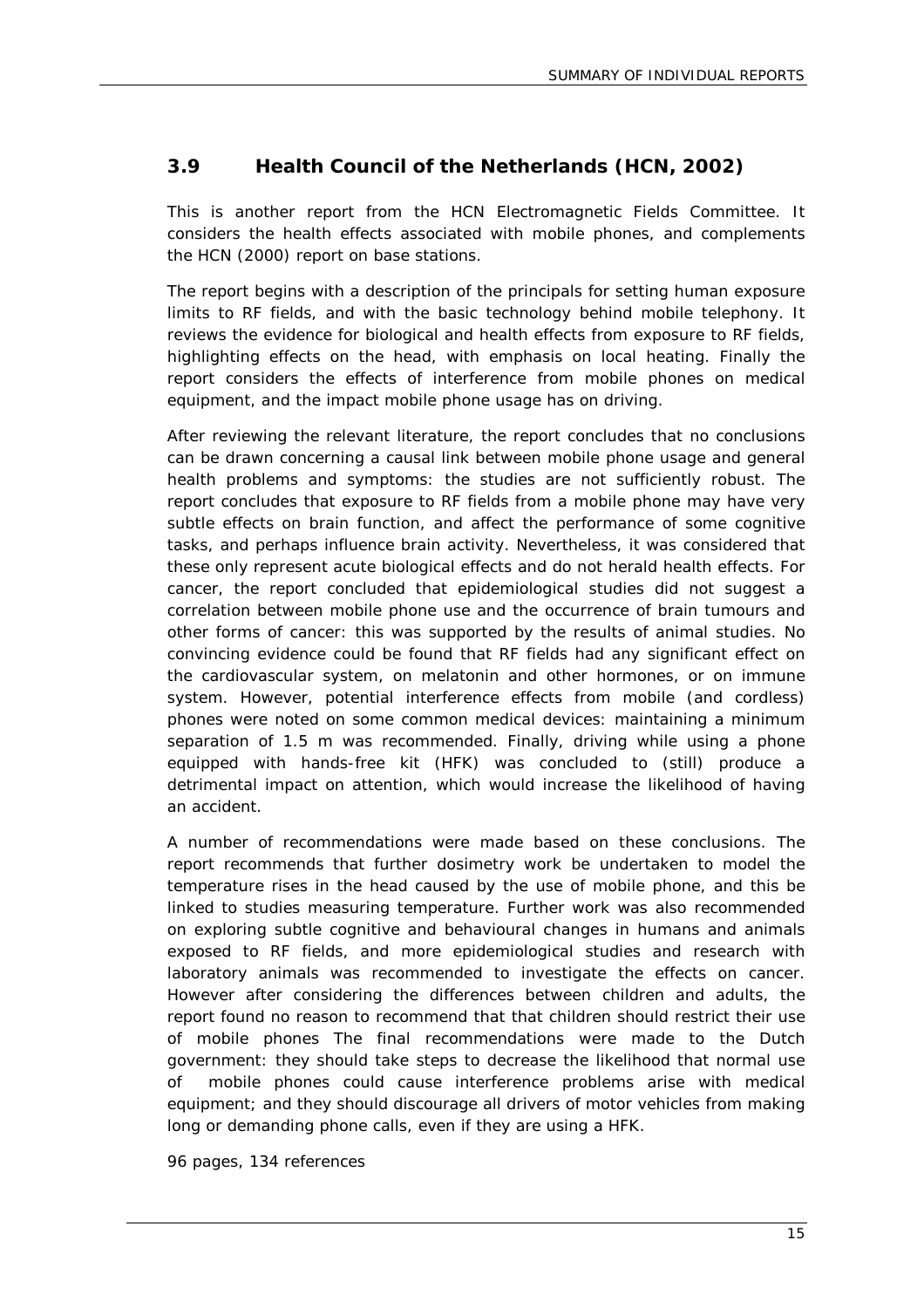#### **3.10 French Senate Report (Lorraine and Raoul, 2002)**

The report was prepared by two members of the French Senate, M. Jean-Lois Lorraine and M. Daniel Raoul, with the assistance of a steering committee comprising of three French scientists and two representatives from the mobile phone industry. Fifty two scientists and industry representatives, mainly from France, but including some from Italy and from NRPB, were also interviewed.

The report summarises mobile phone technology, dosimetry, and typical public exposures from mobile phones and base stations. Developing technologies and their potential consequences are covered. Current European and French legislation and their underlying principles are also discussed.

The biological effects of RF fields are reviewed, with discussion of the effects on cancer, reproduction and development, and on the nervous system. Effects on the cardiovascular, immune and endocrine systems are also considered as are subjective symptoms, and heat shock proteins. The importance of distinguishing between biological effects and adverse health effects, and between thermal and non-thermal effects is emphasised.

The report concludes that biological effects of mobile phones have been observed in some studies, but the consequences to health are unknown. No biological or health effects can be attributed to the fields associated with base stations. The report highlights a paradoxical situation that is considered particularly French: whilst there is no evidence to support any risk from base stations, these have generated an extremely high level of public concern; mobile phones, on the other hand may produce quite substantial exposures, but have generated relatively little concern.

The report notes that whilst their conclusions and recommendations do take account of the precautionary principle as defined by the European Commission, they also focus on improved communication and education by providing information to the public and local councils. Recommendations are made for the support of biological, epidemiological and dosimetric research. Priority areas include epidemiological studies of mobile phone users and studies with developing technologies.

The report recommended that a new Foundation should be set up under the Institute of France to be responsible for the direction of scientific research on the health effects of mobile phones. The Foundation would be funded jointly by government and industry. It is also proposed that two existing French national bodies (l'Agence Nationale des Frequences and le Bureau National de Métrologie) should work in closer co-operation.

292 pages, 0 references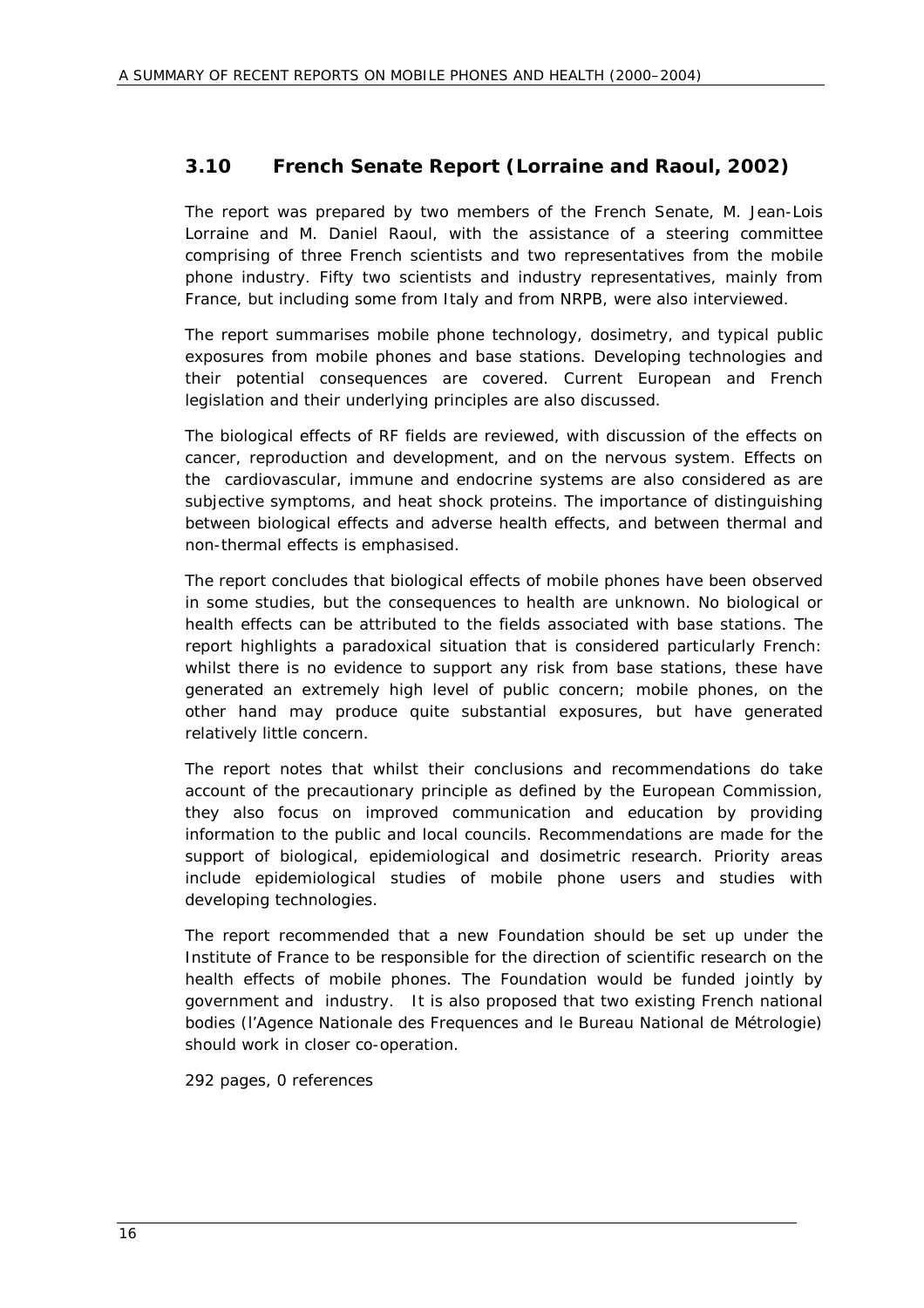## **3.11 Swedish Radiation Protection Authority (SSI, 2002)**

This report was commissioned by the Swedish Radiation Protection Authority (Statens strålskyddsinstitut, SSI). It was written by two epidemiologists, J D Boice Jr. and J K McLaughlin (2002) from the International Epidemiology Institute, USA. It reviews the epidemiological studies dealing with cancer risks in relation to the use of mobile phones.

The report considers each study in some depth: comments are provided on the design of each study, their results, strengths and weakness, and a critique of the results. The report also includes a brief overview of experimental studies and a summary of ongoing epidemiological research.

After reviewing the evidence, the report considers that no significant associations have been seen between all brain tumours combined and phone use with relative estimates of relative risk ranging from 0.9 to 1.3. Further, subgroup analyses of different type of phone (analogue or digital) tumour histologies (gliomas, meningiomas or acoustic neuromas), durations of use, and tumour laterality showed no consistent pattern of increased risk. One series of papers from Sweden which suggested associations between analogue phone use and brain tumours was criticised for having serious methodological weaknesses with evidence of selection, responses and interviewer bias. In addition, it was considered that it was not biologically plausible that exposure to RF fields could increase the risk of cancer either through initiation or promotional events. The report concludes that the studies so far conducted have ruled out with a reasonable degree of certainty that mobile phone use causes cancer, at least for durations up to 5 years. Although longer term effects have not been evaluated, no well-founded clues have arisen to suggest long-term effects exist.

The report considered it prudent to conduct further studies to evaluate the potential impact on health of mobile phone use. The immediate impact from increased car accidents associated with the distractions of using a mobile phone while driving was acknowledged.

40 pages, 81 references

#### **3.12 Advisory Group on Non-ionising Radiation (AGNIR, 2003)**

The report was the response to a specific recommendation of the Stewart Report that the issue of health effects from mobile phone technology should be further reviewed by 2003. Thus emphasis was placed on examining new evidence published since 2000. It was written by a committee of eight UK scientists initially chaired by Sir Richard Doll (ICRF, Oxford) and then by A J Swerdlow (ICR, London).

Following a detailed review of the sources and exposures from RF fields, the experimental evidence for biological effects on cells, animals and humans is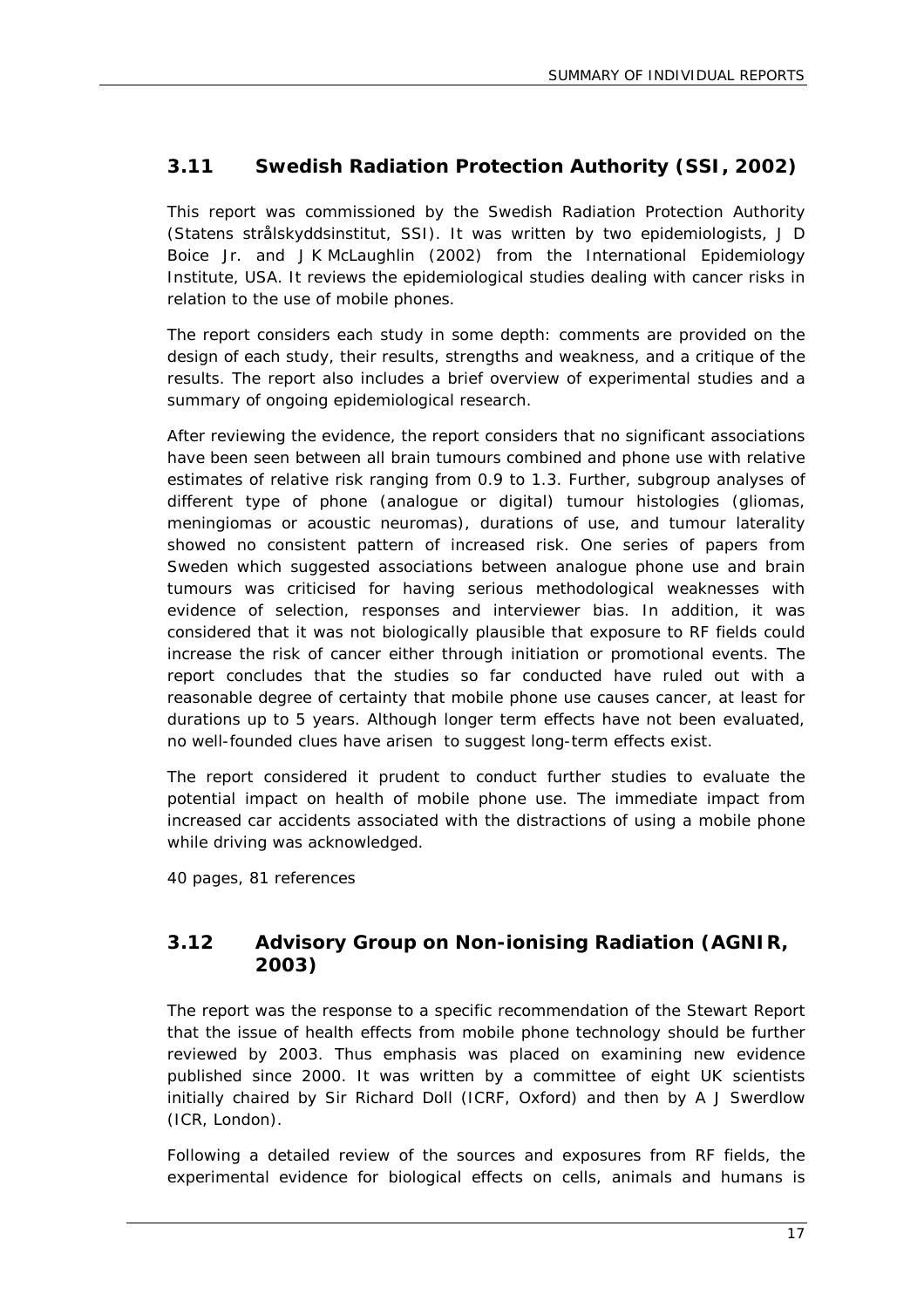critically reviewed, with emphasis on carcinogenic and neurocognitive endpoints. Finally the results of studies investigating cancer and non-cancer epidemiology and relevant clinical research are summarised and reviewed.

The report concludes that overall the evidence for RF field effects on cognitive functions in humans is inconsistent and remains inconclusive, while the suggestions of effects on calcium efflux have not been supported by more recent better-conducted studies. The biological evidence suggests that RF fields do not cause mutation or initiate or promote tumour formation, and the epidemiological data overall do not suggest causal associations between exposures to RF fields, in particular from mobile phone use, and the risk of cancer. It further concludes that exposure levels for those living near to mobile phone base stations are extremely low and the evidence indicates that they are unlikely to pose a risk to health. The paucity of RF studies with children was noted. The report concluded "in aggregate the research published since the Stewart Report does not give cause for concern". However, limitations in the existing database suggest continued research is needed.

Detailed recommendations for further research were made for each area covered by the review. For cellular studies, the lack of a model that demonstrated a robust response to RF exposure was an impediment to progress as was a lack of independent replication of reported positive effects. However, RF-induced changes in heat shock protein in cells were considered promising for further research.

For animal studies, models with targeted gene mutations that predispose the animals to brain tumours were thought potentially useful to explore carcinogenic effects. Uncertainties regarding the time course of the increased susceptibility of the central nervous system to the effects of heat during postnatal development should be addressed. In addition, it was recommended that potential RF effects on neurotransmitter function should be investigated further and changes in excitability of hippocampal slices *in vitro* require independent verification.

For human experimental studies, more research was recommended to investigate what impact, if any, the reported changes in brain activity after RF field exposure have on cognitive performance, and the health outcomes should be identified that may be associated with these changes. International cooperation to allow a multicentre approach was also encouraged. Trials on individuals who claim to be sensitive to RF fields and suffer acute symptoms would be helpful.

Regarding cancer epidemiology, national and international studies already in progress mean that there is no need to inaugurate further general population case-control studies in relation to mobile phone use. Future studies were recommended to avoid shortcomings of studies published to date, to lengthen the study period, and to make more precise estimates of exposure. Consideration was given as to how best to undertake further occupational and residential studies.

177 pages; 367 references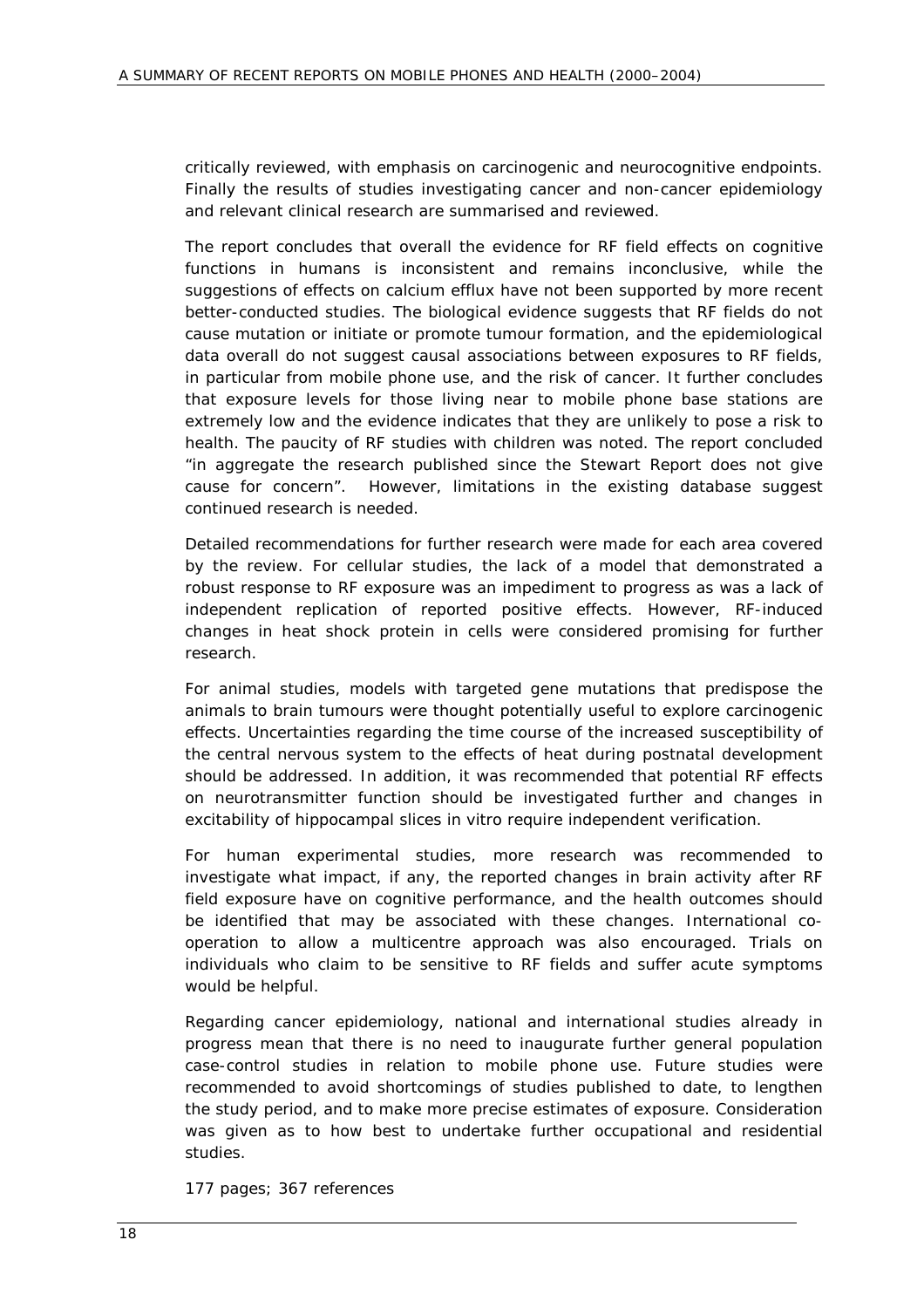## **3.13 Swiss Bundesamt für Unwelt, Wald und Landschaft (BUWAL, 2003)**

This report from Switzerland was written by M Röösli and R Rapp of the Institut für Sozial- und Präventivmedizin der Universität Basel. It assessed the risk to health from exposure to RF fields at environmental levels. Only a summary is available in English.

Over 200 scientific papers dealing with the effects of RF fields were surveyed, and reported RF effects were assessed according to a five point scale (established, probable, possible, improbable, or not assessable) and their relevance to health classified into three groups (serious, reduced well-being, or not assessable). Where possible, the thresholds for effects were determined.

Interference effects on implanted medical devices, and the microwave hearing phenomenon in pulsed fields were identified as being established (highly replicable, plausible biological mechanism). Unspecific symptoms, changes in sleep and subtle effects on brain function were considered probable (repeatedly found, no plausible mechanism). The risks of leukaemia and lymphoma from TV and radio transmitters, brain tumours from mobile phone use, and hypersensitivity and insomnia were considered possible (occur sporadically, but could result from study weaknesses). Total mortality and the risks of other cancers were classified as being improbable (multiple indications of absence, no plausible mechanism). Finally, other effects were considered not assessable (scant or contradictory evidence, study methods insufficient). Modulation-specific effects were considered few and contradictory.

The report concluded that there were insufficient data at present to assess the risk to health from low level exposure to RF fields. Some studies suggested the existence of non-thermal effects but their relevance was unclear. Nevertheless, it was concluded that no new health effects had been established below ICNIRP (1998) guideline values, but the effects classified as being probable or possible may occur with exposures to mobile phones (with rates of energy absorption between 20 mW kg<sup>-1</sup> and 2 W kg<sup>-1</sup>) and effects classified as possible may occur with broadcast transmitters Overall, a continued precautionary approach to RF fields was recommended, with intensified research on human health effects.

167 pages, 207 references

#### **3.14 Health Council of the Netherlands (HCN, 2003)**

The Electromagnetic Fields Committee of the HCN has issued a set of recommendations for further research into the health effects of RF fields (HCN 2003). Only an executive summary is available in English. This report has not been summarised in the table.

A range of studies were proposed. For example, it was suggested that *in vitro* studies were necessary to investigate the interaction of RF fields with chemical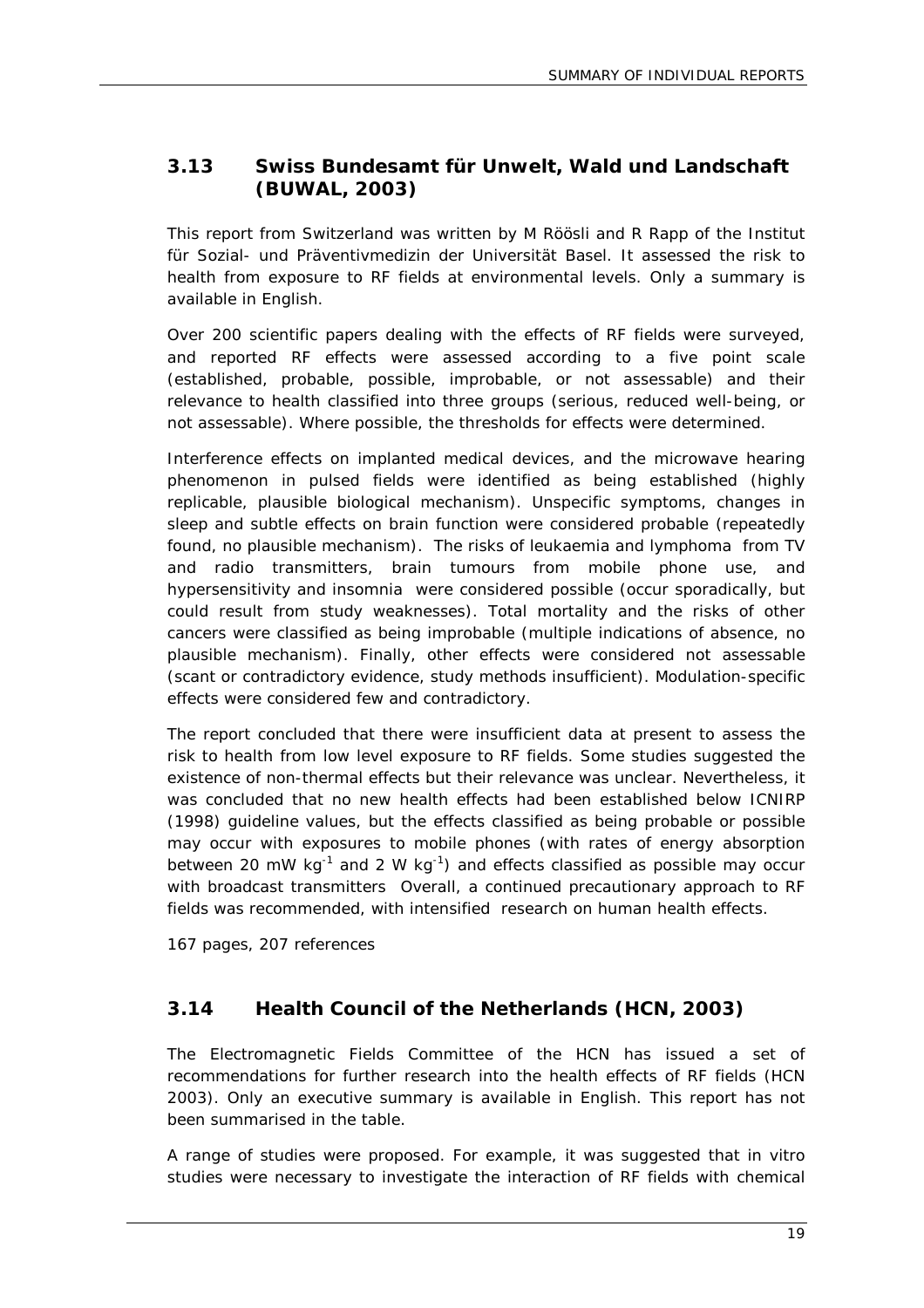and physical agents, although studies with animals were not recommended (since it was considered that sufficient research was being carried out elsewhere). Laboratory and epidemiology studies investigating subjective complaints were recommended, as was a large-scale cohort study investigating field exposure and a variety of health effects, including cancer. Doubts were expressed about the usefulness of investigating the incidence of cancer or other diseases in people living near base stations (but not about radio and TV transmitters). Additional modelling and computational dosimetry studies were proposed to better characterise local exposure in the head from the use of mobile phones.

Finally, it was suggested that a centre of expertise should be established in the Netherlands to consolidate and co-ordinate research concerning the health effects of EMFs.

3 pages, 0 references

#### **3.15 US National Council on Radiation Protection and Measurements (NCRP, 2003)**

This commentary was prepared for the US National Council on Radiation Protection and Measurements (NCRP) by Scientific Committee 89-4. This committee comprised seven scientists from the USA chaired by O P Gandhi (University of Utah). The report reviews the scientific literature on the biological interactions and human health effects of pulsed and amplitude-modulated RF fields in the frequency range 3 kHz to 300 GHz. Its objective was to determine whether existing exposure standards and guidelines need to be modified to take modulation into account. Much emphasis is placed on the older literature, and relatively few studies are included which use the fields associated with mobile phones.

Following a discussion of exposure standards, and definitions of the types of modulated signals, the report considers the effects of RF fields on a wide variety of *in vitro* studies (including effects on cell physiology, genotoxicity and DNA damage), behavioural and nervous system studies in animals, volunteer studies, and epidemiological studies. Lastly, biophysical mechanisms through which modulation-dependent effects might arise were considered.

The report concludes that apart from studies that allow a comparison of effects of continuous wave versus pulsed wave exposure, the literature relevant to modulation is very scattered. Several, but not all, studies suggest some modulation-specific effects may occur, with pulsed fields generally more effective than continuous wave fields, but none of these studies provided evidence of sufficient quality to recommend modifications to existing standards. In addition, most of the studies that report modulation-specific effects involve very high exposure levels, well above guideline values. Foster and Repacholi (2004) reached similar conclusions regarding the ability of different signal modulations to cause specific biological effects.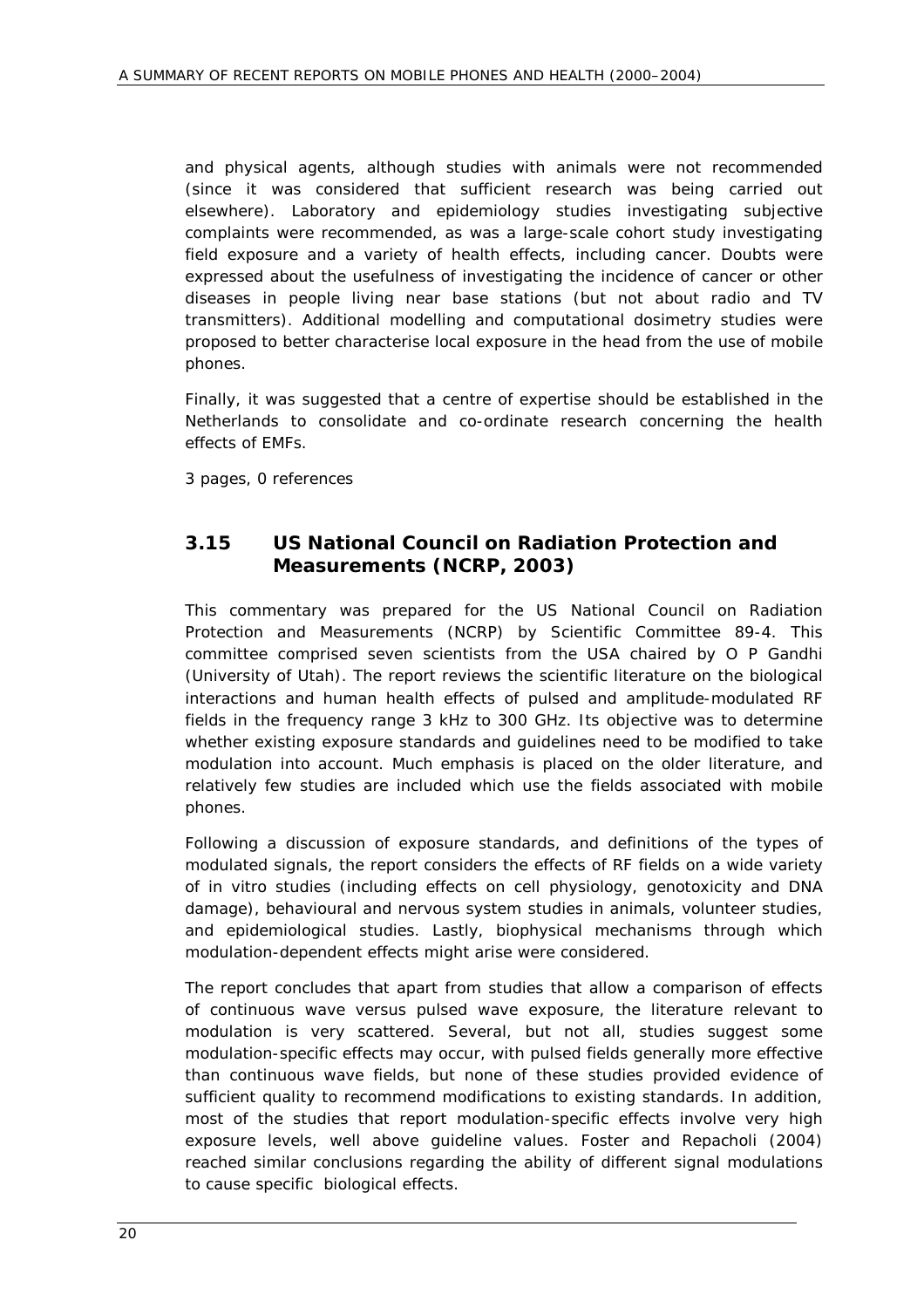Overall, the report concluded that heating remains the only mechanism whereby low level RF fields, modulated or not, could produce observable effects, although intense RF pulses may produce biological effects through a mechanism related to the rate of heating. These particular effects were considered to warrant closer examination although they may only occur under unrealistic exposure conditions from specialised military equipment.

52 pages; 152 references

\*

## **3.16 Swedish Radiation Protection Authority (SSI, 2003)**

This is the first annual report from the SSI Independent Expert Group on Electromagnetic Fields\* . It considers research available in 2000 and onwards on mobile telephony and cancer. It was written by an team of eight European scientists chaired by A Ahlbom (Karolinska Institutet, Stockholm).

The report describes epidemiological studies on cancer and exposure from mobile phones and base stations (and radio and TV transmitters), as well as experimental cancer research. In addition, laboratory studies investigating specific effects on HSPs and the BBB are considered. Finally, a brief treatment of a precautionary framework for dealing with the uncertainty in the scientific evidence is included.

It was reported that the majority of studies have found no indication of increased risk of cancer with phone use, although some positive findings have been reported in two studies. But since limitations were considered to exist in all studies because of small numbers of cases or very short follow-up periods, the current evidence was considered to be inconclusive regarding mobile phone use. Research into exposures from base stations and cancer was also considered to be at a very early stage of development, and the existing data concerning radio and TV transmitters are subject to many limitations (especially regarding personal exposure assessment) to draw any conclusions.

Results of recent animal studies did not suggest that exposure to RF fields could induce cancer or enhance the effects of known carcinogens. It was concluded that there was no consistent evidence for effects relevant to non-genotoxic mechanisms of carcinogenesis such as cell proliferation or apoptosis, or for the induction or enhancement of neoplastic transformation *in vitro*. Regarding possible RF effects on the expression of HSPs, it was concluded that it was not possible to make conclusions about the existence and the mechanism for such effects at present. Similarly, regarding RF effects on the BBB, it was concluded that the available data did not indicate the existence of a health risk. The precautionary framework being developed by WHO was endorsed as it would

The second annual report was published in December 2004 (SSI, 2004).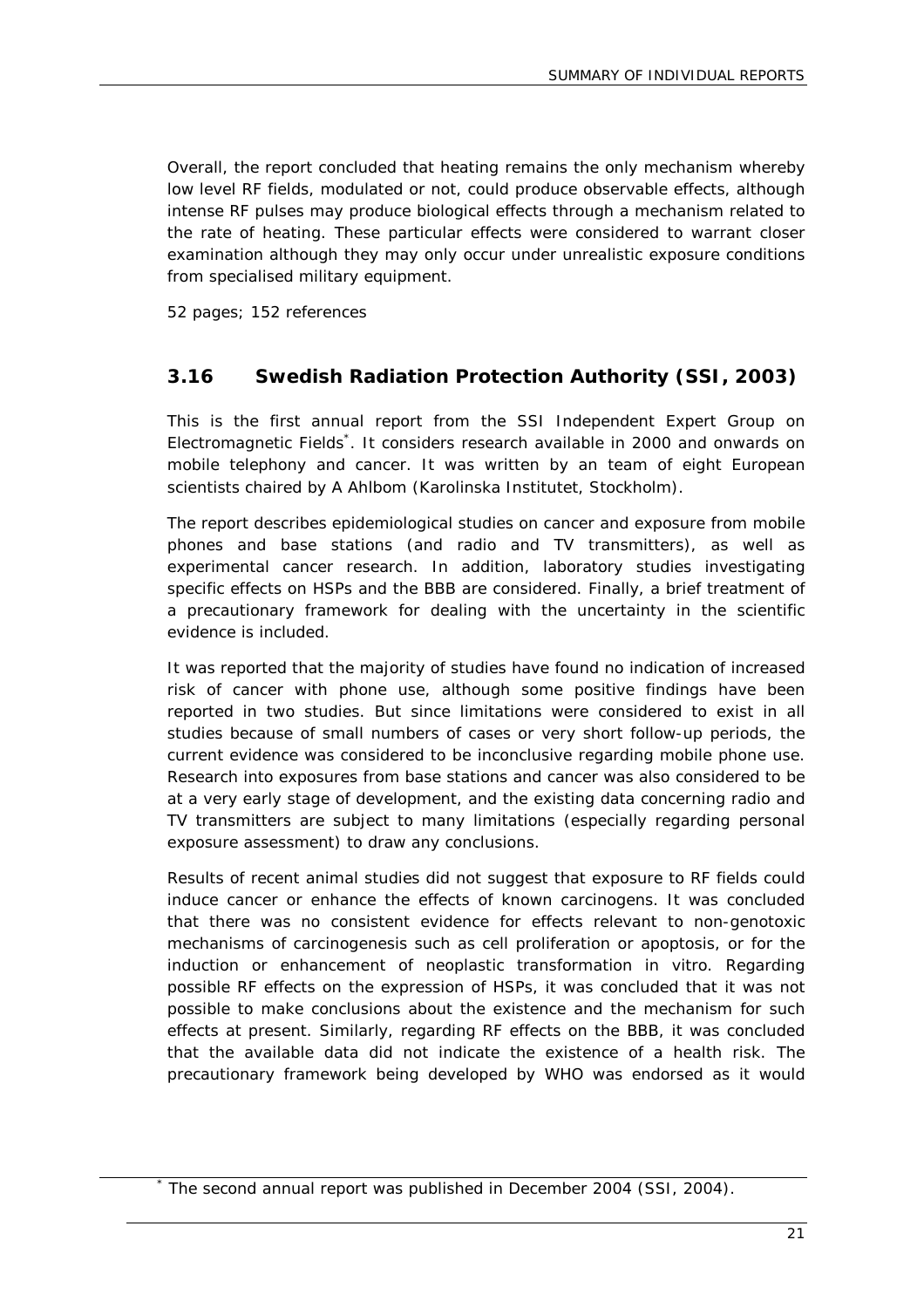allow the development of reasonable policies when taking uncertainties into account.

The report concluded that despite much research effort, no breakthrough results had emerged in recent years that allowed firm conclusions to be drawn about the carcinogenic potential of RF fields and possible effects on HSPs and the BBB. The overall scientific assessment had not changed markedly since the Stewart Report was published and the conclusions that were formulated at that time were considered to remain valid.

The report made a strong recommendation for the development of a personal RF meter that can be used in large-scale epidemiological research. With such a meter available, it was considered that studies of exposures from base stations and transmitters might become a high priority research area. In addition, epidemiological research on the effects of long-term exposure as well as investigation of diseases other than cancer were recommended. Since it was considered that expression of HSP might be used a marker of RF exposure, further studies on HSPs were recommended, as was work on the RF effects on the BBB. It was suggested that, given the complexity of the research area, replication of both negative and positive data was recommended before results should be accepted as part of a health risk assessment.

28 pages; 66 references

## **3.17 Health Council of the Netherlands (HCN, 2004a)**

In addition to issuing advisory reports on possible health effects associated with EMFs, the Electromagnetic Fields Committee of the HCN also publishes annual updates on EMF health effects to enable topical issues to be considered and recent reports from HCN to be highlighted.

The second annual update (HCN, 2004a) covered the period from May 2001 until May 2003. This summarised the mobile phone report (HCN 2002, see the table) and considered developments in the area of (low frequency and) RF fields. It was concluded that no potential adverse effects could be identified from the introduction of new telecommunication systems, such as UMTS (or 3G) and TETRA. The results of recent animal carcinogenesis studies and human epidemiological studies did not give cause for concern. Similarly, it was also concluded that effects of RF fields on the BBB have not been established, nor has an association between mobile phone use and the incidence of melanoma of the eye been shown to exist. The report also discusses non-specific symptoms arising from exposure to EMFs, concluding that no causal relationship has been shown to exist.

57 pages, 76 references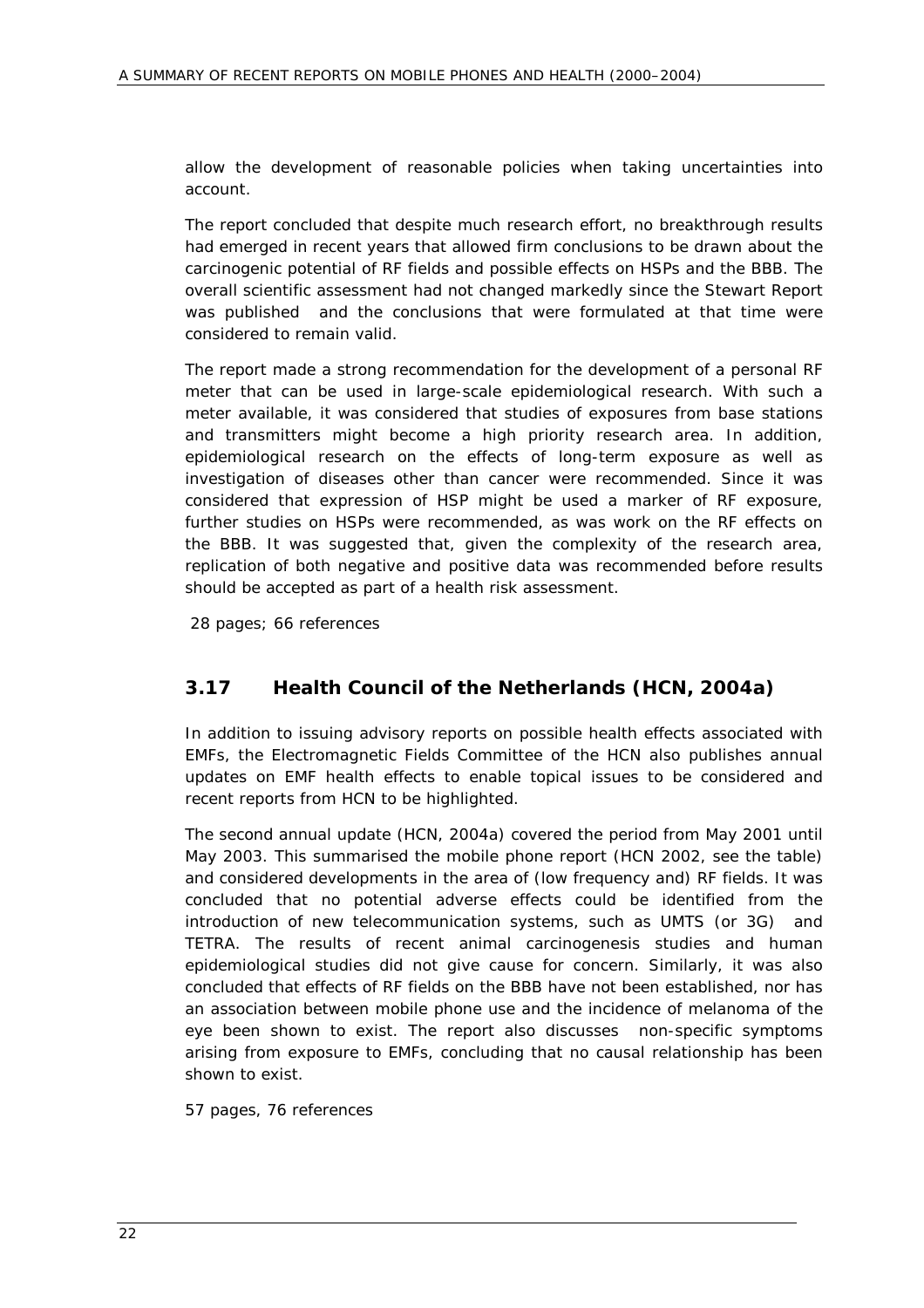## **3.18 Health Council of the Netherlands (HCN, 2004b)**

This report comes from the Electromagnetic Fields Committee of the HCN. It considers the scientific quality, design and execution of a study from the Netherlands Organisation for Applied Scientific Research (TNO) on the effects of GSM and UMTS signals on well- being and cognition.

The original TNO report (Zwamborn et al, 2003) described a double-blind study which explored the effects of exposure to GSM and UMTS signals on self-reported well-being and cognitive function. Using a questionnaire to measure well-being, small, but significant, field-dependent effects with UMTS signals were seen in a group of subjects who had previously reported complaints attributed to GSM fields and in a control group who had not reported any complaints. No effects were seen using GSM signals at either 900 or 1800 MHz. At the same time, a rather diffuse and inconsistent pattern of field-dependent effects on a range of different cognitive tasks were observed following exposure to GSM and UMTS fields. Explanations based on heating effects seem unlikely, due to the small amounts of power absorbed by the tissues in the head.

The HCN report found the TNO study to be of good quality but the interpretation of some of the results was questioned. In particular, the validity of the questionnaire used to measure well being was unclear, such that it could not be concluded that a change in score reflected an actual change in well being. The effects on well-being were also found after about a 30-minute exposure period to UMTS signals at levels that would not normally be experienced by members of the public. Moreover, the results of the cognitive tests only produced a single significance difference when corrected for multiple comparisons, and the implications of this result are unclear. There were also differences between the groups of subjects which makes comparison between them inadvisable. Nevertheless, the study was considered sufficiently important that it was recommended for independent replication using improved designs, including larger numbers of well-matched groups of subjects.

Overall, it was concluded that it was not possible, on the basis of the results of this study, to determine the existence of a causal relationship between exposure to EMFs and decreased well-being. A similar interpretation of the study was reached by AGNIR (2003).

55 pages, 24 references

#### **3.19 International Commission on non-Ionizing Radiation Protection (ICNIRP, 2004)**

This report comes from the ICNIRP Standing Committee on Epidemiology. It was written by an international group of six epidemiologists chaired by A Ahlbom (Karolinska Institutet, Stockholm). The reports covers the epidemiological evidence relating to possible adverse health effects from long-term exposure to RF fields between 100 kHz and 300 GHz.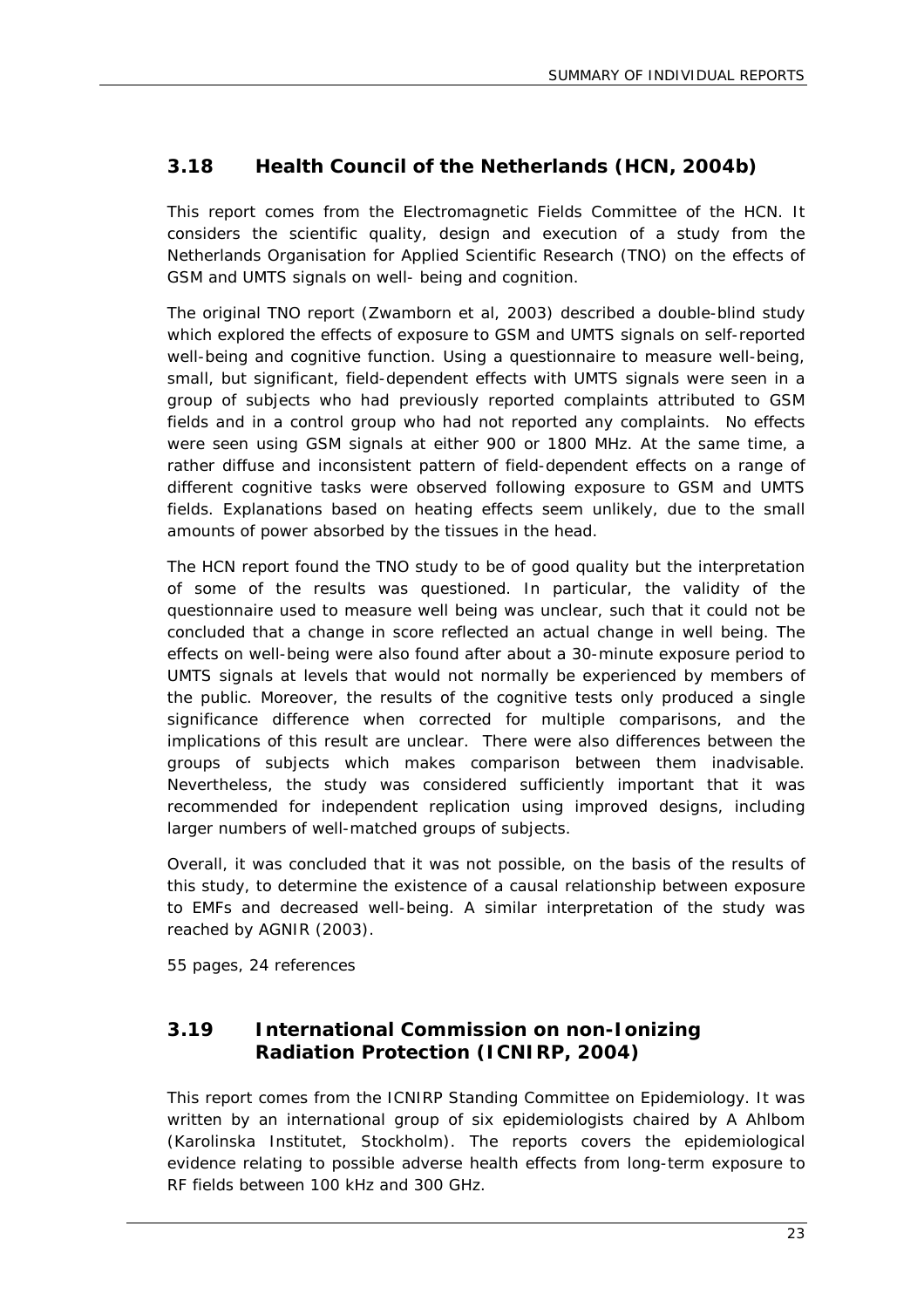First, the report briefly describes the sources and distribution of exposure in the population, as well as outlining problems associated with exposure assessment in epidemiological studies. The report reviews the risks of cancer, cardiovascular disease, adverse outcomes of pregnancy, and cataract formation associated with RF field exposure at work. It then reviews the risk of leukaemia to populations who live close to RF transmitters used in broadcasting and telecommunications, and the risks of brain cancer and acoustic neuromas from mobile phone use. Indirect effects of RF fields - for example, on pacemaker function or on driving performance - are not considered.

The report concludes that the research performed to date, including studies of mobile phone users, give no consistent or convincing evidence of a causal relationship between RF field exposure and any adverse health effect. However, it was further concluded that these studies have too many deficiencies to rule out an association. The quality of RF field assessment was considered to be a key concern. Another general concern in mobile phone studies was that the lag periods that have been examined to date are necessarily short, and no data are available on childhood exposure. The report also concluded that little was known about population exposure from RF sources and less was known about the relative importance of different sources.

Overall, further epidemiological research with mobile phones was recommended to address the potential effects of long-term exposure, including that of children, and to examine health effects not currently under investigation, such as neurodegenerative diseases and cognitive function. The need for a personal field meter to monitor individual exposure in these studies was highlighted.

62 pages, 92 references

## **3.20 Institution of Electrical Engineers (IEE, 2004)**

This report is from the Institution of Electrical Engineers (IEE) Biological Effects Policy Advisory Group. It considers the biological effects and health risks associated with exposure to low frequency and RF fields. It was written by a group of six UK scientists, chaired by A T Barker (University of Sheffield). Similar reports have been published every two years since 1994.

The report broadly summarises the findings of the epidemiology and laboratory studies that have been published in the peer-reviewed literature during the previous two years (amounting to 121 papers for RF fields). It also considers the conclusions of recent reviews by scientific bodies on this literature.

The 2004 report concludes that the research published during the previous two years does not suggest harmful effects exist from exposure to low level RF fields. In particular, the report notes that results from seven epidemiological studies fail to provide convincing evidence to suggest that the use of mobile phones increases the risk of brain cancer and acoustic neuromas in adults. More generally, none of the epidemiological studies of occupational exposure to RF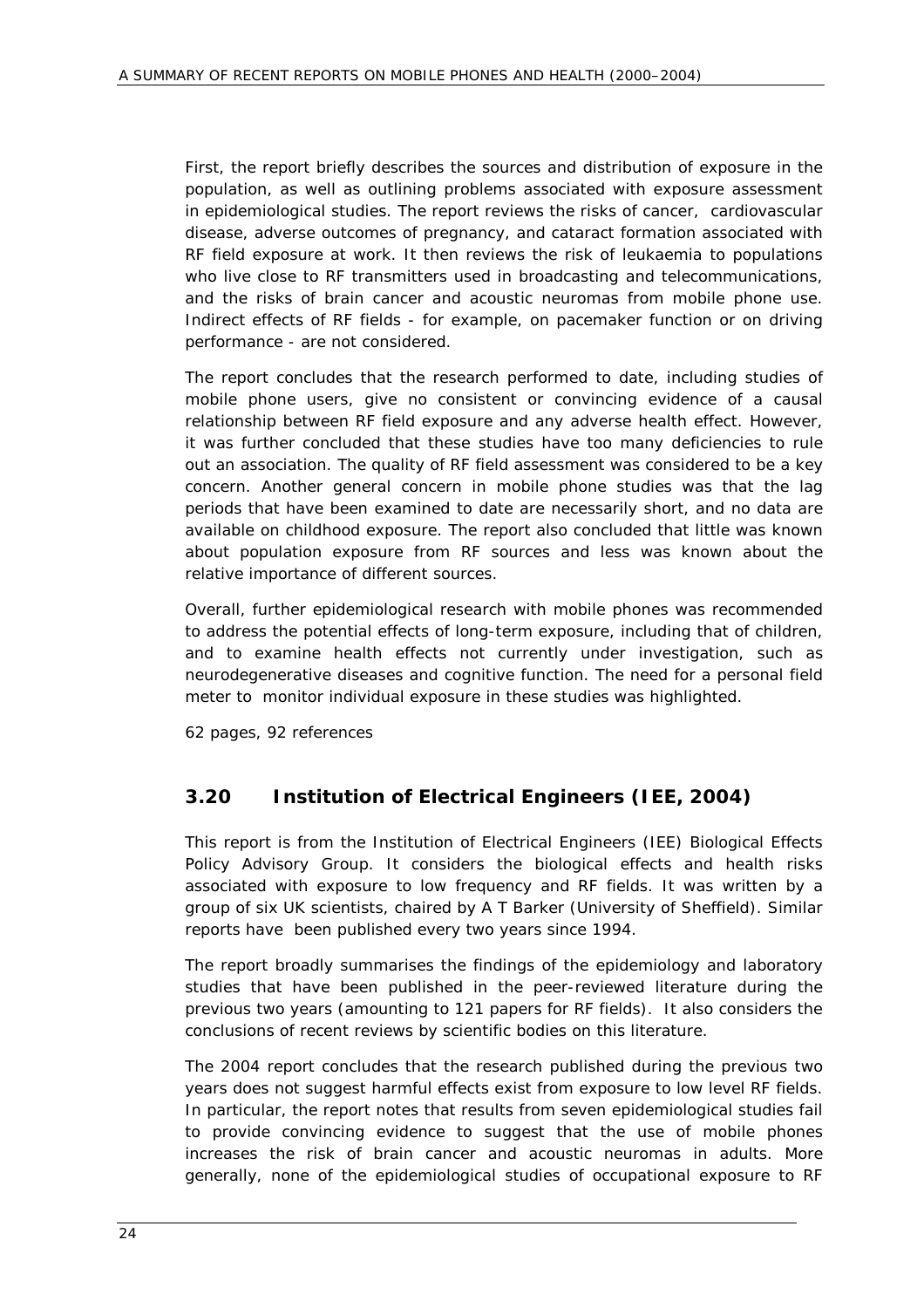fields from various sources that has been published over a span of many years have been able to satisfactorily deal with dosimetry issues. It was concluded that none of these studies was readily interpretable and, although some suggest risks, they were low and generally not repeatable. Studies on residential proximity to radio antennas and the risk of cancer were considered generally weak and to have methodological deficiencies. Results of recent laboratory studies also made the possibility of adverse health effects following acute exposure seem less likely. For example, it was considered that studies with volunteers or animals failed to demonstrate any clear pattern of field-induced biological responses, and inconsistencies existed within the studies reporting positive results. In addition, doubts remained about the validity of most claimed effects of EMF exposure at the cellular level as there was a poor record of reproducibility of findings; the results did not appear to form part of any pattern in terms of exposure or biological response; and there was no known mechanism of action. Finally, it was concluded that no plausible mechanism had emerged by which RF fields could have biological effects at levels below those that cause heating. It was noted that free radical reactions continue to be investigated, but experimental evidence to support this mechanism in biological systems has yet to be found.

The IEE report recommends that further epidemiological and experimental research should be supported, if only to address public concern rather than a likelihood that harmful effects exist. It notes that the projects funded by the UK MTHR Programme go some way to addressing this need. The report suggests that the continuing absence of any new and robust evidence of harmful effects in the past two years should be reassuring, and this fact should be taken into account by policy makers both when considering the implementation of a precautionary approach to public exposure and also during the development of exposure standards.

8 pages, 6 references

#### **3.21 Medicines and Healthcare Products Regulatory Agency (MHRA, 2004)**

This report from the UK Medicines and Healthcare products Regulatory Agency (MHRA) is concerned only with the use of mobile communications systems, including mobile phones, in hospitals. It proposes that some restrictions are necessary to minimise the risk of electromagnetic interference with critical medial equipment, and reinforces existing MHRA guidance that a total ban on mobile phones in hospitals is not necessary. Indeed, it concludes that overly restrictive polices may act as obstacles to beneficial technology, although unmanaged use of mobile phones could place patients at risk.

The report lists analogue emergency service radios and private business radios as having a high risk of causing interference, and these should only be used in an emergency and never for routine communication in a hospital. Mobile phones,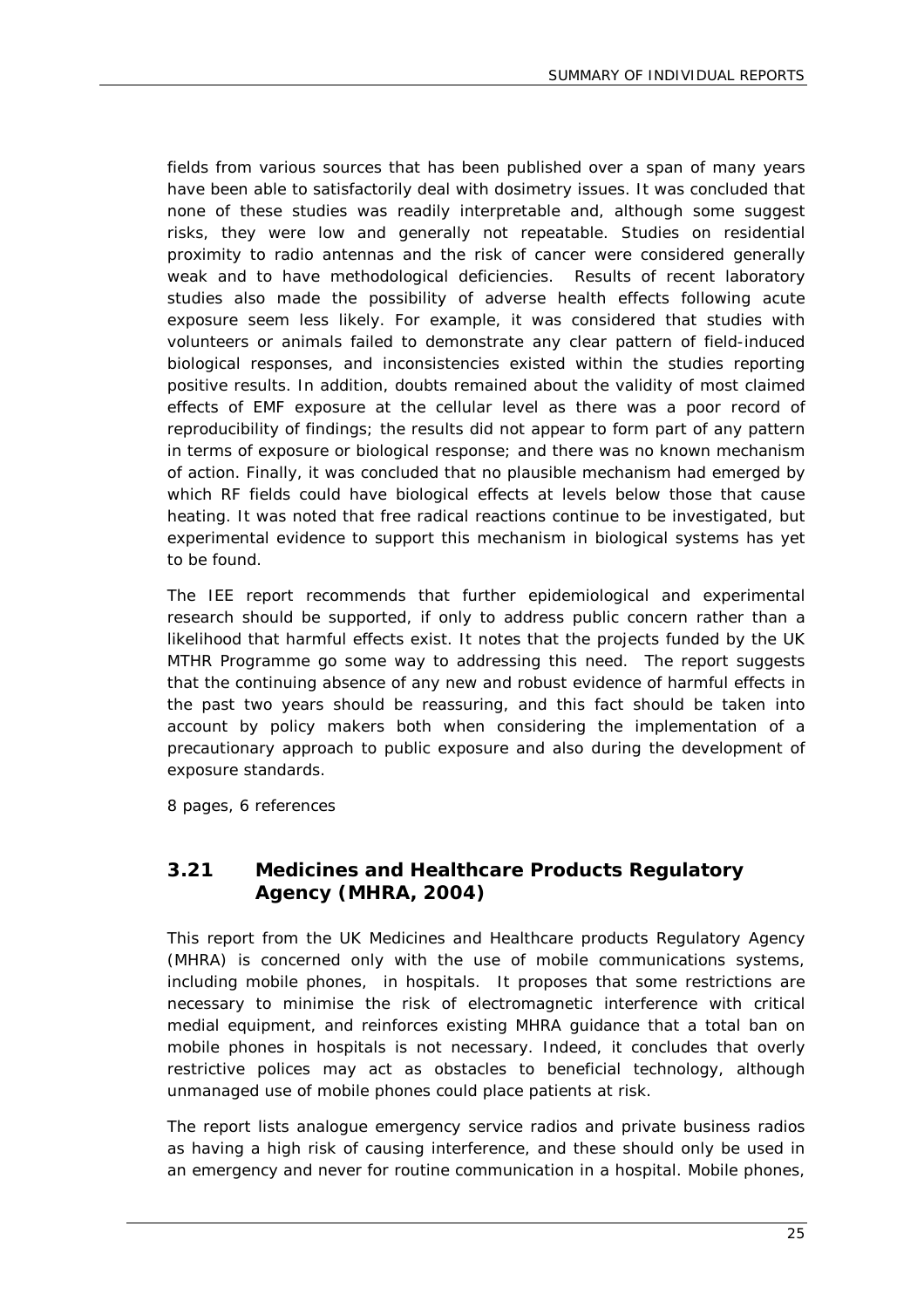TETRA handsets, laptop computers, palmtops and gaming devices fitted with data transfer radio systems (General Packet Radio System (GPRS) or 3G), as well as high performance radio local area networks (HIPERLANs), were assessed to have a medium risk of causing interference, and these should be only used in designated areas and be switched off near critical care or life-support equipment. Cordless phones (including digital enhanced cordless telephones, DECT) radio local area networks (RLANs) and Bluetooth were considered very unlikely to cause interference and need not be restricted.

The report recommends measures that hospitals should introduce to balance the risks of mobile phones interfering with critical devices and the desire for better communication. For example, hospitals should identify staff to manage how mobile technology is used within the hospital and to identify interference risks. Hospitals should also consider designating areas where staff and visitors can use mobile phones safely. Particular mobile wireless systems that have a low interference risk with medical equipment could be issued to doctors and other hospital staff and comprehensively managed. Lastly, the report recommends that any interference problems should be reported to MHRA.

3 pages, 4 references/links

### **3.22 National Radiological Protection Board (NRPB, 2004)**

This report from NRPB reviews the scientific evidence for limiting human exposure to electromagnetic fields (EMFs) from static electric and magnetic fields, low frequency EMFs and RF fields (from 0 to 300 GHz). It was prepared by a committee of nine UK scientists chaired by A F McKinlay, at the request of the UK Department of Health. Its primary purpose was to provide the scientific basis of NRPB advice on quantitative restrictions on exposure. It also examined the issues of uncertainty in the science, aspects of precaution, and explored recent evidence on the possibility of variations in sensitivity between different groups in the population.

To formulate this advice, the views were taken of individuals in the UK, international scientific experts, and from published material including comprehensive reviews by expert groups. Advice was also was taken from an *ad hoc* expert group, chaired by C Blakemore (University of Oxford), on the effects of weak ELF electric fields in the body. In addition, consideration was given to the views expressed in response to a draft version of the report (issued for consultation in May 2003) and to the concerns of the public about health raised at an open meeting on power lines (held in December 2002) and at the meetings held around the country by IEGMP.

The epidemiological evidence that exposure to RF fields might have an adverse effect on the health of people is examined in the report, with emphasis on the risk of brain cancer from the use of mobile phone handsets. Next, the effects of whole-body and localised heating on people and the physiological responses to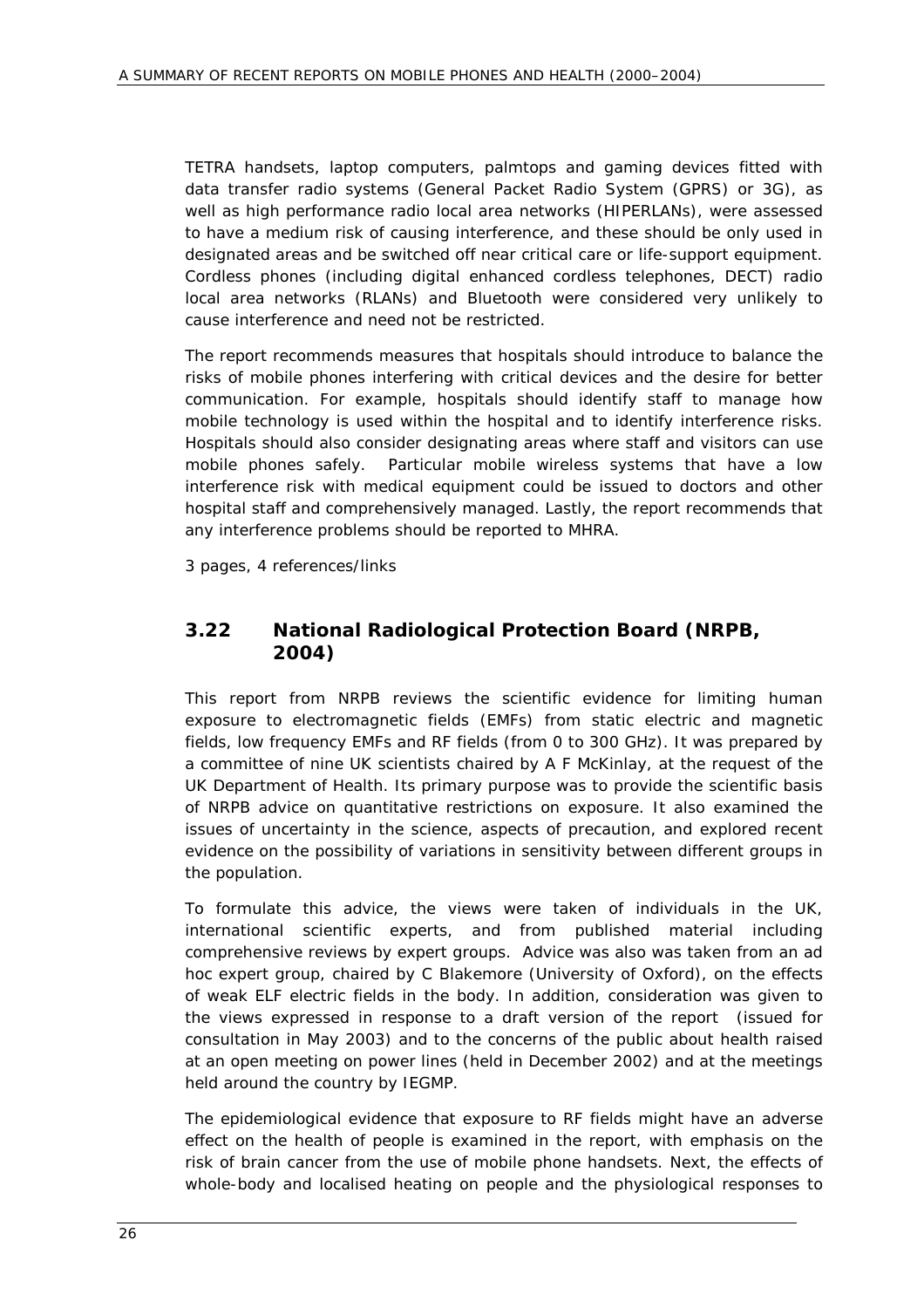thermal stress are reviewed, and possible biological effects of RF fields in the absence of overt heating are considered for humans, animals and cells. Finally, methods used in computational dosimetry are described and results of such techniques reviewed. Limitations and uncertainties in the literature are highlighted for each of these topics.

The report concluded that, for RF fields, the most plausible and coherent set of data from which guidance can be developed concerns raised temperatures and the physiological stress induced by increased heat loads. All other studies that were reviewed were considered to lack plausibility, coherence and consistency. However, the need was identified for key uncertainties in these data to be addressed through further research. In particular, the distribution of increased sensitivity to the effects of heat in members of the population was not considered to be well defined at present.

In line with the AGNIR (2003) report, it was concluded that, overall, the recent research does not give cause for concern, and that the weight of evidence does not suggest that there are adverse health effects from exposures to RF fields below guideline levels. Limitations of the published research were noted, however, as was the fact that mobile phones had only been in widespread use for a relatively short time. Therefore it was considered that the possibility remained open that there could be health effects from exposure to RF fields below guideline levels, and hence continued research was needed. The report noted that there was a great deal of ongoing scientific research on mobile phones and health, and indicated the need to monitor the results of this research and to keep the guidelines under review.

Overall, the major recommendation of the NRPB report was the adoption of the ICNIRP exposure guidelines for occupational and general public exposure between 0 and 300 GHz (ICNIRP, 1998) Exposure to fields below these guidelines was not considered to be harmful.

215 pages, 1002 references

#### **3.23 Nordic Authorities (2004)**

This was a statement expressing a common view on mobile phones and health from six intuitions with responsibility for radiological protection in the Nordic countries. The institutions were the Danish National Board of Health (Sundhedsstyrelsen), the Radiation and Nuclear Safety Authority of Finland (Säteilyturvakeskus), the Icelandic Radiation Protection Institute (Geislavarnir Ríkisins), the Norwegian Radiation Protection Authority (Sataens strålevern) and the Swedish Radiation Protection Authority (Statens strålskyddsinstitut). This statement has not been included in the table.

It was concluded that there was no scientific evidence for any adverse health effects from mobile telecommunications systems, either from mobile phones or their base stations, below the basic restrictions and reference values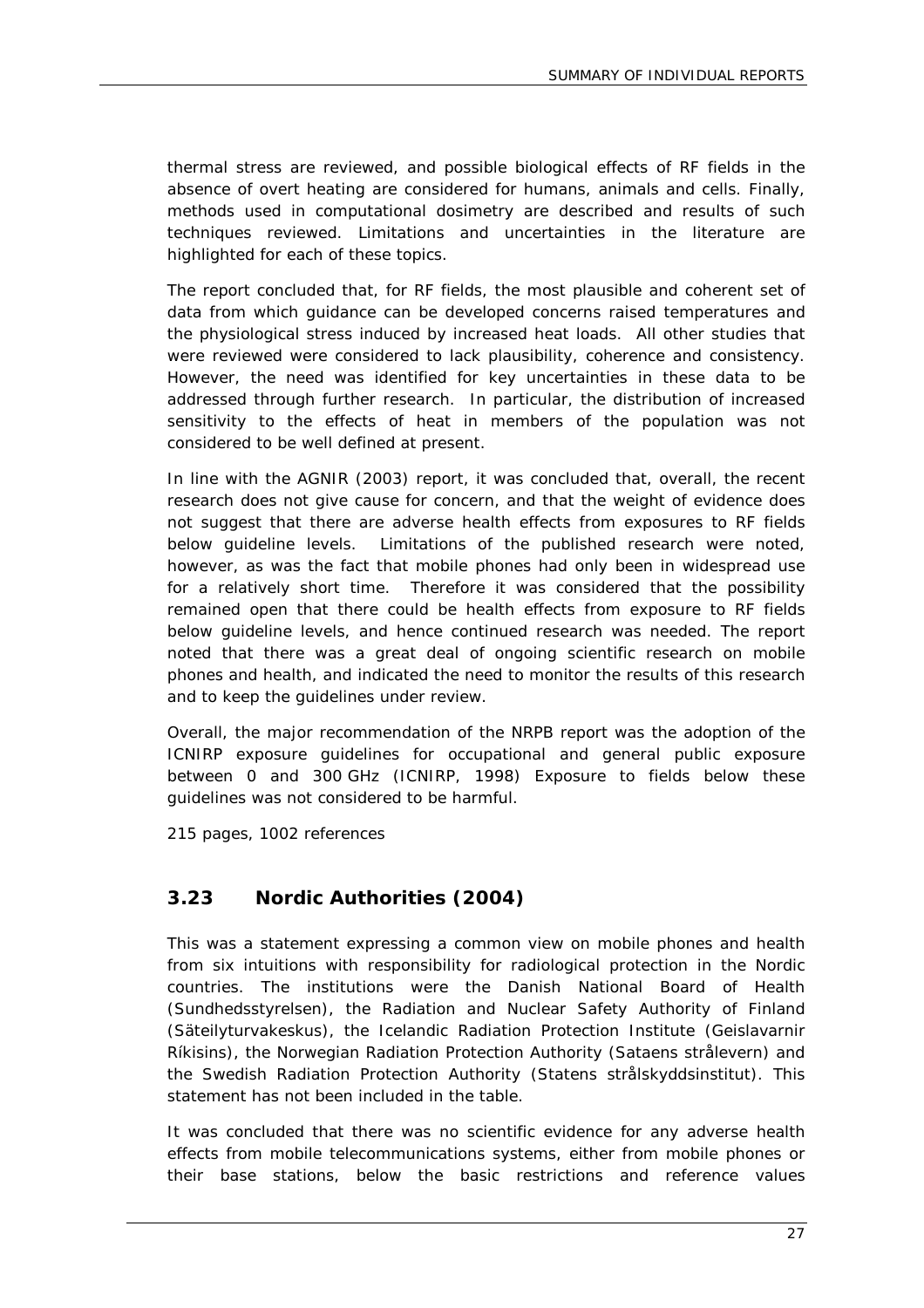recommended by ICNIRP (1998). However, more research was justified since some gaps in knowledge were considered to exist and some published studies suggested biological effects may occur at levels below guidelines values. The paucity of data precluded any judgement regarding the comparative sensitivity of children to RF fields.

Overall, the gaps in knowledge and prevailing scientific uncertainty were considered sufficient to justify a precautionary attitude regarding the use of mobile phones, and the use of hands-free kits that reduced exposures to the head was considered prudent for adults, young people and children. It was also considered important that parents should inform their children about the different ways to reduce exposure from mobile phones.

2 pages, 0 references

## **3.24 World Health Organization (WHO, 2004)**

A two-day international workshop was held in Istanbul in June 2004 to address the potentially greater sensitivity of children to EMF exposure. Co-sponsors included ICNIRP and the European Commission (through EMF-NET and COST 281).

In summary, there were clear biological and dosimetric differences between children and adults, but no good evidence indicating that children were susceptible to levels of RF fields below ICNIRP guidance values. However, it was appreciated that little research had specifically addressed the potential vulnerability of children to RF fields, and that individual countries might wish to address this resulting uncertainty through policy options incorporating some degree of precaution.

A set of research proposals was drafted aimed at overcoming this lack of knowledge. The epidemiological proposals given high priority included a prospective cohort study of childhood mobile phone users and cognitive and general health effects, and an exploration of the feasibility of a case-control study of brain cancers amongst children who use mobile phones. Research of cognitive effects and other endpoints in volunteer studies were addressed, although it was acknowledged that there would be clear ethical problems using children as experimental subjects.

Research with appropriate animal models would be able to address some of these issues, although interpretation of the health consequences is less straightforward. One proposal was a study of the impact of RF field exposure on nervous system development of immature animals using behavioural, morphological and molecular techniques. *In vitro* studies of effects on nerve cell growth, along with further exploration of possible non-thermal interaction mechanisms, were also recommended. Finally, recommendations concerning further dosimetric studies included the development of dosimetric models of RF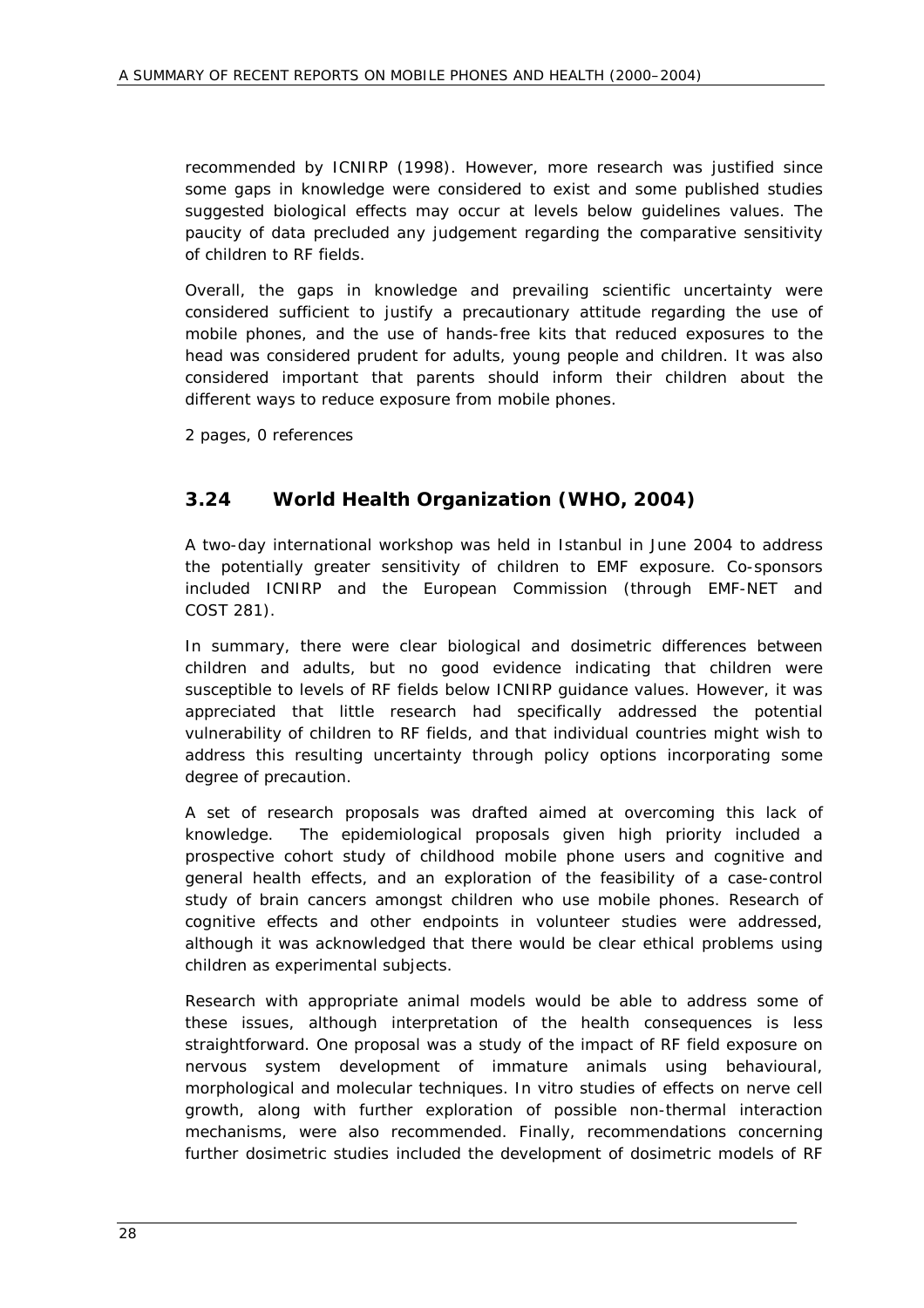energy deposition in children and fetuses, combined with appropriate models of thermoregulatory responses in children.

Publication of the workshop proceedings and separate papers summarising the presentations and discussions at the workshop is underway. The workshop agenda, rapporteur report and individual presentations are available at http://www.who.int/peh-emf/meetings/children\_turkey\_june2004/en/.

## **4 ACKNOWLEDGEMENTS**

This has been enlarged from material originally published in Mobile Phones and Health (2004), *Doc NRPB* **15**(5),1-114. Available at http://www.nrpb.org. The assistance of Marisa Priestner in preparing the table is gratefully acknowledged.

#### **5 REFERENCES**

- Actes de colloque (2001). Mobile phones Biological Effects. Academy of Sciences/CADAS/National Academy of Medicine. Paris, TEC & DOC.
- AFSSE (2003a) Téléphonie mobile et santé. Report by J-M Aran, J-C Bolomey, P Buser, R de Seze, M Hours, I Lagroye and B Veyret, March 2003. L'Agence Française de Sécurité Sanitaire Environnementale 21. Available at http://www.afsse.fr.
- AFSSE (2003b) AFSSE Statement on Mobile Phones and Health. Available at http://www.afsse.fr/documents/Afsse.statement.on.mobile.phones.and.health.pdf.
- AGNIR (2001). Possible Health Effects from Terrestrial Trunked Radio (TETRA). Report of an Advisory Group on Non-ionising Radiation. *Doc NRPB*, **12**(2) 1-86. Available at http://www.nrpb.org/publications/documents\_of\_nrpb/abstracts/absd12-2.htm.
- AGNIR (2003). Health Effects from Radiofrequency Electromagnetic Fields. Report of an independent Advisory Group on Non-ionising Radiation. *Doc NRPB*, **14**(2). 1-177. Available at

http://www.nrpb.org/publications/documents\_of\_nrpb/abstracts/absd12-4.htm.

- ART (2002). Télécommunications et santé. Report by R De Seze, G Vastel, B Veyret and I Lagroye, November 2002. L'Institut National de l'Environnement Industriel et des Risques (INERIS) for l'Autorité Régulation des Télécommunications. Available at http://www.art-telecom.fr/publications/etudes/tel-sante-nov02.htm.
- BMA (2001). Mobile phones and health: an interim report. A publication from the British Medical Association Science Department and the Board of Science and Education. ISBN 0 7279 1647 5.
- BMA (2004). Mobile phones and health: an update, June 2004 Available at http://www.bma.org.uk/ap.nsf/Content/mobphonupd.
- Boice JD and McLaughlin JK (2002). Epidemiologic Studies of Cellular Telephones and Cancer Risk – A Review. SSI Report 2002:16. Stockholm, Statens strålskyddsinstitut. Available at http://www.ssi.se/english/Press\_release\_rapp2001\_16.html.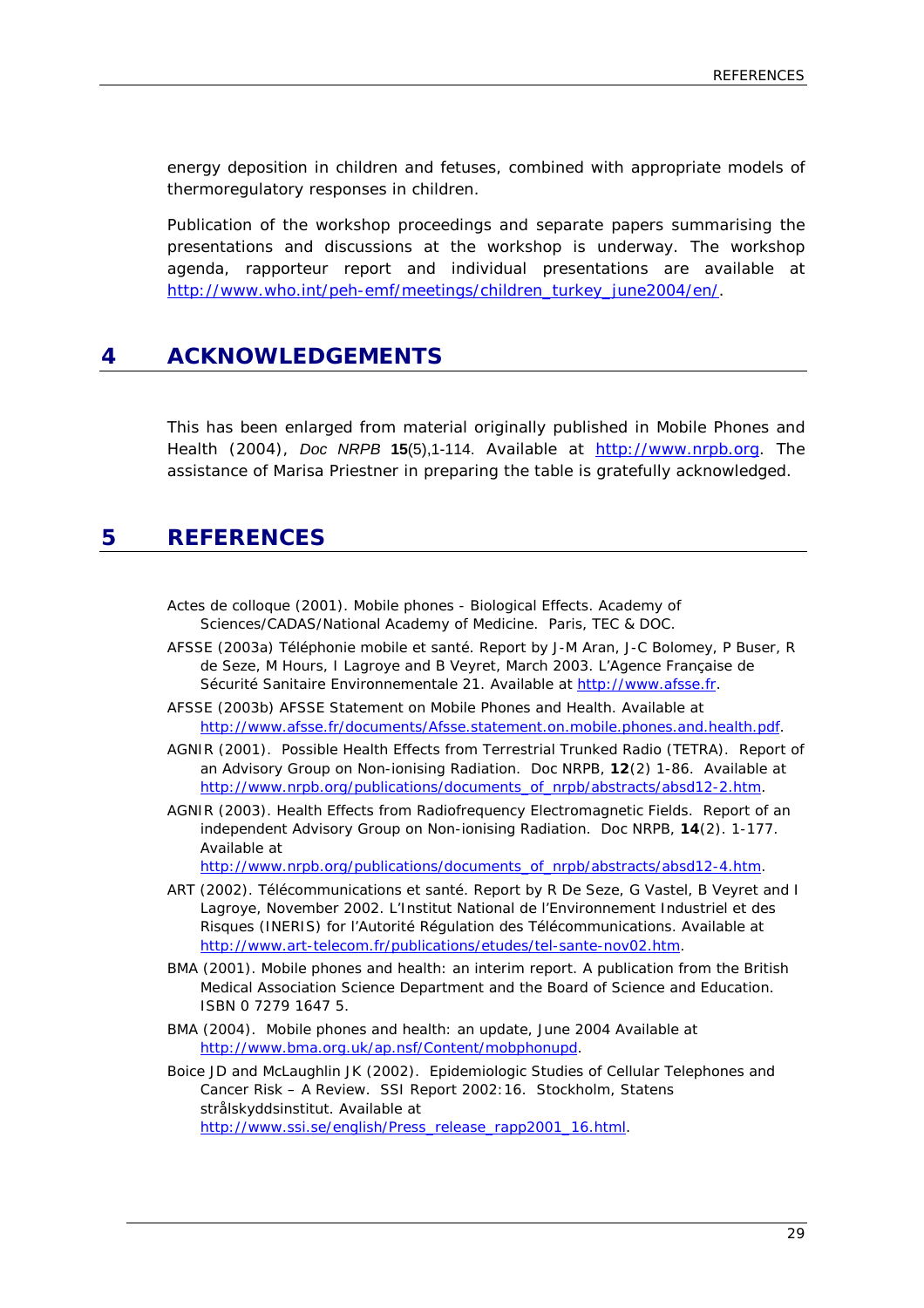- BUWAL (2003). Hochfrequente Strahlung und Gesundheit. BUWAL Umwelt-Materialien Nr. 162. Bern, Bundesamt für Unwelt, Wald und Landschaft,. Available at http://www.umwelt-schweiz.ch/imperia/md/content/luft/nis/gesundheit/UM-162- D.pdf.
- CSTEE (2001). Opinion on possible effects of electromagnetic fields (EMFs), radio frequency fields (RF) and microwave radiation on human health. Expressed at the 27th CSTEE plenary meeting, Brussels, 30 October 2001. Brussels, C2/JCD/csteeop/EMF/RFF30102001/D(01), Scientific Committee on Toxicology, Ecotoxicology and the Environment.
- Foster KR and Repacholi MH (2004). Biological effects of radiofrequency fields: does modulation matter? *Radiat Res*, **162**, 219-225.
- GAO (2001). Telecommunications: Research and Regulatory Efforts on Mobile Phone Health Issues. Report to Congressional Requesters. GAO-01-545. Washington DC, United States General Accounting Office. Available at http://www.gao.gov/new.items/d01545.pdf.
- Hardell L, Hallquist A, Mild KH, Carlberg M, Pahlson A and Lilja A (2002a). Cellular and cordless telephones and the risk for brain tumours. *Eur J Cancer Prev*, **11**, 377-86.
- Hardell L, Mild KH and Carlberg M (2002b). Case-control study on the use of cellular and cordless phones and the risk for malignant brain tumours. *Int J Radiat Biol*, **78**, 931-6.
- Hardell L, Mild KH and Carlberg M (2003). Further aspects on cellular and cordless telephones and brain tumours. *Int J Oncol*, **22**, 399-407.
- Hardell L, Mild KH, Carlberg M and Hallquist A (2004). Cellular and cordless telephones and the association with brain tumors in different age groups. *Arch Environ Health* (in press).
- HCN (1997). Radiofrequency Radiation Committee. Radiofrequency Electromagnetic Fields (300 Hz –300 GHz). Publication Number 1997/01. Rijswijk, Health Council of the Netherlands.
- HCN (2000). GSM Base stations. Publication Number 2000/16E. The Hague, Health Council of the Netherlands.
- HCN (2001). Electromagnetic Fields Committee. Electromagnetic Fields: Annual Update 2001. Publication Number 2001/14. The Hague, Health Council of the Netherlands.
- HCN (2002). Mobile telephones: an evaluation of health effects. Publication Number 2002/01E. The Hague, Health Council of the Netherlands.
- HCN (2003). Health effects of exposure to radiofrequency electromagnetic fields: Recommendations for research. Publication Number 2003/03. The Hague, Health Council of the Netherlands, 2003 (in Dutch). Executive summary in English available at www.healthcouncil.nl
- HCN (2004a). Electromagnetic Fields: Annual Update 2003. Publication Number 2004/1. The Hague, Health Council of the Netherlands.
- HCN (2004b). TNO study on the effects of GSM and UMTS signals on well-being and cognition. Publication Number 2004/13E. The Hague, Health Council of the Netherlands.
- ICNIRP (1998). Guidelines for limiting exposure to time-varying electric, magnetic, and electromagnetic fields (up to 300 GHz). Health Physics, **74**, 494-522.
- ICNIRP (2004). Standing Committee on Epidemiology: A Ahlbom, A Green, L Kheifets, D Savitz and A Swerdlow. Epidemiology of Health Effects of Radiofrequency Exposure. *Environ Health Perspect*, **121**, 1741-54. Available at http://dx.doi.org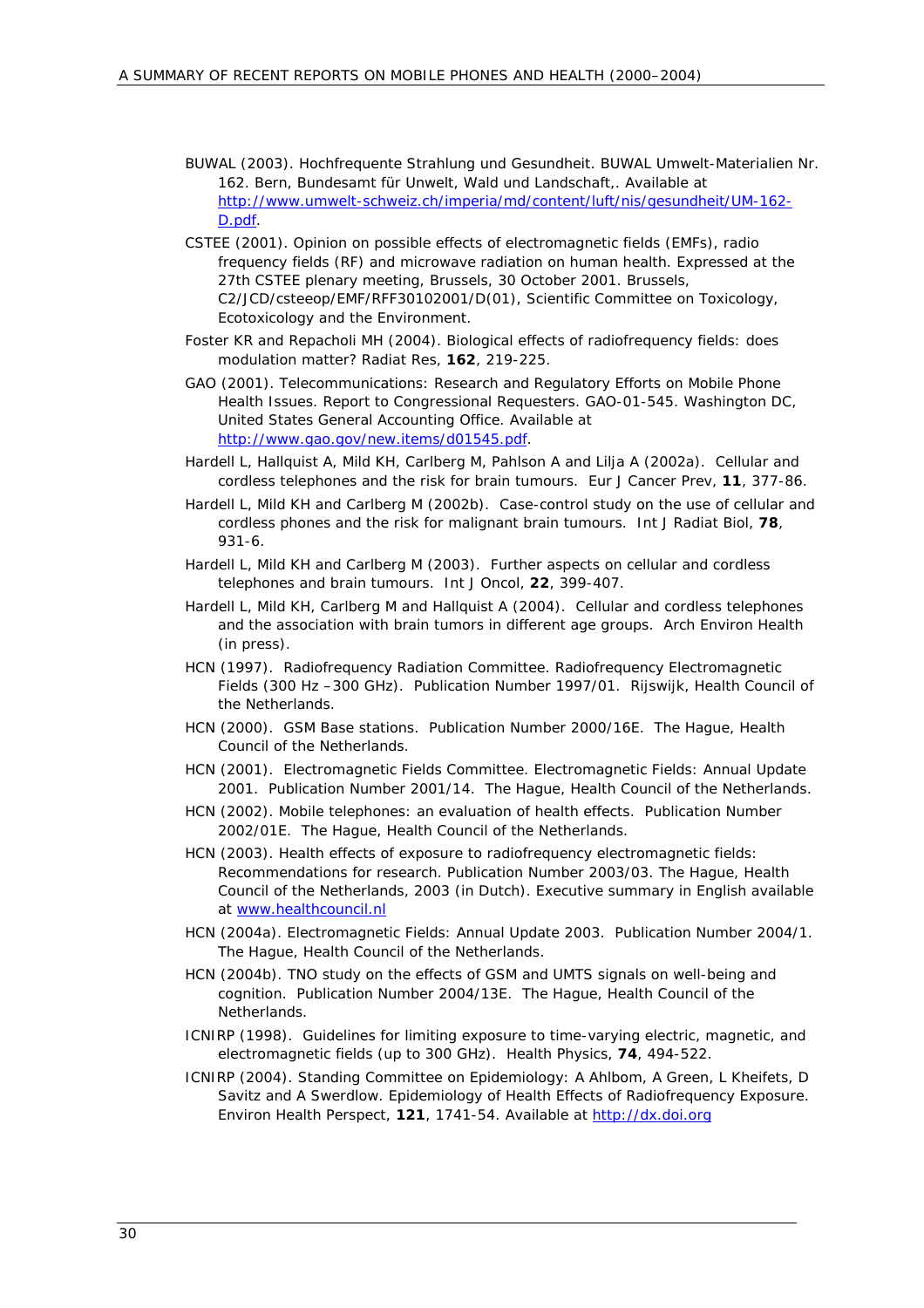IEE (2004). The Possible Harmful Biological Effects of Low-level Electromagnetic Fields of Frequencies up to 300 GHz. IEE Position Statement, May 2004. London, Institution of Electrical Engineers Available at http://www.iee.org/Policy/Areas/BioEffects/POSTAT02final.pdf.

IEGMP (2000). Mobile Phones and Health. Report of an Independent Expert Group on Mobile Phones (Chairman : Sir William Stewart). Chilton, NRPB. Available at http://www.iegmp.org.uk/report/index.htm

- Krewski D, Byus CV, Glickman BW, Lotz W G, Mandeville R, McBride ML, Prato FS and Weaver DF (2001a). Potential health risks of radiofrequency fields from wireless telecommunication devices. *J Toxicol Environ Health B Crit Rev*, **4**, 1-143.
- Krewski D, Byus CV, Glickman BW, Lotz WG, Mandeville R, McBride ML, Prato FS and Weaver DF (2001b). Recent advances in research on radiofrequency fields and health. J *Toxicol Environ Health B Crit Rev*, **4,** 145-59.
- Lönn S, Ahlbom A, Hall P and Feychting M (2004). Mobile phone use and the risk of acoustic neuroma. *Epidemiology*, **15**, 653-9.
- Lorraine J-L and Raoul D (2002). Rapport sur l'incidence éventuelle do le téléphonie mobile sure la santé. Paris, Office parlementaire d'évaluation des choix scientifiques et technologiques. Assemblée Nationale No 346: Sénat No 52.
- MHRA (2004). Mobile Communication Systems. Medicines and Healthcare products Regulatory Agency. Available at http://devices.mhra.gov.uk.
- Nordic Authorities (2004). Mobile Telephony and Health A common approach for the Nordic competent authorities. Available at http://www.ssi.se/english/english\_news.html**.**
- NCRP (2003). Biological Effects of Modulated Radiofrequency Fields. NCRP Commentary No 18. Bethesda, Maryland, National Council on Radiation Protection and **Measurements**
- NRPB (2004). Review of the Scientific Evidence for Limiting Exposure to Electromagnetic Fields (0-300 GHz). *Doc NRPB*, **15** (3), 1-215. Available at http://www.nrpb.org/publications/documents\_of\_nrpb/abstracts/absd15-3.htm.
- SSI (2003). Recent Research on Mobile Telephony and Cancer and Other Selected Biological Effects: First Annual Report from SSI's Independent Expert Group on Electromagnetic Fields. Available at http://www.ssi.se/english/EMF\_exp\_Eng\_2003.pdf.
- SSI (2004). Recent Research on Mobile Telephony and Health Risks: Second Annual Report from SSI's Independent Expert Group on Electromagnetic Fields. Available at http://www.ssi.se/english/EMF\_exp\_Eng\_2004.pdf
- VERUM Foundation (2004). REFLEX: Risk Evaluation of Potential Environmental Hazards from Low Energy Electromagnetic Field Exposure Using Sensitive in vitro Methods. Available at http://www.iaea.or.at/http://www.verum-foundation.de/
- WHO (2004). Sensitivity of Children to Electromagnetic Fields. Workshop held in June 2004, Istanbul, Turkey. The agenda, rapporteur report and presentations are available at http://www.who.int/peh-emf/meetings/children\_turkey\_june2004/en/.
- Zmirou Report (2001). Mobile Phones, their Base Stations, and Health. Report to the French Health Directorate, Chairman, Denis Zmirou. France, Direction Générale de la Santé. Available from http://www.sante.gouv.fr. Summary in English available at http://www.sante.gouv.fr/htm/dossiers/telephon\_mobil/pdf/teleph\_uk.doc.
- Zwamborn A P M, Vossen S H J A, van Leersum B J A M, Ouwens M A and Makel W N (2003). Effects of Global Communication System Radio-frequency Fields on Well Being and Cognitive Functions of Human Subjects with and without Subjective Complaints. The Hague, Netherlands Organisation for Applied Scientific Research (TNO). FEL-03-C148.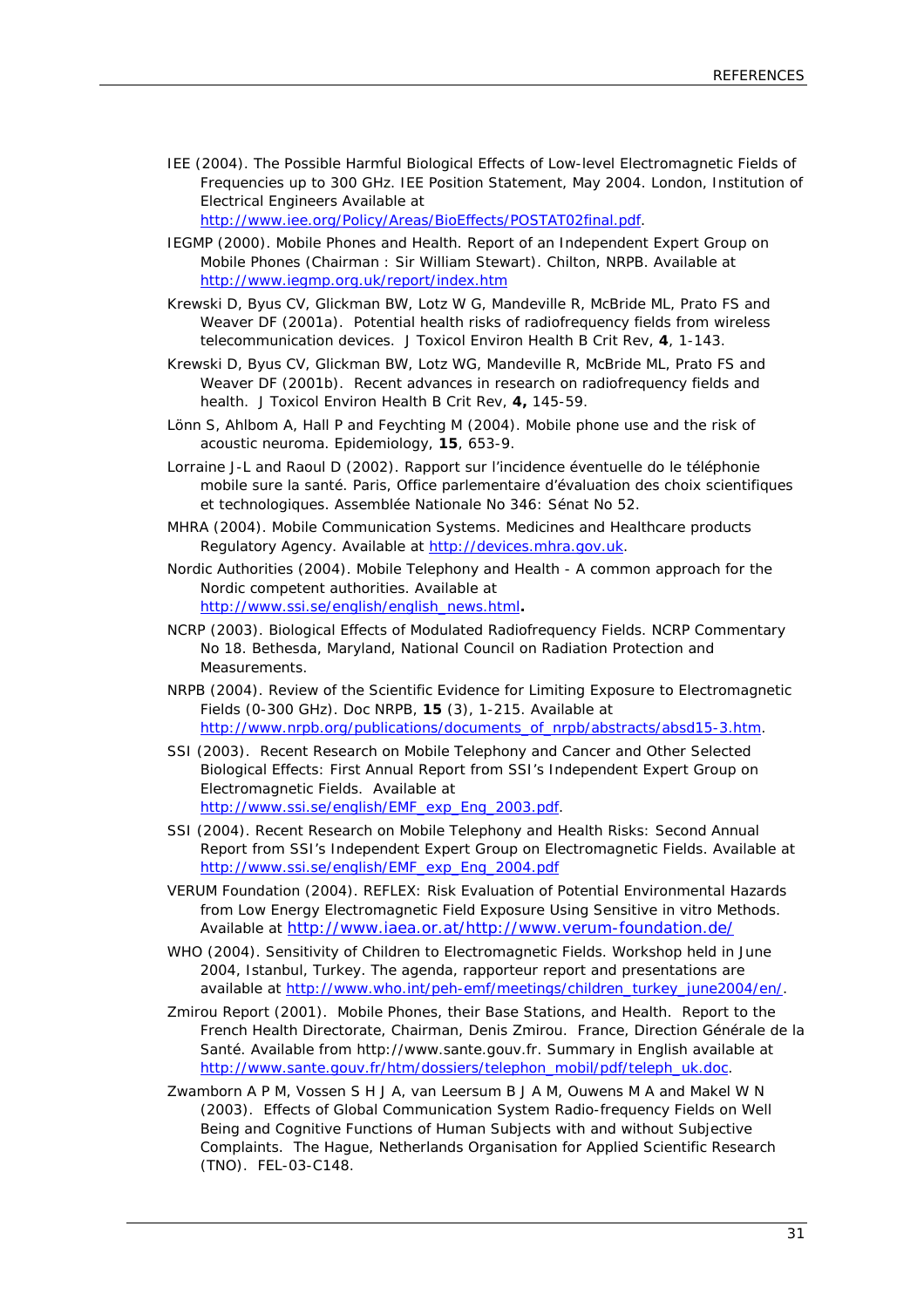| Reference              | Frequency<br>range                            | Summary of conclusions                                                                                                      | Summary of recommendations                                            |
|------------------------|-----------------------------------------------|-----------------------------------------------------------------------------------------------------------------------------|-----------------------------------------------------------------------|
| <b>HCN</b><br>(2000)   | 900 MHz<br>and 1800<br>MHz (base<br>stations) | No good evidence of health risks                                                                                            | Restrict access to base stations                                      |
|                        |                                               | from base stations                                                                                                          | Resident participation in base station                                |
|                        |                                               | Field strength near base stations<br>very small                                                                             | siting decisions<br>Possibility of noise/vibrations to be             |
|                        |                                               | Possible interference with implanted<br>medical devices                                                                     | considered                                                            |
|                        |                                               | No change to existing guidelines                                                                                            |                                                                       |
| AGNIR<br>(2001)        | 400 MHz<br>(TETRA)                            | Hazard to health from TETRA<br>signals is unlikely<br>Studies on calcium efflux                                             | Keep TETRA usage records                                              |
|                        |                                               |                                                                                                                             | Include TETRA base stations in the<br>ongoing base station audit      |
|                        |                                               | contradictory<br>Further research necessary                                                                                 | Carry out exposure assessments for<br>hand portables                  |
| <b>BMA</b>             | $450$ MHz $-$                                 | No adverse health effects                                                                                                   | Research on 3G and any risks of                                       |
| (2001,                 | 2 GHz                                         | Supports precautionary approach                                                                                             | texting                                                               |
| 2004)                  |                                               | Further research necessary                                                                                                  | Use of "quiet zones"                                                  |
|                        |                                               |                                                                                                                             | BSI kitemark for HFKs and shields                                     |
|                        |                                               |                                                                                                                             | Information on power outputs of<br>phones                             |
|                        |                                               |                                                                                                                             | Signs in hospitals to switch off<br>phones                            |
|                        |                                               |                                                                                                                             | Avoid all phone use while driving                                     |
| <b>CSTEE</b><br>(2001) | $1$ kHz $-$<br>300 GHz                        | No evidence that RF fields are<br>carcinogenic                                                                              | Further epidemiology studies<br>necessary                             |
|                        |                                               | Possibility of effects on blood<br>pressure and on subjective<br>symptoms                                                   | Investigation of synergistic effects of<br>RF fields with carcinogens |
| GAO                    | Mobile<br>phones                              | No adverse health effects observed                                                                                          | Adopt standard SAR testing methods                                    |
| (2001)                 |                                               | Findings of some studies suggest<br>further research needed                                                                 | Publish SAR data on internet                                          |
|                        |                                               |                                                                                                                             | Improve public information on health                                  |
|                        |                                               | Clear, accurate and timely public<br>information necessary                                                                  | issues                                                                |
| Krewski                |                                               | Non thermal levels may produce                                                                                              | Further experimental studies,                                         |
| (2001a,<br>2001b)      |                                               | biological effects, but not<br>suggestive of causing adverse<br>health effects                                              | including<br>melatonin physiology                                     |
|                        |                                               |                                                                                                                             | neurotransmitters                                                     |
|                        |                                               | Limitations with epidemiology<br>studies<br>Existing exposure guidelines in<br>Canada adequate to provide<br>protection but | transmembrane ion transport                                           |
|                        |                                               |                                                                                                                             | Blood-brain barrier function                                          |
|                        |                                               |                                                                                                                             | different signal modulations                                          |
|                        |                                               |                                                                                                                             | Epidemiological studies of highly                                     |
|                        |                                               | exposure guideline for the<br>head/neck to be reviewed for<br>workers                                                       | exposed workers                                                       |
|                        |                                               |                                                                                                                             | Clinical studies investigating                                        |
|                        |                                               | exposure guideline for the eyes of<br>workers should be reduced to that<br>of the public                                    | increased sensitivity                                                 |

#### **Summary of Major Reports on Mobile Phones and Health published since 2000**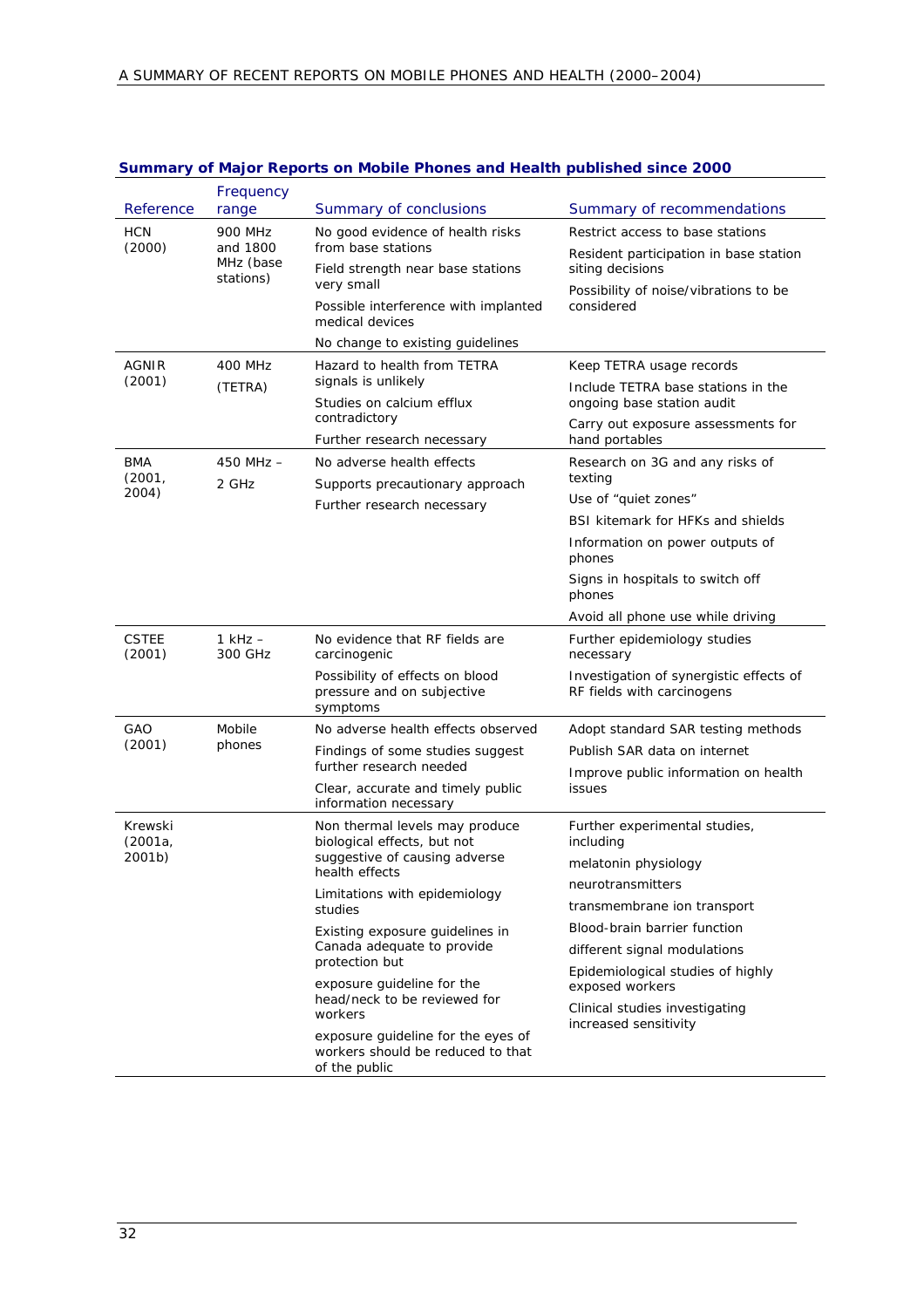| Zmirou<br>$400$ MHz $-$<br>Possibility of non-thermal biological<br>Research on a wide range of<br>(2001)<br>2.2 GHz<br>effects; relevance to health<br>endpoints, including<br>uncertain<br>benign effects in workers, children<br>Adopt precautionary approach,<br>and patients<br>especially for children<br>hypersensitivity<br>Need to regularly review literature<br>cancer risks from base stations, if<br>possible<br>brain function in healthy adults and<br>children, and in patients<br>cellular responses<br><b>HCN</b><br>$400$ MHz $-$<br>No adverse health effects<br>Further research on brain function<br>(2002)<br>2.4 GHz<br>and cancer<br>Possible subtle biological effects<br>Model temperature rises in head<br>Detrimental effects on driving with<br>hands-free kits<br>Children need not restrict use of<br>mobile phones<br>Possible interference with common<br>medical devices<br>Discourage prolonged use of phones<br>while driving<br>Lorraine<br>Mobile<br>Biological effects possible, but<br>Improved public information and<br>and Raoul<br>implications for health unknown<br>communication<br>phone<br>(2002)<br>frequencies<br>No effects from fields associated<br>More research necessary, especially<br>with base stations<br>epidemiology of phone uses<br>New Foundation to consolidate study<br>of RF effects in France<br>SSI<br>$450$ MHz $-$<br>No increased risk of brain tumours<br>Further research on long-term<br>2.2 GHz<br>(2002)<br>exposure and cancer<br>Increases in cancer risk are not<br>biologically plausible<br>AGNIR<br>$3$ kHz $-$<br>Recent published research does not<br>Research on:<br>(2003)<br>give cause for concern<br>300 GHz<br>heat shock proteins in cells<br>Cognitive effects inconsistent<br>brain tumours in animals<br>No suggestion of carcinogenic<br>heating on CNS development<br>effects<br>cognitive effects in humans<br>Exposure from base stations<br>longer term studies on cancer risks,<br>unlikely to pose a risk to health<br>with improved dosimetry<br>Paucity of studies with children<br>No further research on non-cancer<br>endpoints or on cancer risks from<br>base stations<br><b>BUWAL</b><br>100 kHz-<br>Conclusive health assessment not<br>Continued need for precautionary<br>300 GHz<br>(2003)<br>possible<br>approach<br>Probable increase in symptoms, and<br>More research on human health<br>effects on the brain from phones<br>effects<br>Possible increased risks of brain<br>cancer from phones, and of<br>leukaemia or lymphoma from<br>transmitters; hypersensitivity and<br>insomnia possible<br><b>NCRP</b><br>$3$ kHz $-$<br>Existence of modulation-dependent<br>Further research useful, especially on |           | Frequency |                             |                                         |
|-----------------------------------------------------------------------------------------------------------------------------------------------------------------------------------------------------------------------------------------------------------------------------------------------------------------------------------------------------------------------------------------------------------------------------------------------------------------------------------------------------------------------------------------------------------------------------------------------------------------------------------------------------------------------------------------------------------------------------------------------------------------------------------------------------------------------------------------------------------------------------------------------------------------------------------------------------------------------------------------------------------------------------------------------------------------------------------------------------------------------------------------------------------------------------------------------------------------------------------------------------------------------------------------------------------------------------------------------------------------------------------------------------------------------------------------------------------------------------------------------------------------------------------------------------------------------------------------------------------------------------------------------------------------------------------------------------------------------------------------------------------------------------------------------------------------------------------------------------------------------------------------------------------------------------------------------------------------------------------------------------------------------------------------------------------------------------------------------------------------------------------------------------------------------------------------------------------------------------------------------------------------------------------------------------------------------------------------------------------------------------------------------------------------------------------------------------------------------------------------------------------------------------------------------------------------------------------------------------------------------------------------------------------------------------------------------------------------------------------------|-----------|-----------|-----------------------------|-----------------------------------------|
|                                                                                                                                                                                                                                                                                                                                                                                                                                                                                                                                                                                                                                                                                                                                                                                                                                                                                                                                                                                                                                                                                                                                                                                                                                                                                                                                                                                                                                                                                                                                                                                                                                                                                                                                                                                                                                                                                                                                                                                                                                                                                                                                                                                                                                                                                                                                                                                                                                                                                                                                                                                                                                                                                                                                         | Reference | range     | Summary of conclusions      | Summary of recommendations              |
|                                                                                                                                                                                                                                                                                                                                                                                                                                                                                                                                                                                                                                                                                                                                                                                                                                                                                                                                                                                                                                                                                                                                                                                                                                                                                                                                                                                                                                                                                                                                                                                                                                                                                                                                                                                                                                                                                                                                                                                                                                                                                                                                                                                                                                                                                                                                                                                                                                                                                                                                                                                                                                                                                                                                         |           |           |                             |                                         |
|                                                                                                                                                                                                                                                                                                                                                                                                                                                                                                                                                                                                                                                                                                                                                                                                                                                                                                                                                                                                                                                                                                                                                                                                                                                                                                                                                                                                                                                                                                                                                                                                                                                                                                                                                                                                                                                                                                                                                                                                                                                                                                                                                                                                                                                                                                                                                                                                                                                                                                                                                                                                                                                                                                                                         |           |           |                             |                                         |
|                                                                                                                                                                                                                                                                                                                                                                                                                                                                                                                                                                                                                                                                                                                                                                                                                                                                                                                                                                                                                                                                                                                                                                                                                                                                                                                                                                                                                                                                                                                                                                                                                                                                                                                                                                                                                                                                                                                                                                                                                                                                                                                                                                                                                                                                                                                                                                                                                                                                                                                                                                                                                                                                                                                                         |           |           |                             |                                         |
|                                                                                                                                                                                                                                                                                                                                                                                                                                                                                                                                                                                                                                                                                                                                                                                                                                                                                                                                                                                                                                                                                                                                                                                                                                                                                                                                                                                                                                                                                                                                                                                                                                                                                                                                                                                                                                                                                                                                                                                                                                                                                                                                                                                                                                                                                                                                                                                                                                                                                                                                                                                                                                                                                                                                         |           |           |                             |                                         |
|                                                                                                                                                                                                                                                                                                                                                                                                                                                                                                                                                                                                                                                                                                                                                                                                                                                                                                                                                                                                                                                                                                                                                                                                                                                                                                                                                                                                                                                                                                                                                                                                                                                                                                                                                                                                                                                                                                                                                                                                                                                                                                                                                                                                                                                                                                                                                                                                                                                                                                                                                                                                                                                                                                                                         |           |           |                             |                                         |
|                                                                                                                                                                                                                                                                                                                                                                                                                                                                                                                                                                                                                                                                                                                                                                                                                                                                                                                                                                                                                                                                                                                                                                                                                                                                                                                                                                                                                                                                                                                                                                                                                                                                                                                                                                                                                                                                                                                                                                                                                                                                                                                                                                                                                                                                                                                                                                                                                                                                                                                                                                                                                                                                                                                                         |           |           |                             |                                         |
|                                                                                                                                                                                                                                                                                                                                                                                                                                                                                                                                                                                                                                                                                                                                                                                                                                                                                                                                                                                                                                                                                                                                                                                                                                                                                                                                                                                                                                                                                                                                                                                                                                                                                                                                                                                                                                                                                                                                                                                                                                                                                                                                                                                                                                                                                                                                                                                                                                                                                                                                                                                                                                                                                                                                         |           |           |                             |                                         |
|                                                                                                                                                                                                                                                                                                                                                                                                                                                                                                                                                                                                                                                                                                                                                                                                                                                                                                                                                                                                                                                                                                                                                                                                                                                                                                                                                                                                                                                                                                                                                                                                                                                                                                                                                                                                                                                                                                                                                                                                                                                                                                                                                                                                                                                                                                                                                                                                                                                                                                                                                                                                                                                                                                                                         |           |           |                             |                                         |
|                                                                                                                                                                                                                                                                                                                                                                                                                                                                                                                                                                                                                                                                                                                                                                                                                                                                                                                                                                                                                                                                                                                                                                                                                                                                                                                                                                                                                                                                                                                                                                                                                                                                                                                                                                                                                                                                                                                                                                                                                                                                                                                                                                                                                                                                                                                                                                                                                                                                                                                                                                                                                                                                                                                                         |           |           |                             |                                         |
|                                                                                                                                                                                                                                                                                                                                                                                                                                                                                                                                                                                                                                                                                                                                                                                                                                                                                                                                                                                                                                                                                                                                                                                                                                                                                                                                                                                                                                                                                                                                                                                                                                                                                                                                                                                                                                                                                                                                                                                                                                                                                                                                                                                                                                                                                                                                                                                                                                                                                                                                                                                                                                                                                                                                         |           |           |                             |                                         |
|                                                                                                                                                                                                                                                                                                                                                                                                                                                                                                                                                                                                                                                                                                                                                                                                                                                                                                                                                                                                                                                                                                                                                                                                                                                                                                                                                                                                                                                                                                                                                                                                                                                                                                                                                                                                                                                                                                                                                                                                                                                                                                                                                                                                                                                                                                                                                                                                                                                                                                                                                                                                                                                                                                                                         |           |           |                             |                                         |
|                                                                                                                                                                                                                                                                                                                                                                                                                                                                                                                                                                                                                                                                                                                                                                                                                                                                                                                                                                                                                                                                                                                                                                                                                                                                                                                                                                                                                                                                                                                                                                                                                                                                                                                                                                                                                                                                                                                                                                                                                                                                                                                                                                                                                                                                                                                                                                                                                                                                                                                                                                                                                                                                                                                                         |           |           |                             |                                         |
|                                                                                                                                                                                                                                                                                                                                                                                                                                                                                                                                                                                                                                                                                                                                                                                                                                                                                                                                                                                                                                                                                                                                                                                                                                                                                                                                                                                                                                                                                                                                                                                                                                                                                                                                                                                                                                                                                                                                                                                                                                                                                                                                                                                                                                                                                                                                                                                                                                                                                                                                                                                                                                                                                                                                         |           |           |                             |                                         |
|                                                                                                                                                                                                                                                                                                                                                                                                                                                                                                                                                                                                                                                                                                                                                                                                                                                                                                                                                                                                                                                                                                                                                                                                                                                                                                                                                                                                                                                                                                                                                                                                                                                                                                                                                                                                                                                                                                                                                                                                                                                                                                                                                                                                                                                                                                                                                                                                                                                                                                                                                                                                                                                                                                                                         |           |           |                             |                                         |
|                                                                                                                                                                                                                                                                                                                                                                                                                                                                                                                                                                                                                                                                                                                                                                                                                                                                                                                                                                                                                                                                                                                                                                                                                                                                                                                                                                                                                                                                                                                                                                                                                                                                                                                                                                                                                                                                                                                                                                                                                                                                                                                                                                                                                                                                                                                                                                                                                                                                                                                                                                                                                                                                                                                                         |           |           |                             |                                         |
|                                                                                                                                                                                                                                                                                                                                                                                                                                                                                                                                                                                                                                                                                                                                                                                                                                                                                                                                                                                                                                                                                                                                                                                                                                                                                                                                                                                                                                                                                                                                                                                                                                                                                                                                                                                                                                                                                                                                                                                                                                                                                                                                                                                                                                                                                                                                                                                                                                                                                                                                                                                                                                                                                                                                         |           |           |                             |                                         |
|                                                                                                                                                                                                                                                                                                                                                                                                                                                                                                                                                                                                                                                                                                                                                                                                                                                                                                                                                                                                                                                                                                                                                                                                                                                                                                                                                                                                                                                                                                                                                                                                                                                                                                                                                                                                                                                                                                                                                                                                                                                                                                                                                                                                                                                                                                                                                                                                                                                                                                                                                                                                                                                                                                                                         |           |           |                             |                                         |
|                                                                                                                                                                                                                                                                                                                                                                                                                                                                                                                                                                                                                                                                                                                                                                                                                                                                                                                                                                                                                                                                                                                                                                                                                                                                                                                                                                                                                                                                                                                                                                                                                                                                                                                                                                                                                                                                                                                                                                                                                                                                                                                                                                                                                                                                                                                                                                                                                                                                                                                                                                                                                                                                                                                                         |           |           |                             |                                         |
|                                                                                                                                                                                                                                                                                                                                                                                                                                                                                                                                                                                                                                                                                                                                                                                                                                                                                                                                                                                                                                                                                                                                                                                                                                                                                                                                                                                                                                                                                                                                                                                                                                                                                                                                                                                                                                                                                                                                                                                                                                                                                                                                                                                                                                                                                                                                                                                                                                                                                                                                                                                                                                                                                                                                         |           |           |                             |                                         |
|                                                                                                                                                                                                                                                                                                                                                                                                                                                                                                                                                                                                                                                                                                                                                                                                                                                                                                                                                                                                                                                                                                                                                                                                                                                                                                                                                                                                                                                                                                                                                                                                                                                                                                                                                                                                                                                                                                                                                                                                                                                                                                                                                                                                                                                                                                                                                                                                                                                                                                                                                                                                                                                                                                                                         |           |           |                             |                                         |
|                                                                                                                                                                                                                                                                                                                                                                                                                                                                                                                                                                                                                                                                                                                                                                                                                                                                                                                                                                                                                                                                                                                                                                                                                                                                                                                                                                                                                                                                                                                                                                                                                                                                                                                                                                                                                                                                                                                                                                                                                                                                                                                                                                                                                                                                                                                                                                                                                                                                                                                                                                                                                                                                                                                                         |           |           |                             |                                         |
|                                                                                                                                                                                                                                                                                                                                                                                                                                                                                                                                                                                                                                                                                                                                                                                                                                                                                                                                                                                                                                                                                                                                                                                                                                                                                                                                                                                                                                                                                                                                                                                                                                                                                                                                                                                                                                                                                                                                                                                                                                                                                                                                                                                                                                                                                                                                                                                                                                                                                                                                                                                                                                                                                                                                         |           |           |                             |                                         |
|                                                                                                                                                                                                                                                                                                                                                                                                                                                                                                                                                                                                                                                                                                                                                                                                                                                                                                                                                                                                                                                                                                                                                                                                                                                                                                                                                                                                                                                                                                                                                                                                                                                                                                                                                                                                                                                                                                                                                                                                                                                                                                                                                                                                                                                                                                                                                                                                                                                                                                                                                                                                                                                                                                                                         |           |           |                             |                                         |
|                                                                                                                                                                                                                                                                                                                                                                                                                                                                                                                                                                                                                                                                                                                                                                                                                                                                                                                                                                                                                                                                                                                                                                                                                                                                                                                                                                                                                                                                                                                                                                                                                                                                                                                                                                                                                                                                                                                                                                                                                                                                                                                                                                                                                                                                                                                                                                                                                                                                                                                                                                                                                                                                                                                                         |           |           |                             |                                         |
|                                                                                                                                                                                                                                                                                                                                                                                                                                                                                                                                                                                                                                                                                                                                                                                                                                                                                                                                                                                                                                                                                                                                                                                                                                                                                                                                                                                                                                                                                                                                                                                                                                                                                                                                                                                                                                                                                                                                                                                                                                                                                                                                                                                                                                                                                                                                                                                                                                                                                                                                                                                                                                                                                                                                         |           |           |                             |                                         |
|                                                                                                                                                                                                                                                                                                                                                                                                                                                                                                                                                                                                                                                                                                                                                                                                                                                                                                                                                                                                                                                                                                                                                                                                                                                                                                                                                                                                                                                                                                                                                                                                                                                                                                                                                                                                                                                                                                                                                                                                                                                                                                                                                                                                                                                                                                                                                                                                                                                                                                                                                                                                                                                                                                                                         |           |           |                             |                                         |
|                                                                                                                                                                                                                                                                                                                                                                                                                                                                                                                                                                                                                                                                                                                                                                                                                                                                                                                                                                                                                                                                                                                                                                                                                                                                                                                                                                                                                                                                                                                                                                                                                                                                                                                                                                                                                                                                                                                                                                                                                                                                                                                                                                                                                                                                                                                                                                                                                                                                                                                                                                                                                                                                                                                                         | (2003)    | 300 GHz   | effects not clearly defined | the effects of high intensity RF pulses |
| RF effects mediated by heating                                                                                                                                                                                                                                                                                                                                                                                                                                                                                                                                                                                                                                                                                                                                                                                                                                                                                                                                                                                                                                                                                                                                                                                                                                                                                                                                                                                                                                                                                                                                                                                                                                                                                                                                                                                                                                                                                                                                                                                                                                                                                                                                                                                                                                                                                                                                                                                                                                                                                                                                                                                                                                                                                                          |           |           |                             |                                         |
| No change to existing standards<br>necessary                                                                                                                                                                                                                                                                                                                                                                                                                                                                                                                                                                                                                                                                                                                                                                                                                                                                                                                                                                                                                                                                                                                                                                                                                                                                                                                                                                                                                                                                                                                                                                                                                                                                                                                                                                                                                                                                                                                                                                                                                                                                                                                                                                                                                                                                                                                                                                                                                                                                                                                                                                                                                                                                                            |           |           |                             |                                         |